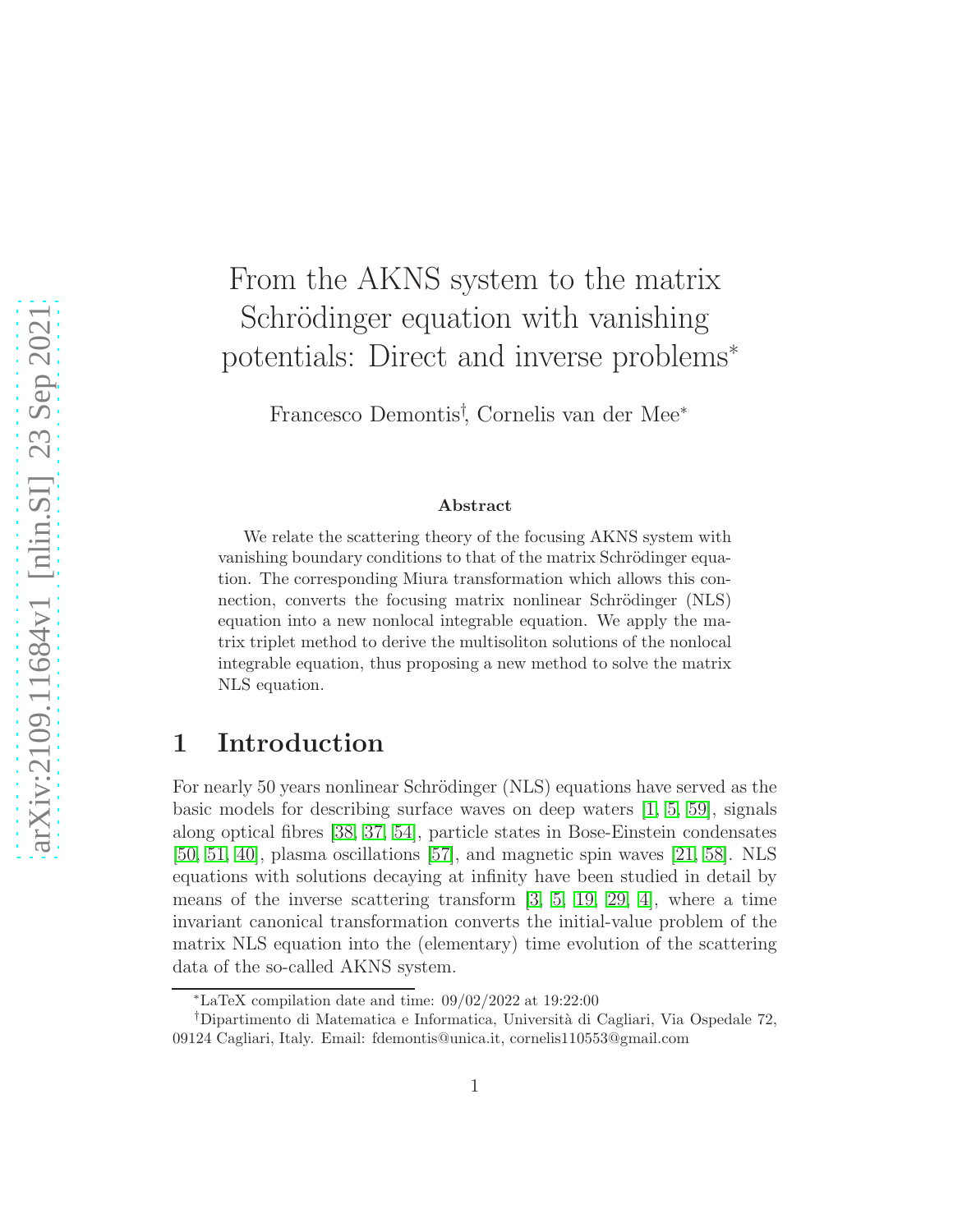In this article we present an apparently new method for solving matrix NLS equations inspired by the Miura transformation [\[5,](#page-38-1) [2\]](#page-38-4) which traditionally allows one to derive Korteweg-de Vries (KdV) solutions from modified Korteweg-de Vries (mKdV) solutions (but not necessarily vice versa). By a similar transformation the direct and inverse scattering theory of the focusing  $n = m_1 + m_2$  AKNS system can be related to the direct and inverse scattering theory of a matrix Schrödinger equation whose  $n \times n$  matrix potential  $\boldsymbol{Q}$ satisfies the adjoint symmetry relation

$$
\mathbf{Q}^{\dagger} = \boldsymbol{\sigma}_3 \mathbf{Q} \boldsymbol{\sigma}_3, \tag{1.1}
$$

where  $\sigma_3 = I_{m_1} \oplus (-I_{m_2})$  and the dagger denotes the matrix conjugate transpose. The traditional application of the matrix Schrödinger equation to quantum graphs, quantum wires, and quantum mechanical scattering of particles with internal structure [\[14,](#page-39-2) [15,](#page-39-3) [16,](#page-39-4) [17,](#page-39-5) [18,](#page-39-6) [27,](#page-40-1) [31,](#page-40-2) [32,](#page-40-3) [33,](#page-40-4) [34,](#page-40-5) [35,](#page-41-3) [36,](#page-41-4) [42,](#page-41-5) [43,](#page-41-6) [44,](#page-41-7) [45,](#page-41-8) [46,](#page-41-9) [47,](#page-42-6) [48\]](#page-42-7) has led to the almost exclusive development of matrix Schrödinger scattering theory for selfadjoint potentials for which  $Q^{\dagger} = Q$ . After the seminal papers on the scalar Schrödinger scattering theory by Faddeev [\[28\]](#page-40-6), Deift and Trubowitz [\[22\]](#page-39-7), and others (see [\[20\]](#page-39-8)), in the matrix case the half-line theory has been described in detail by Agranovich and Marchenko [\[7\]](#page-38-5) and by Aktosun and Weder [\[12,](#page-39-9) [13\]](#page-39-10) and the full-line theory by Wadati and Kamijo [\[56\]](#page-42-8); the most general small energy asymptotics of the scattering data, crucial to developing the direct and inverse scattering theory rigorously, is due to Klaus [\[41\]](#page-41-10) in the scalar case and to Aktosun et al. [\[10\]](#page-38-6) in the matrix case.

Energy losses in quantum graphs, quantum wires, and particles with internal structure naturally lead to matrix Schrödinger potentials whose imaginary part  $[Q - Q^{\dagger}]/2i$  has constant sign. In this article we thus require a modified direct and inverse scattering theory when solving the matrix NLS equation by using the matrix Schrödinger equation for potentials satisfying

<span id="page-1-1"></span>
$$
\mathbf{Q}^{\dagger} = \boldsymbol{\sigma}_3 \mathbf{Q} \boldsymbol{\sigma}_3. \tag{1.2}
$$

In this article we depart from the direct and inverse scattering theory of the focusing AKNS system [\[3,](#page-38-2) [4,](#page-38-3) [29\]](#page-40-0)

<span id="page-1-0"></span>
$$
v_x = (-ik\sigma_3 + \mathcal{Q})v,\tag{1.3}
$$

where  $v = v(x, k)$  is a vector function with  $n = m_1 + m_2$  components and the potential Q anticommutes with  $\sigma_3 = I_{m_1} \oplus (-I_{m_2})$ . Letting  $L =$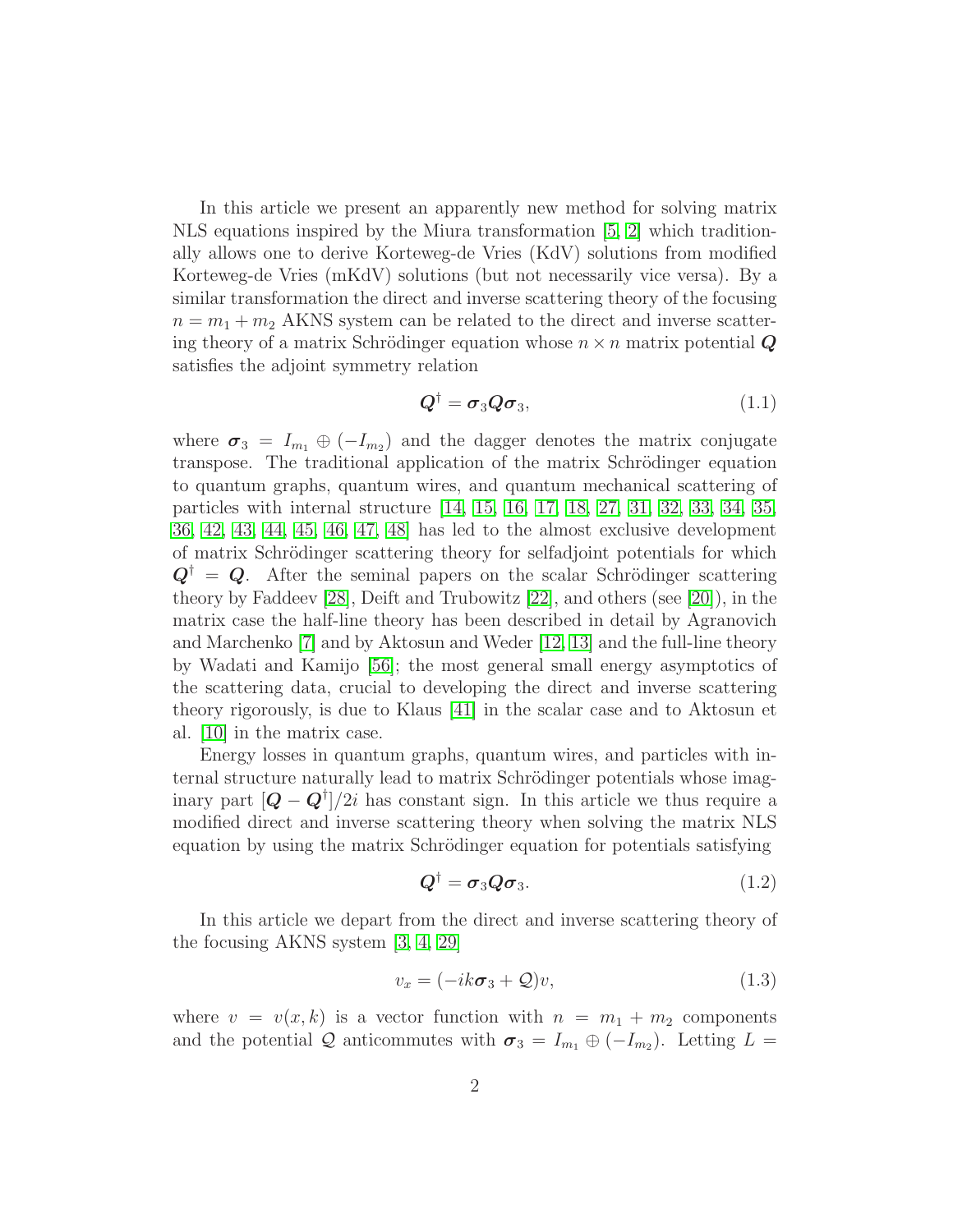$i\sigma_3[(d/dx)I_n - \mathcal{Q}]$  stand for the AKNS Hamiltonian, we easily verify that  $L^2$ is the matrix Schrödinger Hamiltonian given by

$$
L^2v = -\sigma_3[(d/dx)I_n - \mathcal{Q}]\sigma_3[(d/dx)I_n - \mathcal{Q}]v
$$
  
= -[(d/dx)I\_n + \mathcal{Q}][(d/dx)I\_n - \mathcal{Q}]v  
= -v\_{xx} + \mathcal{Q}^2v - \mathcal{Q}v\_x + (\mathcal{Q}v)\_x = -v\_{xx} + \mathcal{Q}v,

where

<span id="page-2-0"></span>
$$
Q = \mathcal{Q}^2 + \mathcal{Q}_x \tag{1.4}
$$

is a matrix Schrödinger potential obtained from  $\mathcal Q$  by the Miura transform [\(1.4\)](#page-2-0). Assuming that the entries of  $\mathcal{Q}$  and  $\mathcal{Q}_x$  belong to the weighted  $L^1$ -space  $L^1(\mathbb{R};(1+|x|)dx)$ , we arrive from [\(1.3\)](#page-1-0) at the matrix Schrödinger equation

<span id="page-2-1"></span>
$$
-v_{xx} + \mathbf{Q}v = k^2 v,\tag{1.5}
$$

where  $Q$  is a so-called Faddeev class potential (i.e., its entries belong to  $L^1(\mathbb{R};(1+|x|)dx)$  satisfying the adjoint symmetry relation [\(1.2\)](#page-1-1).

It is well-known [\[59,](#page-42-0) [3,](#page-38-2) [4,](#page-38-3) [29\]](#page-40-0) that for a suitable time evolution of the AKNS scattering data the potential  $\mathcal{Q} = \mathcal{Q}(x;t)$  satisfies the matrix NLS equation

<span id="page-2-2"></span>
$$
i\mathcal{Q}_t + \mathcal{Q}_{xx} - 2\mathcal{Q}^3 = 0_{n \times n},\tag{1.6}
$$

where Q anticommutes with  $\sigma_3$ . Direct AKNS scattering theory involves Jost solutions and certain scattering coefficients which are analytic in  $k$  in either upper half complex plane  $\mathbb{C}^+$  or the lower half complex plane  $\mathbb{C}^-$ , with continuous extensions up to the real  $k$ -line  $[3, 4, 29]$  $[3, 4, 29]$  $[3, 4, 29]$ . On the other hand, traditionally direct matrix Schrödinger scattering theory involves Jost solutions and certain scattering coefficients which are continuous in  $k \in \mathbb{C}^+ \cup$ R and analytic in  $k \in \mathbb{C}^+$  ([\[7,](#page-38-5) [12,](#page-39-9) [13\]](#page-39-10) for the half-line theory and [\[56,](#page-42-8) [10\]](#page-38-6) for the full line theory). In fact, the values  $\pm k$  of the AKNS spectral variable can be made to correspond to the matrix Schrödinger spectral variable  $k$ , which greatly simplifies direct and inverse scattering theory. It is therefore natural to wonder which nonlinear evolution equation  $Q(x;t)$  is satisfied when  $Q(x;t)$ is a matrix NLS solution. We are thus lead to a nonlocal integrable equation for  $Q(x;t)$  to be derived from a Lax pair.

The principal objective of this article is to derive the multisoliton solutions of the focusing NLS system by applying the Miura transform [\(1.4\)](#page-2-0) to the matrix Schrödinger equation which is then solved explicitly by the so-called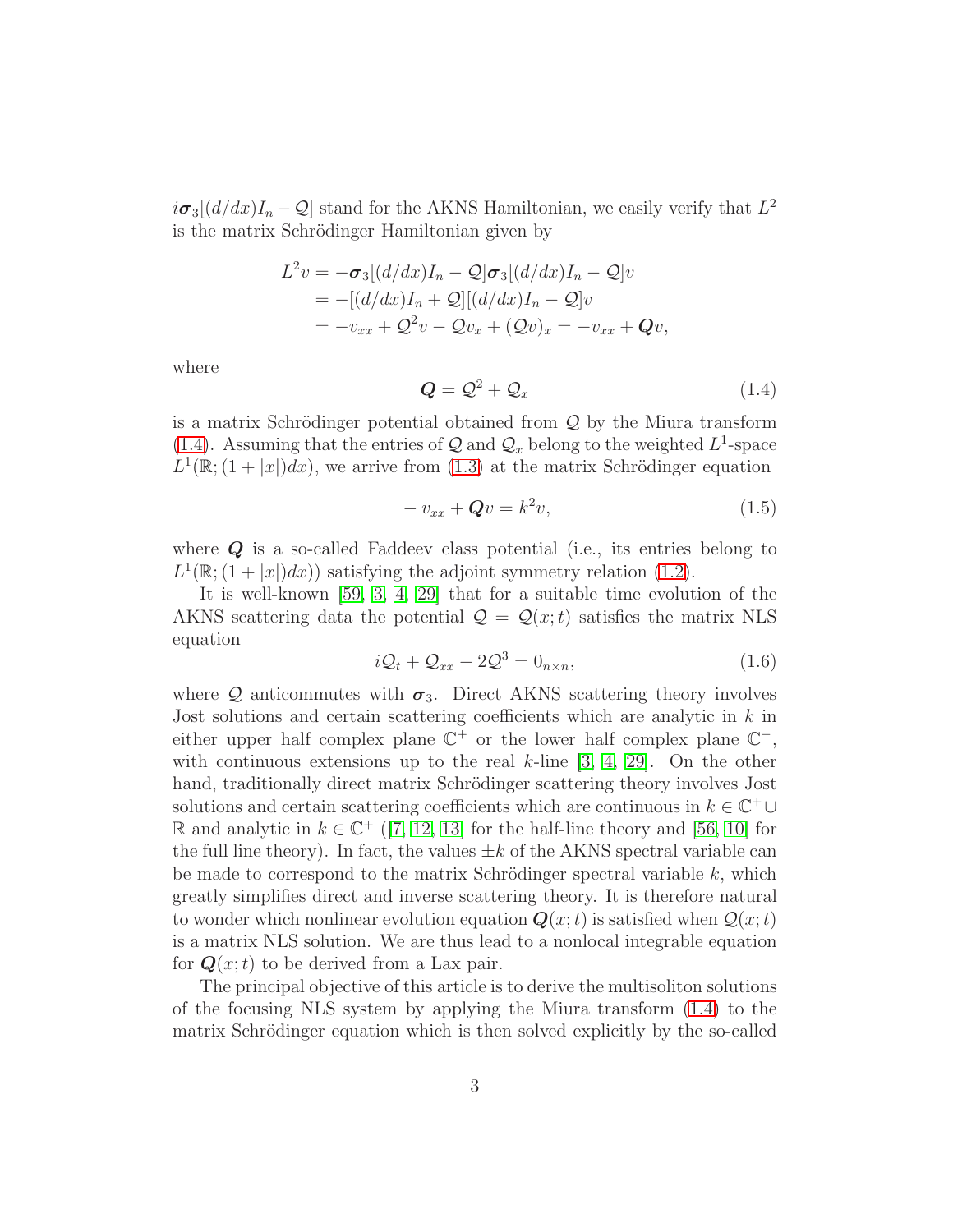matrix triplet method (see [\[55\]](#page-42-9) and references therein). These solutions are obtained by solving the corresponding Marchenko integral equations. Once obtained, these solutions are verified by direct substitution into the nonlocal integrable equation satisfied by  $Q(x;t)$ .

Let us discuss the contents of this article. In Sec. [2](#page-4-0) we derive the nonlocal integrable equation for  $Q$  from a Lax pair. Next, in Sections [3](#page-5-0)[-4](#page-13-0) we develop the direct and inverse scattering theory of the matrix Schrödinger equation [\(1.5\)](#page-2-1) for Faddeev class potentials  $Q$  satisfying [\(1.2\)](#page-1-1). In particular, we introduce the Jost solutions and the scattering coefficients, write them as Fourier transforms of  $L^1$ -functions, and derive the Marchenko integral equations to solve the inverse scattering problem. The rather technical proof of the adjoint symmetry relations of the Marchenko integral kernels is deferred to Appendix [B.](#page-28-0) The relationship between our Jost solutions and scattering coefficients and those prevailing in AKNS scattering theory will be worked out in Sec. [5.](#page-17-0) We then go on to derive the time evolution of the scattering data in Sec. [6.](#page-19-0) In Sec. [7](#page-24-0) we apply the so-called matrix triplet method to derive the multisoliton solutions. Three appendices have been attached. In Appendix [A](#page-27-0) we derive the nonlocal integrable equation for Q directly from the NLS equation for Q without using Lax pairs. In Appendix [B](#page-28-0) we derive the adjoint symmetry relations for the Marchenko integral kernels. Finally, in Appendix [C](#page-33-0) we prove by direct substitution that the multisoliton solutions satisfy the nonlocal integrable equation. Moreover, the emphasis on the methods used in this article allows one to construct the reflectionless solutions of the hierarchy of equations with Lax pairs  $\{(L^j, A)\}_{j=1}^{\infty}$ , where L is the AKNS Hamiltonian and A describes the time evolution (see Sec. [2\)](#page-4-0). In fact, we present the details only for the first two equations of the hierarchy.

We adopt blackboard boldface symbols for many of the quantities pertaining to the AKNS system, thus deviating from the notational system adopted in [\[4\]](#page-38-3). Boldface symbols are reserved for many of the quantities pertaining to the matrix Schrödinger equation. We also deviate from the praxis of  $[3, 4]$  $[3, 4]$ in allowing right and left to correspond to the real line endpoints of transmission, both in the AKNS case and in the (matrix) Schrödinger case. Thus we deviate from the right vs. left conventions adopted in [\[3,](#page-38-2) [4\]](#page-38-3).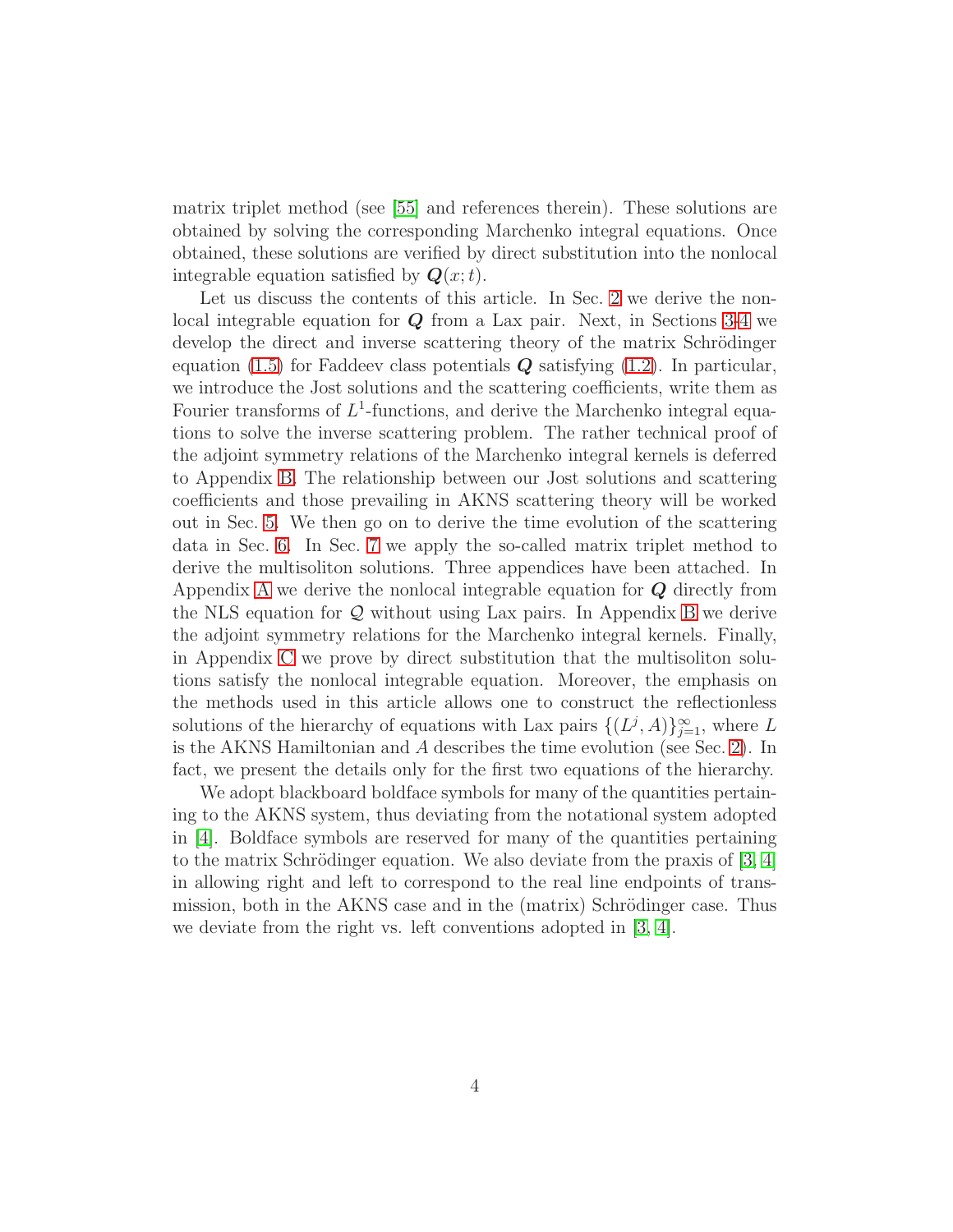### <span id="page-4-0"></span>2 Lax Pair for the new integrable model

As to be indicated shortly, the matrix NLS system is governed by a Lax pair  ${L, A}$  of linear operators [\[49,](#page-42-10) [5,](#page-38-1) [26\]](#page-40-7), where  $Lv = kv$  is the AKNS eigenvalue problem and  $v_t = Av$  describes the time evolution. Then the matrix NLS system is equivalent to the zero curvature condition

$$
L_t + LA - AL = 0,
$$

where **0** denotes the zero operator on a suitable function space. We now observe that  $\{L^2, A\}$  is also a Lax pair of linear operators, where  $L^2 v = k^2 v$ is the matrix Schrödinger eigenvalue problem and  $v_t = Av$  describes the time evolution. Then the accompanying nonlinear evolution equation is equivalent to the zero curvature condition

$$
(L^2)_t + L^2 A - A L^2 = 0.
$$

<span id="page-4-2"></span>Putting

$$
L = i\sigma_3(\partial_x I_n - \mathcal{Q}),
$$
  
\n
$$
A = i\sigma_3 \left(2\partial_x^2 I_n - 2\mathcal{Q}\partial_x - \mathcal{B}_0\right),
$$
\n(2.1b)

where  $n = m_1 + m_2$  and  $\mathcal{B}_0$  is to be determined, we compute

$$
0 = -(L_t + LA - AL)
$$
  
\n
$$
= i\sigma_3 Q_t + \sigma_3 (\partial_x I_n - Q) \sigma_3 (2 \partial_x^2 I_n - 2Q \partial_x - B_0)
$$
  
\n
$$
- \sigma_3 (2 \partial_x^2 I_n - 2Q \partial_x - B_0) \sigma_3 (\partial_x I_n - Q)
$$
  
\n
$$
= i\sigma_3 Q_t + (\partial_x I_n + Q) (2 \partial_x^2 I_n - 2Q \partial_x - B_0)
$$
  
\n
$$
- (2 \partial_x^2 I_n + 2Q \partial_x - \sigma_3 B_0 \sigma_3) (\partial_x I_n - Q)
$$
  
\n
$$
= i\sigma_3 Q_t + 2 \partial_x^3 I_n - 2Q_x \partial_x - 2Q \partial_x^2 - (B_0)_x - B_0 \partial_x + 2Q \partial_x^2 - 2Q^2 \partial_x - QB_0 - 2 \partial_x^3 I_n
$$
  
\n
$$
+ 2Q_{xx} + 4Q_x \partial_x + 2Q \partial_x^2 - 2Q \partial_x^2 + 2Q Q_x + 2Q^2 \partial_x + \sigma_3 B_0 \sigma_3 \partial_x - \sigma_3 B_0 \sigma_3 Q
$$
  
\n
$$
= i\sigma_3 Q_t - 2(-Q_x + \frac{1}{2}[B_0 - \sigma_3 B_0 \sigma_3]) \partial_x
$$
  
\n
$$
- (B_0)_x - QB_0 + 2Q_{xx} + 2Q Q_x - \sigma_3 B_0 \sigma_3 Q
$$
.

To cancel the  $\partial_x$  terms,  $\mathcal{B}_0$  should be the sum of  $\mathcal{Q}_x$  and a matrix commuting with  $\sigma_3$ . Thus taking  $\mathcal{B}_0 = \mathcal{Q}^2 + \mathcal{Q}_x = \mathcal{Q}$ , we get the matrix NLS equation

<span id="page-4-1"></span>
$$
i\sigma_3 Q_t + Q_{xx} - 2Q^3 = 0_{n \times n}.
$$
\n(2.2)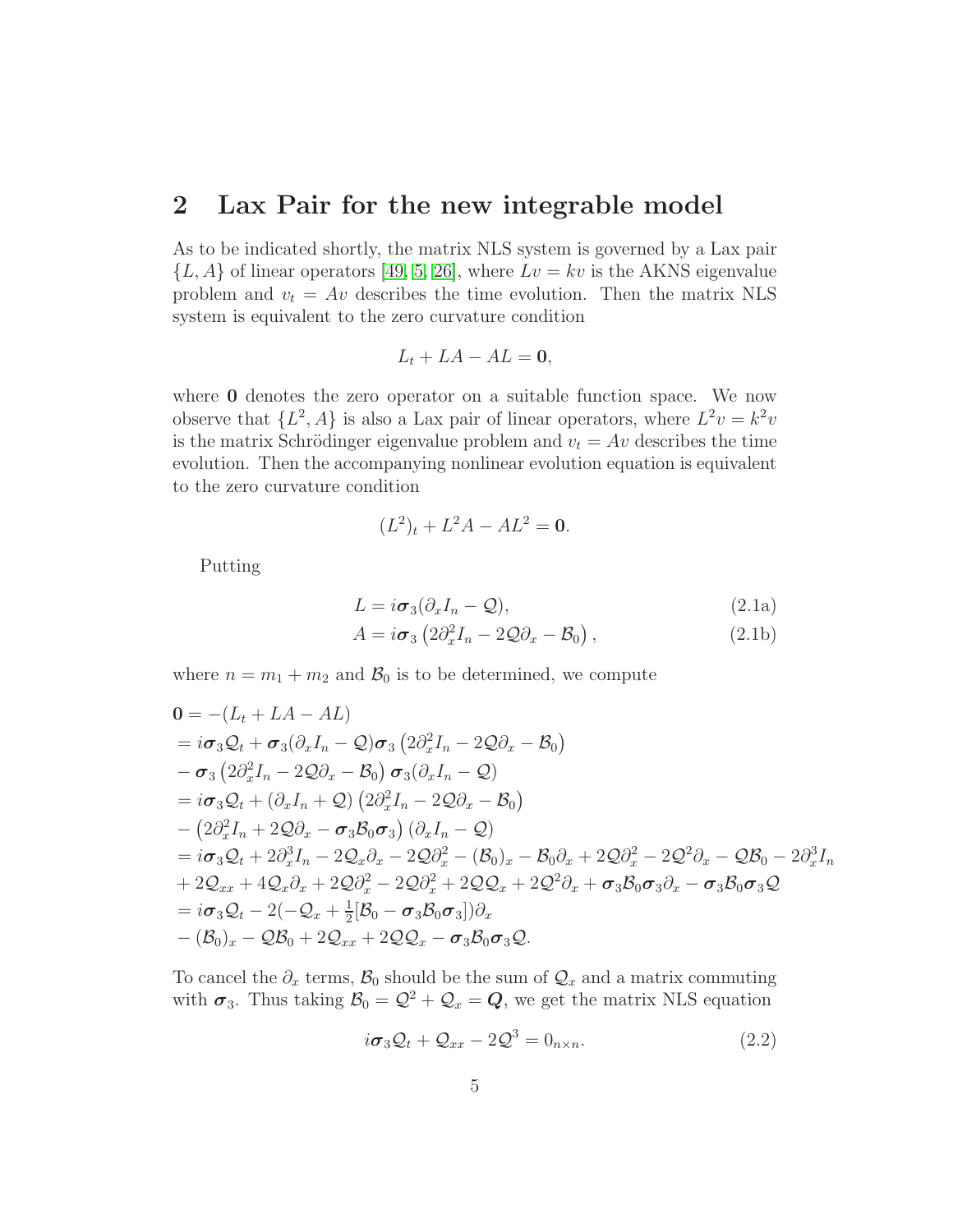Putting  $\mathcal{L} = L^2 = -\partial_x^2 + \mathbf{Q}$ , we compute

$$
i\sigma_3[\mathcal{L}_t + \mathcal{L}A - A\mathcal{L}] = i\sigma_3 \mathbf{Q}_t
$$
  
\n
$$
-(-\partial_x^2 + \sigma_3 \mathbf{Q} \sigma_3) [2\partial_x^2 - 2\mathbf{Q}\partial_x - \mathbf{Q}] + [2\partial_x^2 - 2\mathbf{Q}\partial_x - \mathbf{Q}] (-\partial_x^2 + \mathbf{Q})
$$
  
\n
$$
= i\sigma_3 \mathbf{Q}_t + 4(-\mathbf{Q}_x + \frac{1}{2}[\mathbf{Q} - \sigma_3 \mathbf{Q}\sigma_3])\partial_x^2
$$
  
\n
$$
+ 2(-\mathbf{Q}_{xx} + \mathbf{Q}_x + \sigma_3 \mathbf{Q}\sigma_3 \mathbf{Q} - \mathbf{Q}\mathbf{Q})\partial_x
$$
  
\n
$$
+ \mathbf{Q}_{xx} + \sigma_3 \mathbf{Q}\sigma_3 \mathbf{Q} - 2\mathbf{Q}\mathbf{Q}_x - \mathbf{Q}^2.
$$

Then [\(1.4\)](#page-2-0) and  $\sigma_3 \mathcal{Q} = -\mathcal{Q} \sigma_3$  imply that the terms in the third member involving  $\partial_x^2$  and  $\partial_x$  vanish. Therefore, we have arrived at the nonlinear evolution equation

<span id="page-5-1"></span>
$$
i\boldsymbol{\sigma}_3 \boldsymbol{Q}_t + \boldsymbol{Q}_{xx} - \boldsymbol{Q}^2 + \boldsymbol{\sigma}_3 \boldsymbol{Q} \boldsymbol{\sigma}_3 \boldsymbol{Q} - 2 \boldsymbol{Q} \boldsymbol{Q}_x = 0_{n \times n}, \qquad (2.3)
$$

where

$$
Q(x;t) = -\int_x^{\infty} dy \frac{1}{2} \left( \boldsymbol{Q} - \boldsymbol{\sigma}_3 \boldsymbol{Q} \boldsymbol{\sigma}_3 \right) = \int_{-\infty}^x dy \frac{1}{2} \left( \boldsymbol{Q} - \boldsymbol{\sigma}_3 \boldsymbol{Q} \boldsymbol{\sigma}_3 \right). \tag{2.4}
$$

A proof of the integrability of [\(2.3\)](#page-5-1) based directly on [\(1.4\)](#page-2-0) and [\(1.6\)](#page-2-2) will be given in Appendix [A.](#page-27-0) Finally, using [\(1.4\)](#page-2-0) in [\(2.3\)](#page-5-1) and singling out the block off-diagonal component we easily get the derivative of  $(2.2)$  with respect to x and hence [\(2.2\)](#page-4-1) itself; the block diagonal component yields the commutator of  $(2.2)$  and  $\mathcal{Q}$ .

### <span id="page-5-0"></span>3 Direct Scattering Problem

In this section we introduce the Jost solutions and scattering coefficients for the matrix Schrödinger equation  $(1.5)$  with Faddeev class potential  $\boldsymbol{Q}$ satisfying  $(1.2)$ . For the scalar Schrödinger equation with real Faddeev class potential the direct scattering theory is well documented [\[28,](#page-40-6) [22,](#page-39-7) [19,](#page-39-1) [20,](#page-39-8) [2\]](#page-38-4). For selfadjoint potentials, the matrix theory on the half-line is discussed at length in [\[7,](#page-38-5) [12,](#page-39-9) [13\]](#page-39-10), whereas that on the full-line can be found in [\[56,](#page-42-8) [10\]](#page-38-6). Here we give the modifications caused by the adjoint symmetry [\(1.2\)](#page-1-1).

#### 3.1 Jost solutions of the matrix Schrödinger equation

Let us define the *Jost solution from the left*  $F_l(x, k)$  and the *Jost solution* from the right  $F_r(x, k)$  as those solutions of the matrix Schrödinger equation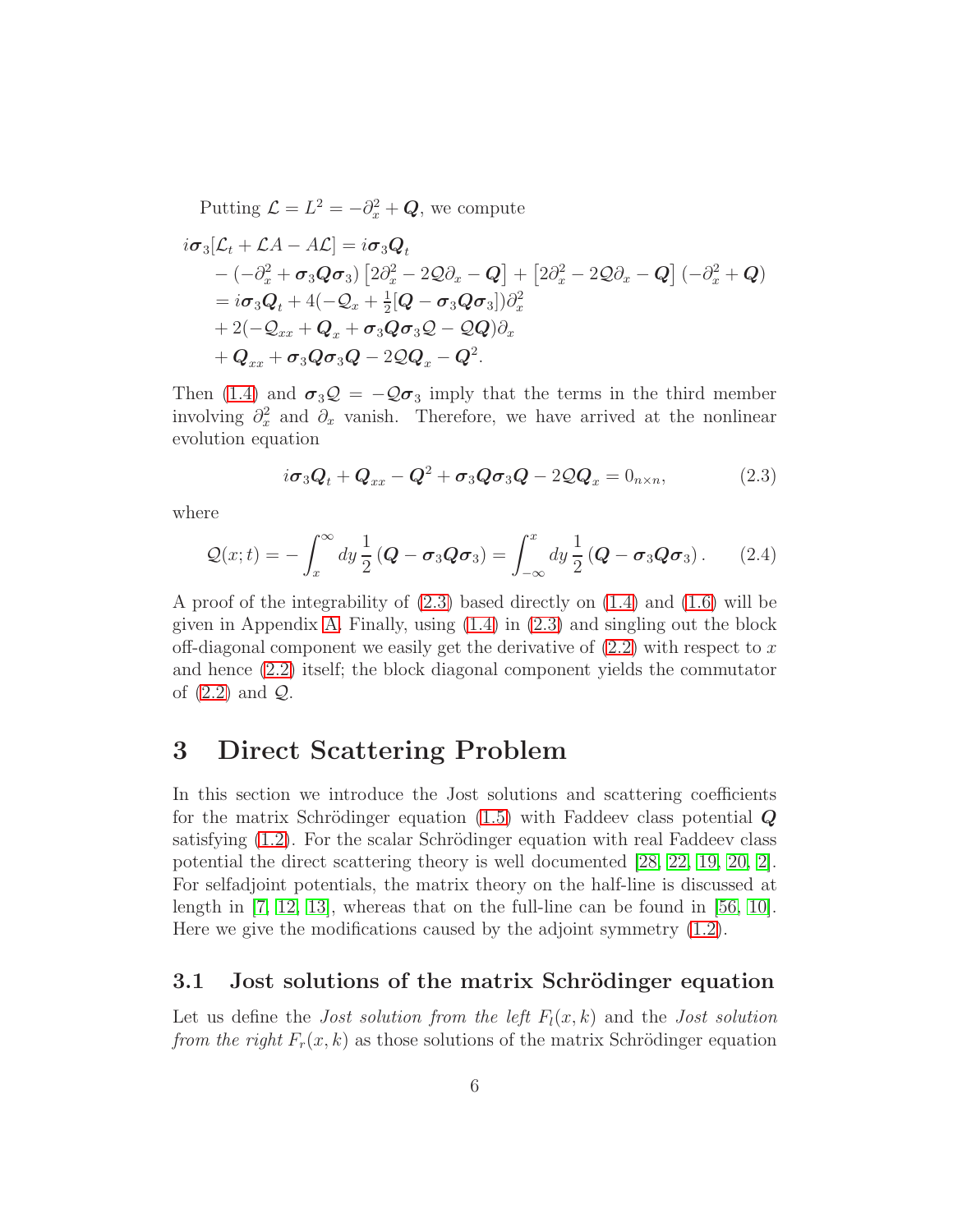[\(1.5\)](#page-2-1) which satisfy the asymptotic conditions

<span id="page-6-1"></span>
$$
F_l(x,k) = e^{ikx} \left[ I_n + o(1) \right], \qquad x \to +\infty,
$$
 (3.1a)

<span id="page-6-0"></span>
$$
F_r(x,k) = e^{-ikx} \left[ I_n + o(1) \right], \qquad x \to -\infty,
$$
 (3.1b)

where  $n = m_1 + m_2$ . Calling  $m_l(x, k) = e^{-ikx} F_l(x, k)$  and  $m_r(x, k) =$  $e^{ikx}F_r(x, k)$  Faddeev functions, we easily define them as the unique solutions of the Volterra integral equations

$$
m_l(x,k) = I_n + \int_x^{\infty} dy \, \frac{e^{2ik(y-x)} - 1}{2ik} \mathbf{Q}(y) m_l(y,k), \tag{3.2a}
$$

$$
m_r(x,k) = I_n + \int_{-\infty}^x dy \frac{e^{2ik(x-y)} - 1}{2ik} \mathbf{Q}(y) m_r(y,k).
$$
 (3.2b)

Then, for each  $x \in \mathbb{R}$ ,  $m_l(x, k)$  and  $m_r(x, k)$  are continuous in  $k \in \mathbb{C}^+ \cup \mathbb{R}$ , are analytic in  $k \in \mathbb{C}^+$ , and tend to  $I_n$  as  $k \to \infty$  from within  $\mathbb{C}^+ \cup \mathbb{R}$ . For  $0 \neq k \in \mathbb{R}$  we can reshuffle [\(3.2\)](#page-6-0) and arrive at the asymptotic relations

$$
F_l(x,k) = e^{ikx} A_l(k) + e^{-ikx} B_l(k) + o(1), \qquad x \to -\infty,
$$
 (3.3a)

<span id="page-6-2"></span>
$$
F_r(x,k) = e^{-ikx} A_r(k) + e^{ikx} B_r(k) + o(1), \qquad x \to +\infty,
$$
 (3.3b)

where

<span id="page-6-3"></span>
$$
A_{r,l}(k) = I_n - \frac{1}{2ik} \int_{-\infty}^{\infty} dy \, \mathbf{Q}(y) m_{r,l}(y, k), \tag{3.4a}
$$

$$
B_{r,l}(k) = \frac{1}{2ik} \int_{-\infty}^{\infty} dy \, e^{\mp 2iky} \mathbf{Q}(y) m_{r,l}(y, k). \tag{3.4b}
$$

Thus  $A_{r,l}(k)$  is continuous in  $0 \neq k \in \mathbb{C}^+ \cup \mathbb{R}$ , is analytic in  $k \in \mathbb{C}^+$ , and tends to  $I_n$  as  $k \to \infty$  from within  $\mathbb{C}^+ \cup \mathbb{R}$ , while  $2ik[I_n - A_{r,l}(k)]$  has the finite limit  $-\Delta_{r,l} = \int_{-\infty}^{\infty} dy \, \mathbf{Q}(y) m_{r,l}(y, k)$  as  $k \to 0$  from within  $\mathbb{C}^+ \cup \mathbb{R}$ . By the same token,  $B_{r,l}(k)$  is continuous in  $0 \neq k \in \mathbb{R}$ , vanishes as  $k \to \pm \infty$ , and satisfies  $2ikB_{r,l}(k) \rightarrow -\Delta_{r,l}$  as  $k \rightarrow 0$  along the real k-axis.

Putting

$$
\boldsymbol{F}_l(x,k) = \begin{pmatrix} F_l(x,-k) & F_l(x,k) \\ F'_l(x,-k) & F'_l(x,k) \end{pmatrix}, \ \boldsymbol{F}_r(x,k) = \begin{pmatrix} F_r(x,k) & F_r(x,-k) \\ F'_r(x,k) & F'_r(x,-k) \end{pmatrix},
$$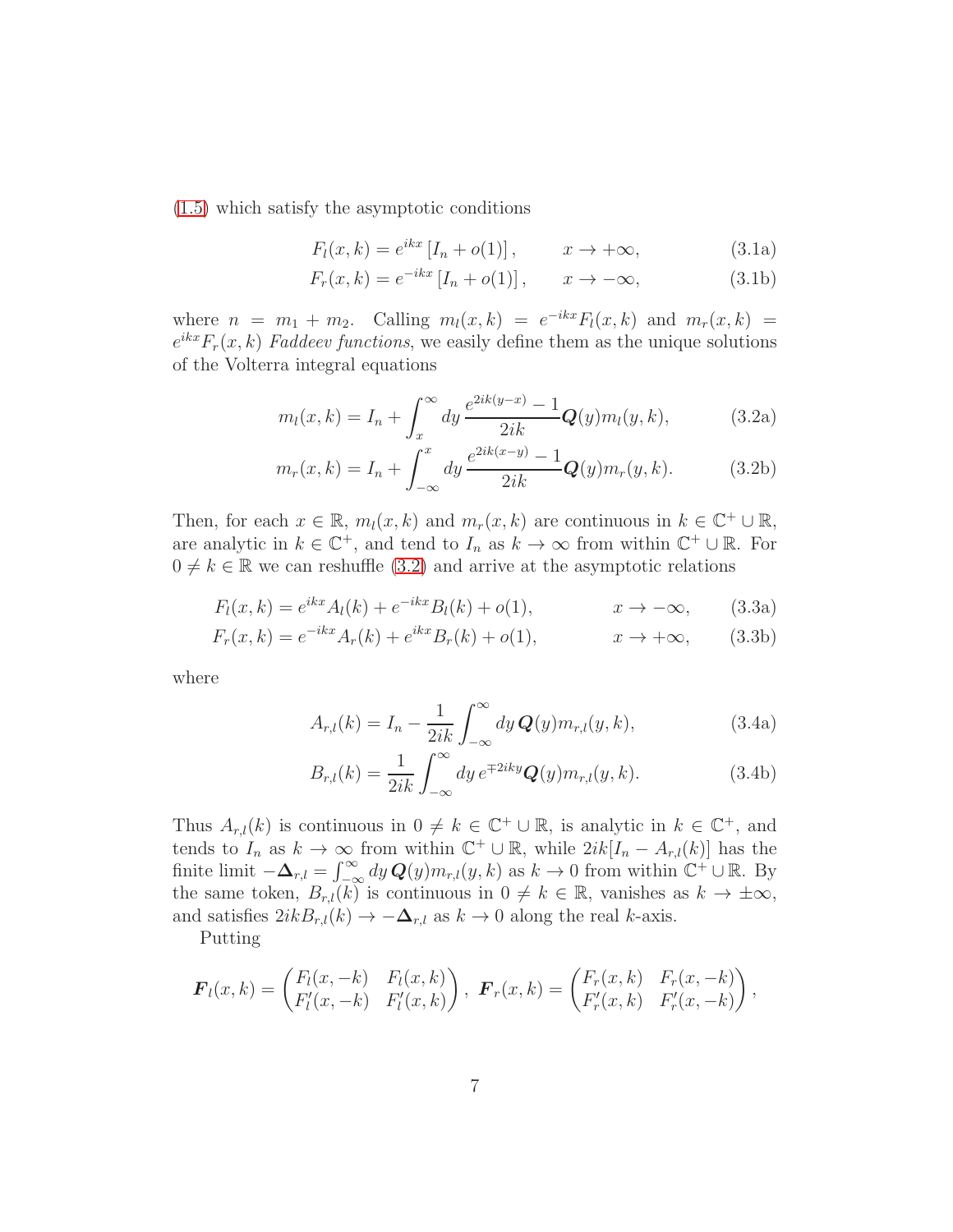where the prime denotes differentiation with respect to  $x$ , we obtain

<span id="page-7-2"></span>
$$
\boldsymbol{F}_r(x,k) = \boldsymbol{F}_l(x,k) \begin{pmatrix} A_r(k) & B_r(-k) \\ B_r(k) & A_r(-k) \end{pmatrix},\tag{3.5a}
$$

$$
\boldsymbol{F}_l(x,k) = \boldsymbol{F}_r(x,k) \begin{pmatrix} A_l(-k) & B_l(k) \\ B_l(-k) & A_l(k) \end{pmatrix},\tag{3.5b}
$$

where  $0 \neq k \in \mathbb{R}$ . Using that  $\mathbf{F}_{r,l}(x, k)$  satisfies the linear first order system

<span id="page-7-0"></span>
$$
\begin{pmatrix} V \\ V' \end{pmatrix}' = \begin{pmatrix} 0_{n \times n} & I_n \\ Q(x) - k^2 I_n & 0_{n \times n} \end{pmatrix} \begin{pmatrix} V \\ V' \end{pmatrix}
$$
 (3.6)

with traceless system matrix, we see that, for  $0 \neq k \in \mathbb{R}$ ,  $\mathbf{F}_{r,l}(x, k)$  has a determinant not depending on  $x \in \mathbb{R}$ . Using [\(3.1\)](#page-6-1) we easily verify that det  $\mathbf{F}_{r,l}(x,k) = (2ik)^n$  for  $0 \neq k \in \mathbb{R}$ .

Putting

$$
\Phi(x,k) = \begin{pmatrix} F_r(x,k) & F_l(x,k) \\ F'_r(x,k) & F'_l(x,k) \end{pmatrix}
$$
  
=  $\mathbf{F}_r(x,k) \begin{pmatrix} I_n & B_l(k) \\ 0_{n \times n} & A_l(k) \end{pmatrix} = \mathbf{F}_l(x,k) \begin{pmatrix} A_r(k) & 0_{n \times n} \\ B_r(k) & I_n \end{pmatrix},$  (3.7)

we easily see that, for  $0 \neq k \in \mathbb{R}$ ,  $\det A_r(k) = \det A_l(k)$ . By analytic continuation we get  $\det A_r(k) = \det A_l(k)$  for  $0 \neq k \in \mathbb{C}^+ \cup \mathbb{R}$ .

Letting  $\sigma_2 = \begin{pmatrix} 0 & -i \\ i & 0 \end{pmatrix}$  denote the second Pauli matrix, we define

$$
\sigma_2 \otimes \boldsymbol{\sigma}_3 = \begin{pmatrix} 0_{n \times n} & -i \boldsymbol{\sigma}_3 \\ i \boldsymbol{\sigma}_3 & 0_{n \times n} \end{pmatrix}
$$

<span id="page-7-1"></span>as the Kronecker product of  $\sigma_2$  and  $\sigma_3$  (cf. [\[39\]](#page-41-11)).

**Proposition 3.1** For  $0 \neq k \in \mathbb{C}^+ \cup \mathbb{R}$ , let  $V(x, k)$  and  $W(x, k)$  be two size compatible matrix solutions of the linear first order system [\(3.6\)](#page-7-0). Then

$$
\boldsymbol{W}(x,-k^*)^{\dagger}(\sigma_2 \otimes \boldsymbol{\sigma}_3) \boldsymbol{V}(x,k)
$$

is independent of  $x \in \mathbb{R}$ . Similarly, for  $0 \neq k \in \mathbb{R}$  the matrix

$$
\boldsymbol{W}(x,k)^{\dagger}(\sigma_2 \otimes \boldsymbol{\sigma}_3) \boldsymbol{V}(x,k)
$$

is independent of  $x \in \mathbb{R}$ .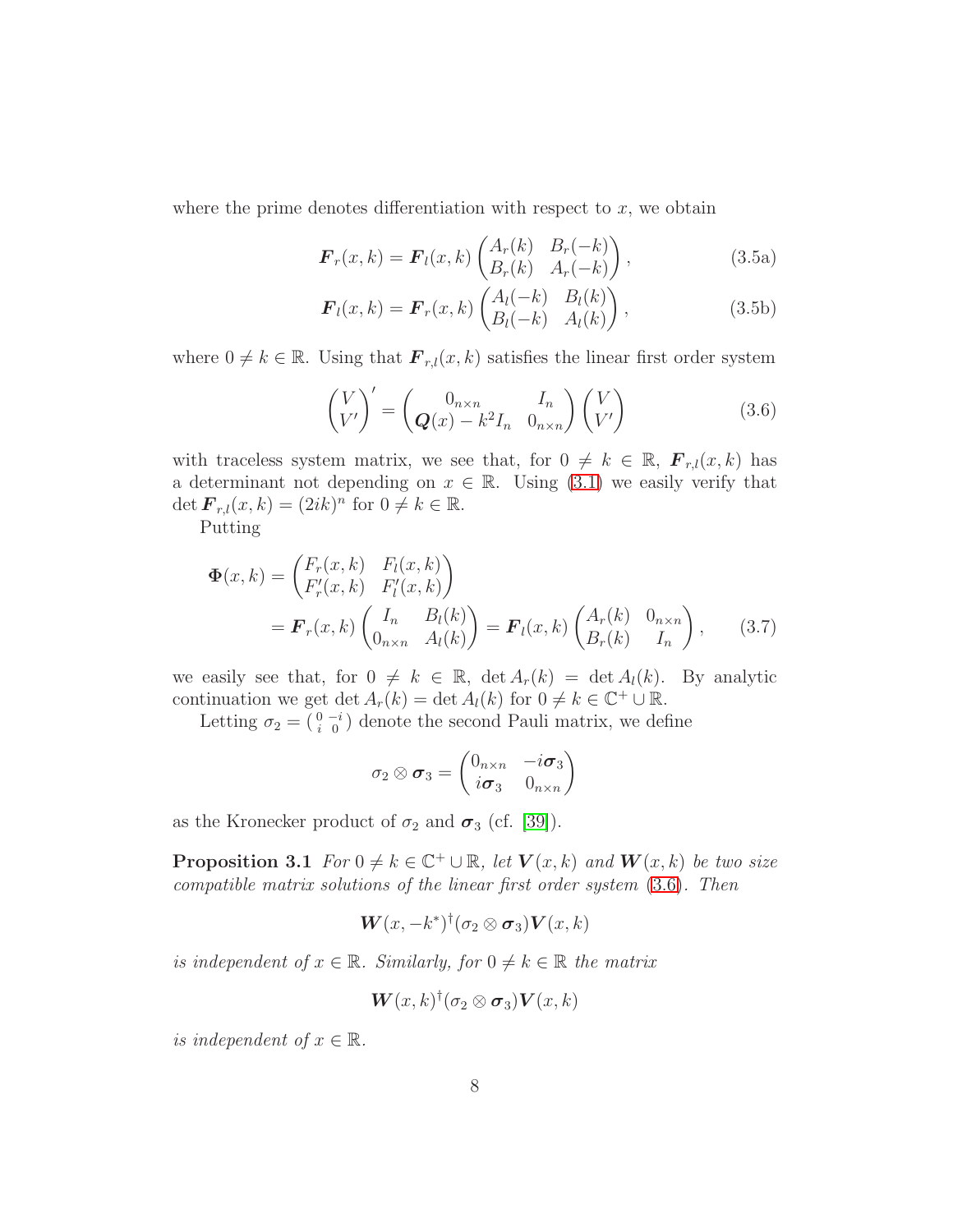**Proof.** It is easily verified that

$$
(\sigma_2 \otimes \boldsymbol{\sigma}_3) \begin{pmatrix} 0_{n \times n} & I_n \\ \boldsymbol{Q}(x) - k^2 I_n & 0_{n \times n} \end{pmatrix} (\sigma_2 \otimes \boldsymbol{\sigma}_3) = - \begin{pmatrix} 0_{n \times n} & I_n \\ \boldsymbol{Q}(x) - (-k^*)^2 I_n & 0_{n \times n} \end{pmatrix}^{\dagger}.
$$

Then

$$
\frac{\partial}{\partial x} \left[ \mathbf{W}(x, -k^*)^{\dagger} (\sigma_2 \otimes \sigma_3) \mathbf{V}(x, k) \right]
$$
\n
$$
= \mathbf{W}(x, -k^*)^{\dagger} \begin{pmatrix} 0_{n \times n} & I_n \\ \mathbf{Q}(x) - (-k^*)^2 I_n & 0_{n \times n} \end{pmatrix}^{\dagger} (\sigma_2 \otimes \sigma_3) \mathbf{V}(x, k)
$$
\n
$$
+ \mathbf{W}(x, -k^*)^{\dagger} (\sigma_2 \otimes \sigma_3) \begin{pmatrix} 0_{n \times n} & I_n \\ \mathbf{Q}(x) - k^2 I_n & 0_{n \times n} \end{pmatrix} \mathbf{V}(x, k) = 0_{2n \times 2n},
$$

as claimed. The second part follows in the same way.

Let us now apply either part of Proposition 3.1 to derive identities for  
the A and B coefficients by equating the asymptotics as 
$$
x \to +\infty
$$
 to the  
asymptotics as  $x \to -\infty$ . Using the second part for  $V = W = \Phi$  we get

$$
A_{r,l}(k)^{\dagger} \sigma_3 A_{r,l}(k) - B_{r,l}(k)^{\dagger} \sigma_3 B_{r,l}(k) = \sigma_3,
$$
\n(3.8a)

$$
B_{r,l}(k)^{\dagger} = -\sigma_3 B_{l,r}(k)\sigma_3,\tag{3.8b}
$$

П

where  $0 \neq k \in \mathbb{R}$ . Using the second part for  $\mathbf{V} = \mathbf{W} = \mathbf{F}_{r,l}$ , we get

$$
A_{r,l}(k)^{\dagger} \sigma_3 B_{r,l}(-k) = B_{r,l}(k)^{\dagger} \sigma_3 A_{r,l}(-k), \qquad (3.9)
$$

where  $0 \neq k \in \mathbb{R}$ . Using the second part for  $\mathbf{V} = \mathbf{F}_l$  and  $\mathbf{W} = \mathbf{F}_r$  we obtain

<span id="page-8-1"></span>
$$
A_r(k)^{\dagger} = \boldsymbol{\sigma}_3 A_l(-k) \boldsymbol{\sigma}_3, \qquad B_r(k)^{\dagger} = -\boldsymbol{\sigma}_3 B_l(k) \boldsymbol{\sigma}_3, \tag{3.10}
$$

where  $0 \neq k \in \mathbb{R}$ . Finally, using the first part for  $\mathbf{V} = \mathbf{W} = \mathbf{\Phi}$  we get

<span id="page-8-0"></span>
$$
A_{r,l}(-k^*)^{\dagger} = \boldsymbol{\sigma}_3 A_{l,r}(k) \boldsymbol{\sigma}_3, \qquad (3.11)
$$

where  $0 \neq k \in \mathbb{C}^+ \cup \mathbb{R}$ .

Introducing the reflection coefficients

<span id="page-8-2"></span>
$$
R_{r,l}(k) = B_{r,l}(k)A_{r,l}(k)^{-1} = -A_{l,r}(k)^{-1}B_{l,r}(-k)
$$
\n(3.12)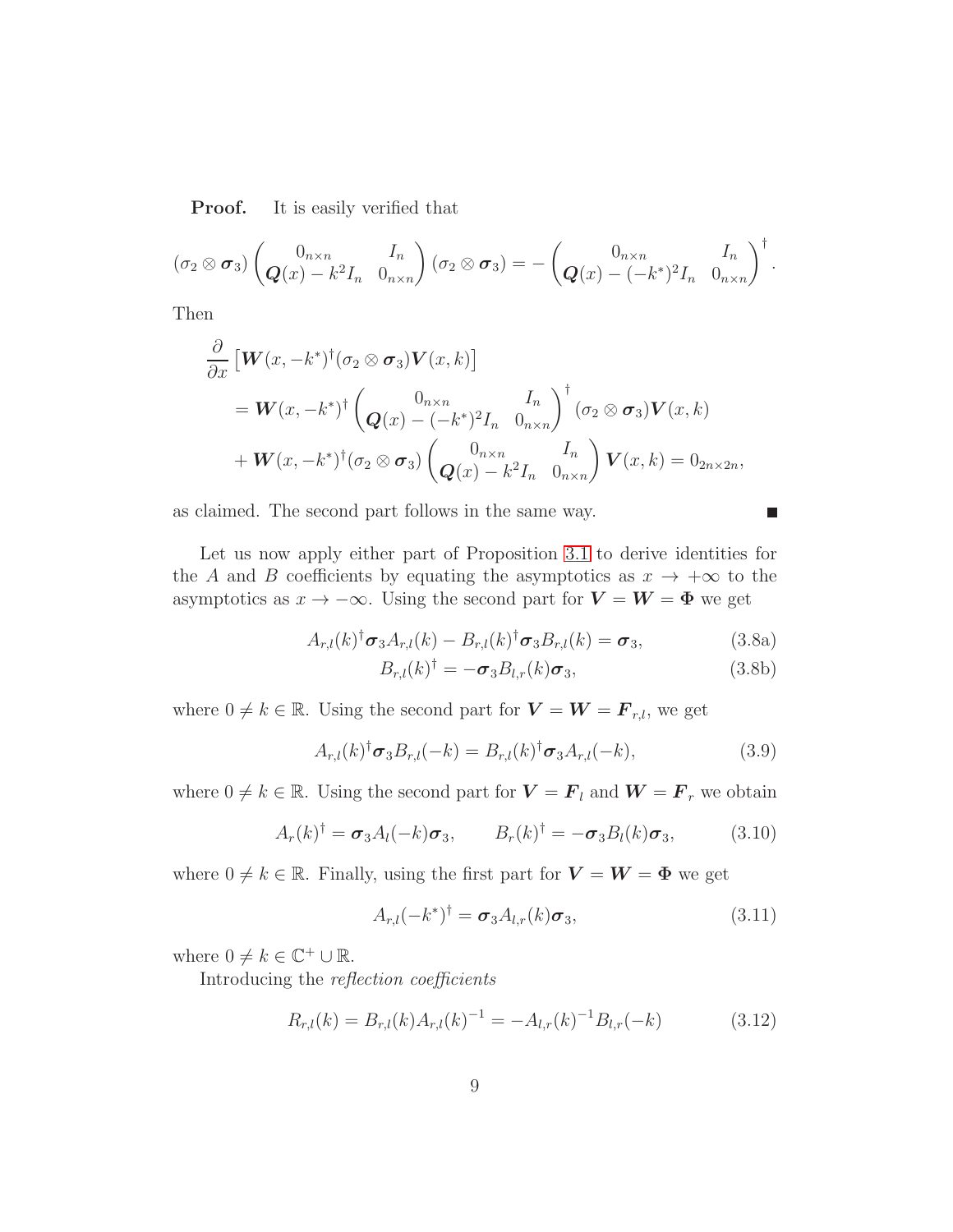and the *transmission coefficients*  $A_{r,l}(k)^{-1}$ , we obtain the *Riemann-Hilbert* problem

$$
(F_l(x, -k) \quad F_r(x, -k)) = (F_r(x, k) \quad F_l(x, k)) \begin{pmatrix} A_r(k)^{-1} & -R_l(k) \\ -R_r(k) & A_l(k)^{-1} \end{pmatrix},
$$
\n(3.13)

where the matrix  $S(k)$  containing the A and R quantities is called the *scatter*ing matrix and the discussion of the nonsingularity of  $A_{r,l}(k)$  will be presented shortly. Then it is easily verified that

<span id="page-9-2"></span>
$$
R_{r,l}(k)^{\dagger} = \sigma_3 R_{r,l}(-k) \sigma_3, \qquad (3.14)
$$

and

$$
\mathbf{S}(k)^{\dagger}(\boldsymbol{\sigma}_3 \oplus \boldsymbol{\sigma}_3) \mathbf{S}(k) = \boldsymbol{\sigma}_3 \oplus \boldsymbol{\sigma}_3, \tag{3.15}
$$

provided  $0 \neq k \in \mathbb{R}$  and det  $A_{r,l}(k) \neq 0$ .

Above we have defined  $\Delta_{r,l}$  as follows:

$$
\Delta_{r,l} = \lim_{k \to 0} 2ik A_{r,l}(k) = - \lim_{k \to 0^{\pm}} 2ik B_{r,l}(k),
$$

where the first limit may be taken from the upper half-plane. Then the matrices  $\Delta_{r,l}$  have the same determinant. If  $\Delta_{r,l}$  is nonsingular, we say that we are in the *generic case*; if instead  $\Delta_{r,l}$  is singular, we are in the *exceptional* case. We are said to be in the superexceptional case if  $\Delta_{r,l} = 0_{n \times n}$  and  $A_{r,l}(k)$ tends to a nonsingular matrix,  $A_{r,l}(0)$  say, as  $k \to 0$  from within  $\mathbb{C}^+ \cup \mathbb{R}$ .

Throughout this article, we assume the absence of *spectral singularities*, i.e., the absence of nonzero real k for which det  $A_{r,l}(k) = 0$ . Under this condition the reflection coefficients  $R_{r,l}(k)$  are continuous in  $0 \neq k \in \mathbb{R}$ .

#### 3.2 Triangular representations and Wiener algebras

The Jost solutions allow the triangular representations

<span id="page-9-0"></span>
$$
F_l(x,k) = e^{ikx} I_n + \int_x^{\infty} dy \, e^{iky} K(x,y), \qquad (3.16a)
$$

$$
F_r(x,k) = e^{-ikx} I_n + \int_{-\infty}^x dy \, e^{-iky} J(x,y), \tag{3.16b}
$$

where for every  $x \in \mathbb{R}$ 

<span id="page-9-1"></span>
$$
\int_{x}^{\infty} dy \, \|K(x, y)\| + \int_{-\infty}^{x} dy \, \|J(x, y)\| < +\infty.
$$
 (3.17)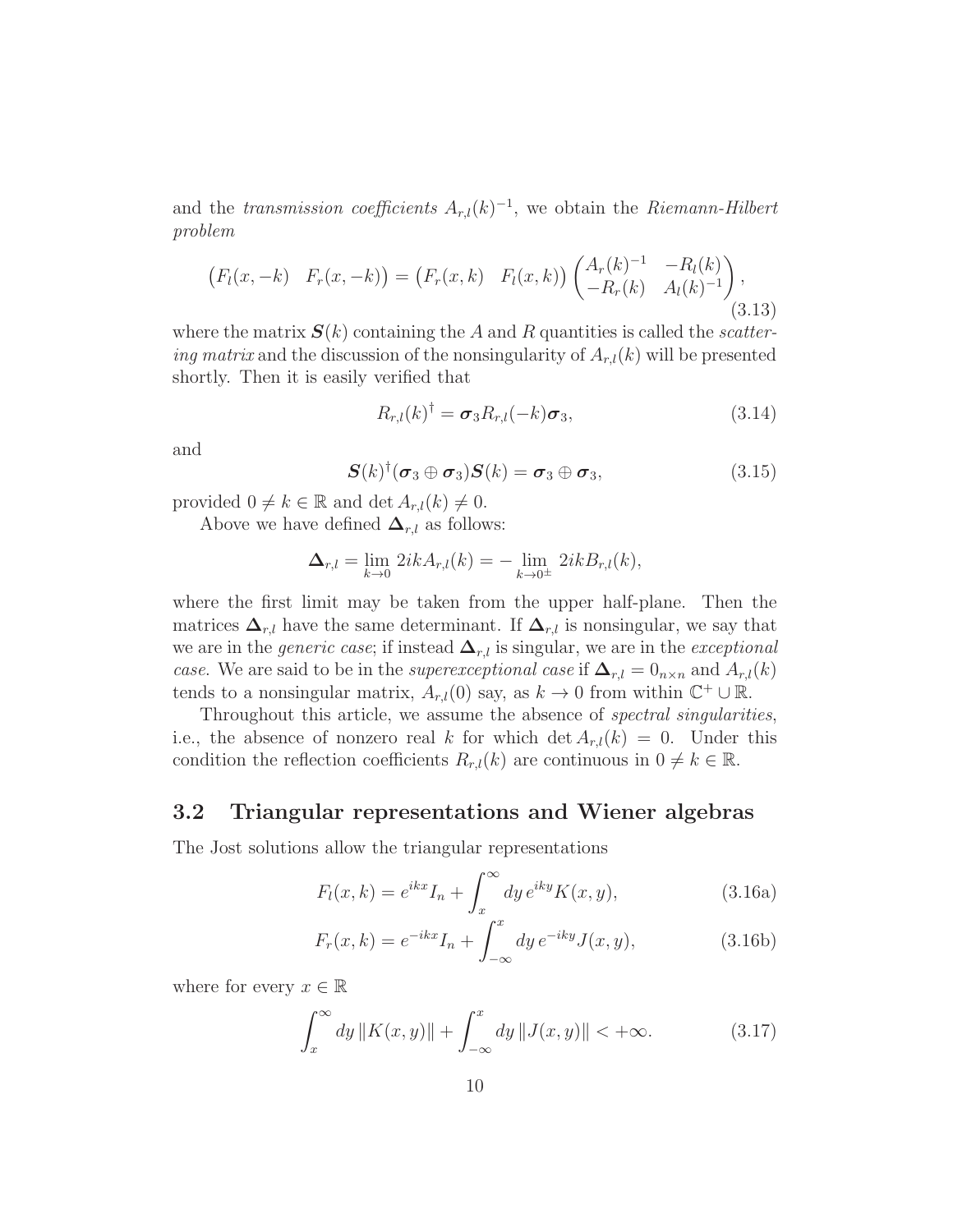To derive [\(3.16\)](#page-9-0), we introduce the auxiliary matrix functions  $K(x, y)$  and  $J(x, y)$  as the unique solutions of the Volterra integral equations

<span id="page-10-0"></span>
$$
K(x,y) = \frac{1}{2} \int_{\frac{1}{2}[x+y]}^{\infty} dz \, \mathbf{Q}(z) + \frac{1}{2} \int_{x}^{\infty} dz \, \mathbf{Q}(z) \int_{\max(z,x+y-z)}^{z+y-x} d\hat{y} \, K(z,\hat{y})
$$
  
\n
$$
= \frac{1}{2} \int_{\frac{1}{2}[x+y]}^{\infty} dz \, \mathbf{Q}(z) + \frac{1}{2} \int_{x}^{y} dz \int_{x+\frac{1}{2}(y-z)}^{\infty} dw \, \mathbf{Q}(w) K(w, w+z-x),
$$
\n(3.18a)  
\n
$$
J(x,y) = \frac{1}{2} \int_{-\infty}^{\frac{1}{2}[x+y]} dz \, \mathbf{Q}(z) + \frac{1}{2} \int_{-\infty}^{x} dz \, \mathbf{Q}(z) \int_{z+y-x}^{\min(z,x+y-z)} d\hat{y} \, J(z,\hat{y})
$$
  
\n
$$
= \frac{1}{2} \int_{-\infty}^{\frac{1}{2}[x+y]} dz \, \mathbf{Q}(z) + \frac{1}{2} \int_{y}^{x} dz \int_{-\infty}^{x-\frac{1}{2}[z-y]} dw \, \mathbf{Q}(w) J(w, w+z-x).
$$
\n(3.18b)

Solving [\(3.18\)](#page-10-0) by iteration we easily derive [\(3.16\)](#page-9-0) and [\(3.17\)](#page-9-1). Moreover,

<span id="page-10-1"></span>
$$
K(x,x) = \frac{1}{2} \int_x^{\infty} dy \, \mathbf{Q}(y), \qquad J(x,x) = \frac{1}{2} \int_{-\infty}^x dy \, \mathbf{Q}(y). \tag{3.19}
$$

Let us now introduce some necessary terminology and well-known results on Fourier transforms of  $L^1$ -functions. By the (continuous) Wiener algebra  $W$  we mean the complex vector space of constants plus Fourier transforms of  $L^1$ -functions

$$
\mathcal{W} = \{c + \hat{h} : c \in \mathbb{C}, \ h \in L^1(\mathbb{R})\}
$$

endowed with the norm  $|c| + ||h||_1$ . Here we define the Fourier transform as follows:  $(\mathcal{F}h)(k) = \hat{h}(k) = \int_{-\infty}^{\infty} dy e^{iky} h(y)$ . The invertible elements of the commutative Banach algebra  $W$  with unit element are exactly those  $c + h \in \mathcal{W}$  for which  $c \neq 0$  and  $c + h(k) \neq 0$  for each  $k \in \mathbb{R}$  [\[30\]](#page-40-8).

The algebra W has the two closed subalgebras  $W^+$  and  $W^-$  consisting of those  $c + \hat{h} \in \mathcal{W}$  for which h is supported on  $\mathbb{R}^+$  and  $\mathbb{R}^-$ , respectively. The invertible elements of  $\mathcal{W}^{\pm}$  are exactly those  $c + \hat{h} \in \mathcal{W}^{\pm}$  for which  $c \neq 0$  and  $c + \hat{h}(k) \neq 0$  for each  $k \in \mathbb{C}^{\pm} \cup \mathbb{R}$  [\[30\]](#page-40-8). Letting  $\mathcal{W}_0^{\pm}$  and  $\mathcal{W}_0$  stand for the (nonunital) closed subalgebras of  $W^{\pm}$  and W consisting of those  $c + \hat{h}$  for which  $c = 0$ , we obtain the direct sum decompositions

$$
\mathcal{W}=\mathbb{C}\oplus\mathcal{W}^+_0\oplus\mathcal{W}^-_0,\qquad\mathcal{W}_0=\mathcal{W}^+_0\oplus\mathcal{W}^-_0.
$$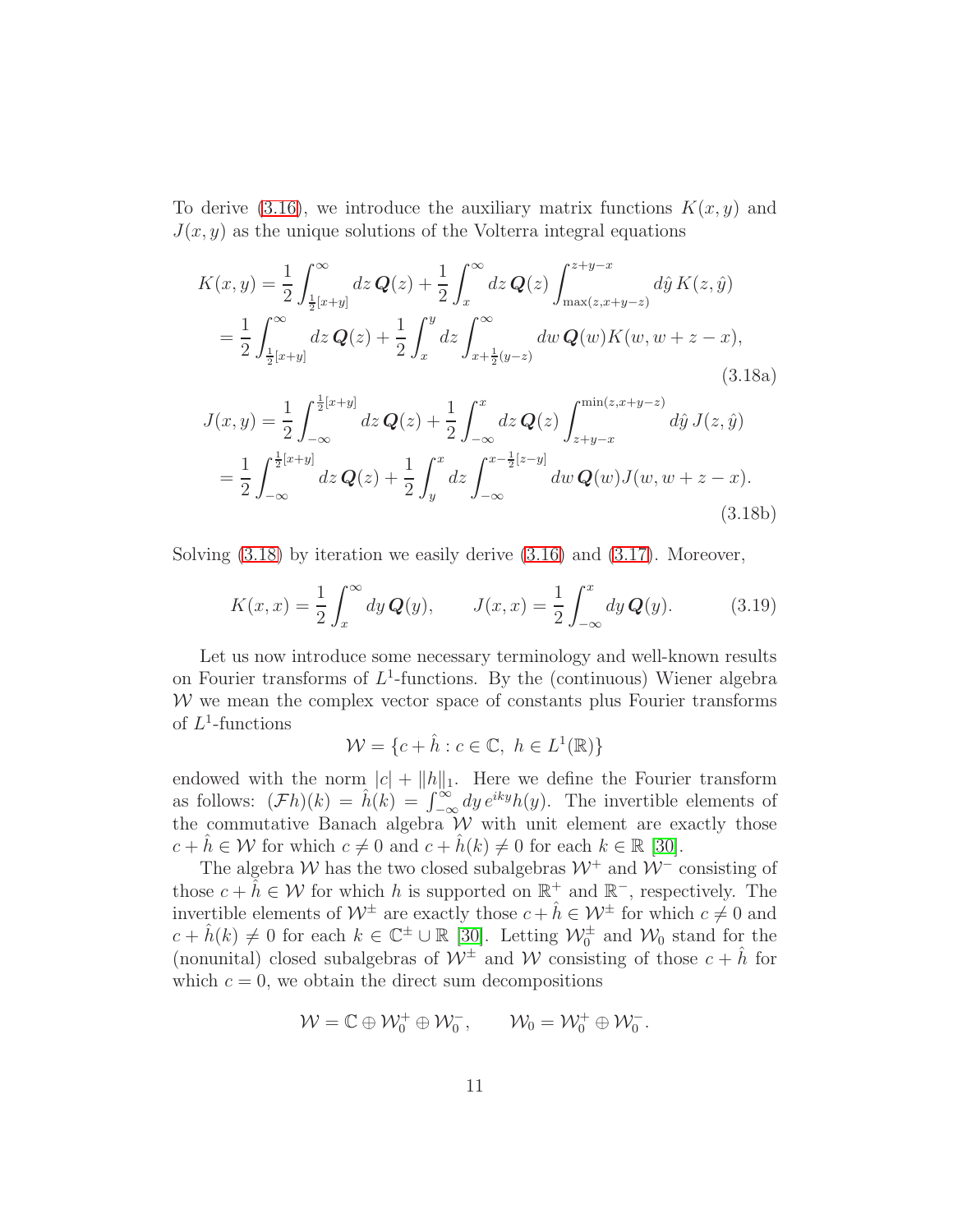By  $\Pi_{\pm}$  we now denote the (bounded) projections of W onto  $\mathcal{W}^{\pm}_{0}$  along  $\mathbb{C} \oplus \mathcal{W}_0^{\mp}$ . Then  $\Pi_+$  and  $\Pi_-$  are complementary projections. In fact,

$$
(\Pi_{\pm}f)(k) = \frac{1}{2\pi i} \int_{-\infty}^{\infty} d\zeta \frac{f(\zeta)}{\zeta - (k \pm i0^{+})},
$$
\n(3.20)

where  $f \in W_0 \cap L^p(\mathbb{R})$  for some  $p \in (1, +\infty)$ . These direct sum decompositions can be coupled by the Fourier transform to the natural direct sum decomposition of  $L^1(\mathbb{R})$  as follows:

$$
\begin{array}{ccc}L^1(\mathbb{R})&=&L^1(\mathbb{R}^-)&\oplus &L^1(\mathbb{R}^+)\\ \Big\downarrow \mathcal{F}&\Big\downarrow \mathcal{F}&\Big\downarrow \mathcal{F}\\ \mathcal{W}_0&=&\mathcal{W}_0^-\oplus &\mathcal{W}_0^+ \end{array}
$$

Throughout this article we denote the vector spaces of  $n \times m$  matrices with entries in  $W$ ,  $W^{\pm}$ , and  $W_0^{\pm}$  by  $W^{n \times m}$ ,  $W^{\pm n \times m}$ , and  $W_0^{\pm}$  $^{n \times m}$ , respectively. We write  $L^1(\mathbb{R})^{n \times m}$  and  $L^1(\mathbb{R}^{\pm})^{n \times m}$  for the vector spaces of  $n \times m$  matrices with entries in  $L^1(\mathbb{R})$  and  $L^1(\mathbb{R}^{\pm})$ , respectively. Using a submultiplicative matrix norm, we can turn all of these vector spaces into Banach spaces. It is then clear that  $\mathcal{W}^{n \times n}$  and  $\mathcal{W}^{\pm n \times n}$  are noncommutative Banach algebras with unit element and  $\mathcal{W}_0^{\pm}$  $n \times n$  are (nonunital) noncommutative Banach algebras. The projections  $\Pi^{\pm}$  can be extended in a natural way to act on matrices of Wiener algebra elements. Hence, according to [\(3.16\)](#page-9-0) and [\(3.17\)](#page-9-1), for each  $x \in \mathbb{R}$  the Faddeev functions  $m_{r,l}(x, \cdot) \in \mathcal{W}_+^{n \times n}$ .

For  $n = 1$  the following result is most easily proved using the Gelfand theory of commutative Banach algebras [\[30\]](#page-40-8). The extension to arbitrary  $n$  is elementary, because the determinant and the cofactor matrix of an element of  $\mathcal{W}^{n \times n}$  belong to  $\mathcal{W}$  and  $\mathcal{W}^{n \times n}$ , respectively.

<span id="page-11-0"></span>**Theorem 3.2** If for some complex  $n \times n$  matrix  $H_{\infty}$  and some  $H \in L^{1}(\mathbb{R})^{n \times n}$ the Fourier transform  $H_{\infty} + \int_{-\infty}^{\infty} dz e^{ikz} H(z)$  is a nonsingular matrix for every  $k \in \mathbb{R}$  and if  $\det H_{\infty} \neq 0$ , then there exists  $K \in L^{1}(\mathbb{R})^{n \times n}$  such that

$$
\left[H_{\infty} + \int_{-\infty}^{\infty} dz \, e^{ikz} H(z)\right]^{-1} = (H_{\infty})^{-1} + \int_{-\infty}^{\infty} dz \, e^{ikz} K(z)
$$

for every  $k \in \mathbb{R}$ .

Using that  $m_{r,l}(x, \cdot) \in \mathcal{W}_+^{n \times n}$ , we easily prove with the help of [\(3.4\)](#page-6-2) that  $2ik[I_n - A_{r,l}(k)]$  belongs to  $\mathcal{W}_+^{n \times n}$  and  $2ikB_{r,l}(k)$  belongs to  $\mathcal{W}_-^{n \times n}$ . Assuming the absence of spectral singularities and to be in the generic case, we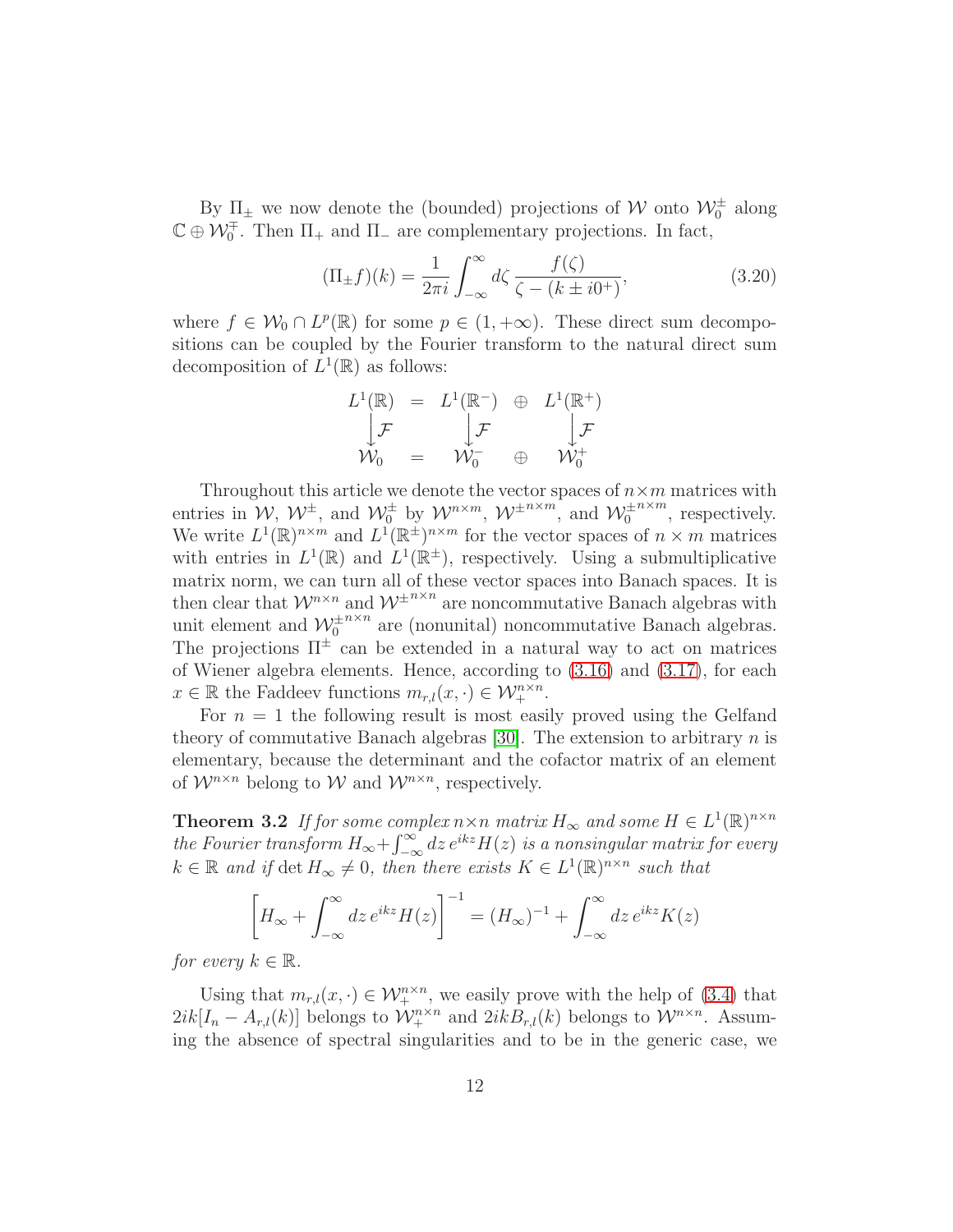easily prove that the reflection coefficients  $R_{r,l}(k)$  belong to  $\mathcal{W}_0^{n \times n}$  and the transmission coefficients  $A_{r,l}(k)^{-1}$  to  $\mathcal{W}_+^{n \times n}$ . Indeed,

$$
\frac{k}{k+1}A_{r,l}(k) = \frac{k}{k+i}I_n - \frac{2ik[I_n - A_{r,l}(k)]}{2i(k+i)}
$$

belongs to  $\mathcal{W}_+^{n \times n}$  and therefore, by Theorem [3.2](#page-11-0) and  $k/(k+i) \in \mathcal{W}$ ,

$$
A_{r,l}(k)^{-1} = \frac{k}{k+i} \left[ \frac{k}{k+i} A_{r,l}(k) \right]^{-1}
$$

belongs to  $\mathcal{W}^{n \times n}$ . Analogously, since

$$
\frac{k}{k+i}B_{r,l}(k) = \frac{2ikB_{r,l}(k)}{2i(k+i)}
$$

belongs to  $\mathcal{W}^{n \times n}$ , we easily see that

$$
R_{r,l}(k) = \left[\frac{k}{k+i}B_{r,l}(k)\right] \left[\frac{k}{k+i}A_{r,l}(k)\right]^{-1}
$$

belongs to  $\mathcal{W}_0^{n \times n}$ .

The exceptional case requires more attention. Assuming that the potential  $Q \in L^1(\mathbb{R}; (1+|x|)^2 dx)$ , we can differentiate  $(3.2)$  with respect to k and solve the resulting integral equations by iteration. Next, with the help of [\(3.4\)](#page-6-2) we obtain

$$
A_{r,l}(k) + B_{r,l}(k) = I_n + \int_{-\infty}^{\infty} dy \, \frac{e^{\mp 2iky} - 1}{2ik} \mathbf{Q}(y) m_{r,l}(y, k).
$$

This expression satisfies

$$
\lim_{k \to 0^{\pm}} [A_{r,l}(k) + B_{r,l}(k)] = I_n \mp \int_{-\infty}^{\infty} dy \, y \mathbf{Q}(y) m_{r,l}(y,0) = I_n \mp E_{r,l},
$$

provided  $Q \in L^1(\mathbb{R}; (1+|x|)^2 dx)$ . Taking the limit as  $k \to 0^{\pm}$  we get

$$
\lim_{\substack{k \to 0 \\ k \in \mathbb{C}^+ \cup \mathbb{R}}} \frac{2ikA_{r,l}(k) - \Delta_{r,l}}{2ik} = I_n - \frac{1}{2i} \int_{-\infty}^{\infty} dy \, \mathbf{Q}(y) \dot{m}_{r,l}(y, 0)
$$
\n
$$
= I_n - \frac{1}{2i} G_{r,l},
$$
\n
$$
\lim_{k \to 0^+} \frac{2ikB_{r,l}(k) + \Delta_{r,l}}{2k} = \int_{-\infty}^{\infty} dy \, \mathbf{Q}(y) [\mp u m_{r,l}(y, 0) + \frac{1}{2} \dot{m}_{r,l}(y, 0)]
$$
\n(3.21a)

$$
\lim_{k \to 0^{\pm}} \frac{2i\kappa B_{r,l}(k) + \Delta_{r,l}}{2ik} = \int_{-\infty}^{\infty} dy \, \mathbf{Q}(y) [\mp y m_{r,l}(y, 0) + \frac{1}{2i} m_{r,l}(y, 0)]
$$
\n
$$
= \mp E_{r,l} + \frac{1}{2i} G_{r,l}, \tag{3.21b}
$$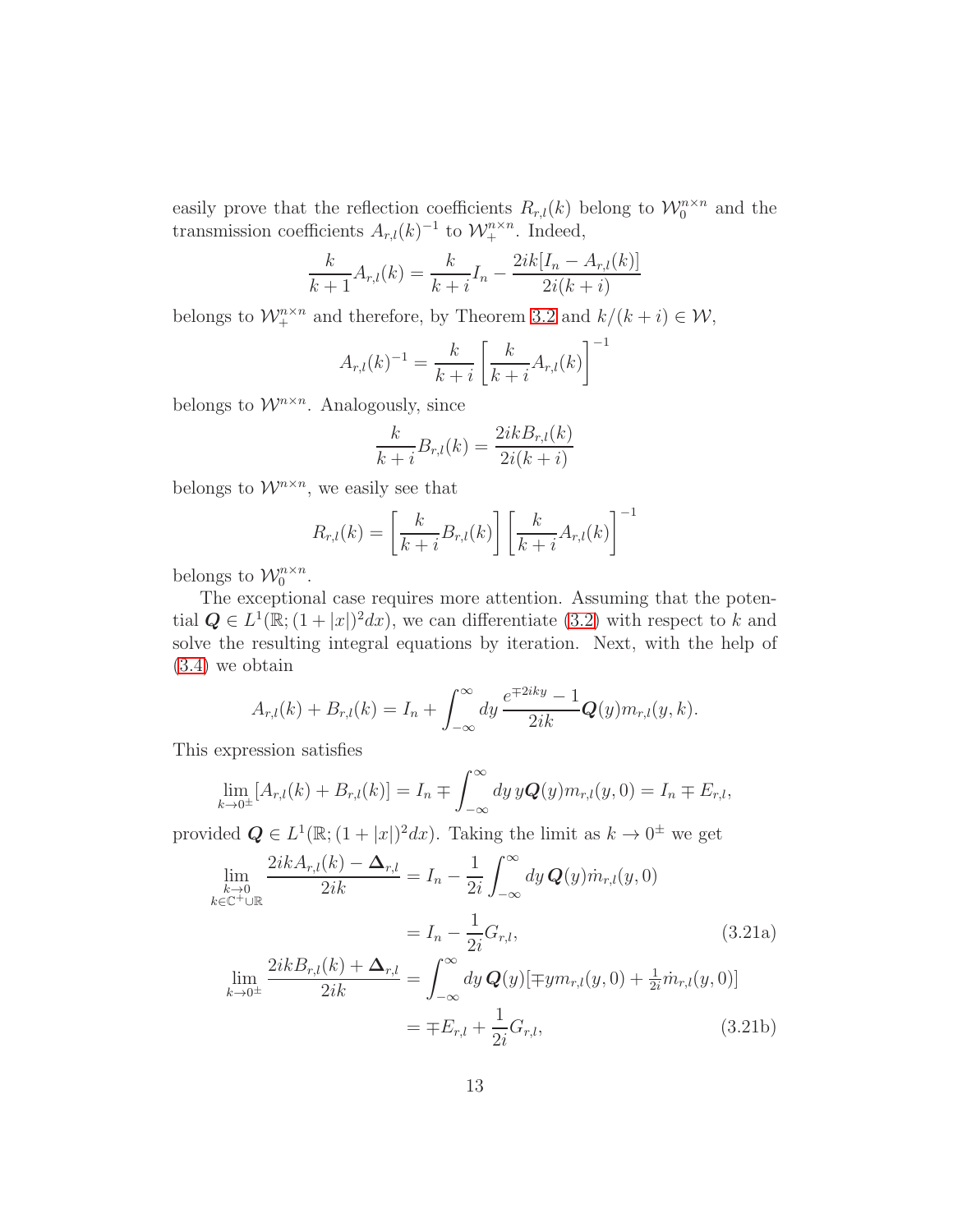where the overdot indicates differentiation with respect to k.

In the superexceptional case, where  $\Delta_{r,l} = 0_{n \times n}$ , it is clear that  $A_{r,l} \in$  $\mathcal{W}_+^{n \times n}$ , provided  $\mathbf{Q} \in L^1(\mathbb{R}; (1+|x|)^2 dx)$ . Assuming the absence of spectral singularities, using the nonsingularity of  $A_{r,l}(0)$ , and applying Theorem [3.2,](#page-11-0) we get the transmission coefficients  $A_{r,l}(k)^{-1}$  to belong to  $\mathcal{W}^{n \times n}$ . Since  $A_{r,l}(k) + B_{r,l}(k)$  belongs to  $\mathcal{W}^{n \times n}$ , we conclude that

$$
R_{r,l}(k) = [A_{r,l}(k) + B_{r,l}(k)]A_{r,l}(k)^{-1} - I_n \in \mathcal{W}_0^{n \times n}.
$$

At present it is not known if, under the absence of spectral singularities, the reflection and transmission coefficients belong to  $\mathcal{W}^{n \times n}$  in any other exceptional case and for general  $Q \in L^1(\mathbb{R}; (1+|x|)dx)$ . Under the condition  $Q \in L^1(\mathbb{R};(1+|x|)dx)$ , the continuity of the reflection and transmission coefficients at  $k = 0$  is known for  $n = 1$  [\[41\]](#page-41-10) and for selfadjoint potentials [\[10\]](#page-38-6).

### <span id="page-13-0"></span>4 Inverse scattering problem

In this section we introduce the Marchenko integral equations for the matrix Schrödinger equation [\(1.5\)](#page-2-1) with Faddeev class potential  $Q$  satisfying [\(1.2\)](#page-1-1). We make use of the hypothesis that the reflection coefficients  $R_{r,l} \in \mathcal{W}_0^{n \times n}$ , something that we have not been able to prove in the most general exceptional case. For the sake of simplicity we assume that the poles of  $A_{r,l}(k)^{-1}$  in  $\mathbb{C}^+$ are simple. The extension to multiple pole situations is rather technical but straightforward [\[24\]](#page-40-9). Inverse scattering theory is well documented in the scalar case  $[28, 22, 19, 20, 2]$  $[28, 22, 19, 20, 2]$  $[28, 22, 19, 20, 2]$  $[28, 22, 19, 20, 2]$  $[28, 22, 19, 20, 2]$ , as it is in the matrix half-line case  $[7, 12, 13]$  $[7, 12, 13]$  $[7, 12, 13]$ . Without any details, the matrix full-line case is given in [\[56\]](#page-42-8).

Let us first write the *transmission coefficients* in the form

<span id="page-13-1"></span>
$$
A_r(k)^{-1} = A_{r0}(k) + \sum_{s=1}^{N} \frac{\tau_{r;s}}{k - k_s}, \quad A_l(k)^{-1} = A_{l0}(k) + \sum_{s=1}^{N} \frac{\tau_{l;s}}{k - k_s}, \quad (4.1)
$$

where  $k_1, \ldots, k_N$  are the distinct simple poles of  $A_{r,l}(k)^{-1}$  in  $\mathbb{C}^+$ ,  $\tau_{r;s}$  and  $\tau_{l;s}$ are the residues of  $A_r(k)^{-1}$  and  $A_l(k)^{-1}$  at  $k = k_s$   $(s = 1, \ldots, N)$ , and  $A_{r0}(k)$ and  $A_{l0}(k)$  are continuous in  $k \in \mathbb{C}^+ \cup \mathbb{R}$ , are analytic in  $k \in \mathbb{C}^+$ , and tend to  $I_n$  as  $k \to \infty$  from within  $\mathbb{C}^+ \cup \mathbb{R}$ .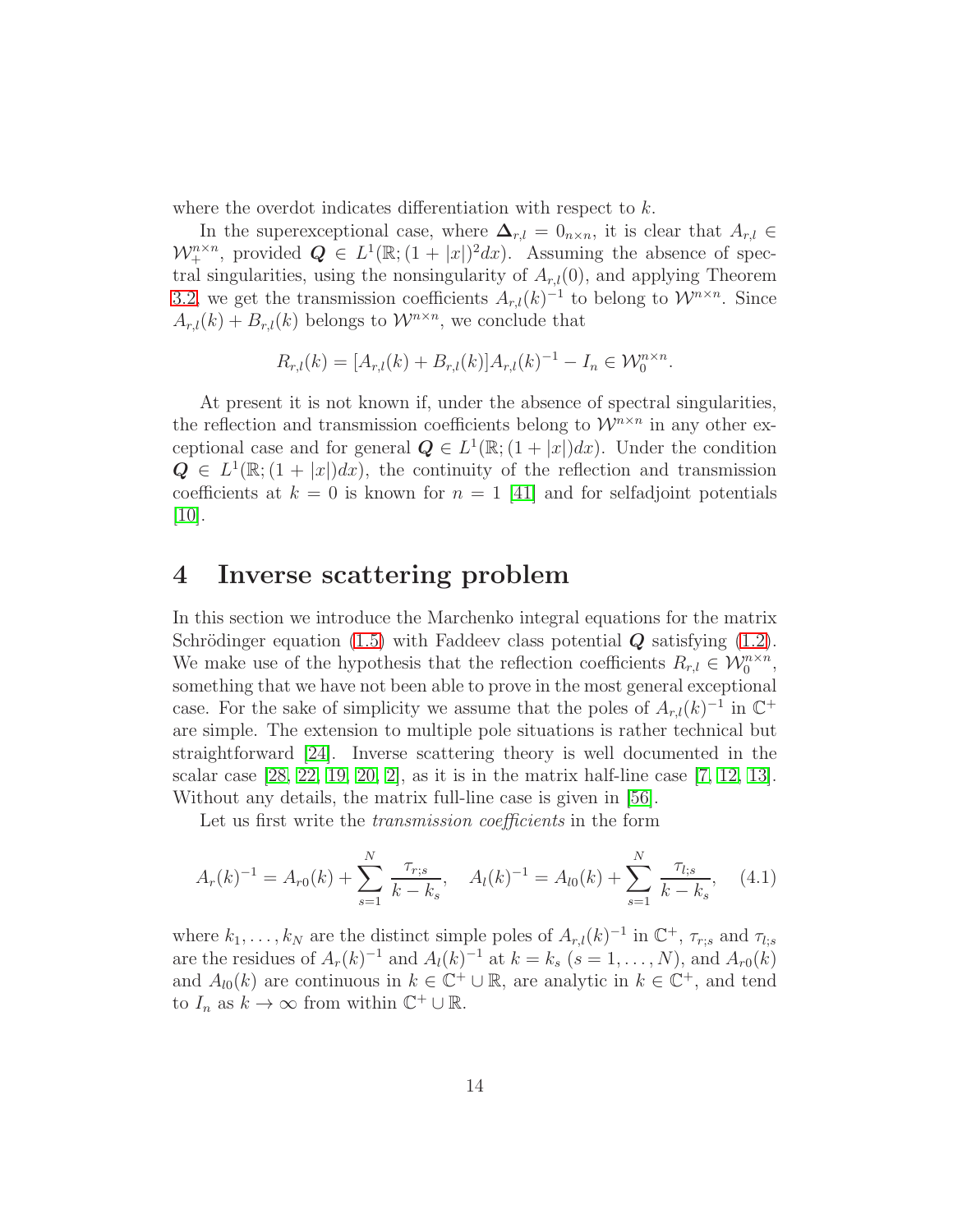Letting  $\tau_{r;s}$  and  $\tau_{r;\bar{s}}$  (or:  $\tau_{l;s}$  and  $\tau_{l;\bar{s}}$ ) stand for the residues of  $A_r(k)^{-1}$ (or:  $A_l(k)^{-1}$ ) at  $k_s$  and  $-k_s^*$ , we get with the help of [\(3.11\)](#page-8-0)

$$
\tau_{r;\overline{s}} = \lim_{k \to -k_s^*} (k + k_s^*) A_r(k)^{-1} = \sigma_3 \lim_{k \to -k_s^*} (k + k_s^*) A_l(-k^*)^{\dagger^{-1}} \sigma_3 \n= -\sigma_3 \left( \lim_{\zeta \to k_s} (\zeta - k_s) A_l(\zeta)^{-1} \right)^{\dagger} \sigma_3 = -\sigma_3 \tau_{l;s}^{\dagger} \sigma_3.
$$
\n(4.2)

Similarly, we get  $\tau_{l;\bar{s}} = -\sigma_3 \tau_{r;s}^{\dagger} \sigma_3$ .

Next, let us consider the Riemann-Hilbert problem

<span id="page-14-0"></span>
$$
(F_l(x, -k) \ F_r(x, -k)) = (F_r(x, k) \ F_l(x, k)) \begin{pmatrix} A_r(k)^{-1} & -R_l(k) \\ -R_r(k) & A_l(k)^{-1} \end{pmatrix}, (4.3)
$$

where det  $A_{r,l}(k) \neq 0$  for  $0 \neq k \in \mathbb{R}$ . In the generic and superexceptional cases while assuming the absence of spectral singularities, we write

<span id="page-14-2"></span>
$$
R_r(k) = \int_{-\infty}^{\infty} d\alpha \, e^{-ik\alpha} \hat{R}_r(\alpha), \qquad R_l(k) = \int_{-\infty}^{\infty} d\alpha \, e^{ik\alpha} \hat{R}_l(\alpha), \tag{4.4}
$$

where the entries of the  $n \times n$  matrix functions  $\hat{R}_{r,l}(\alpha)$  belong to  $L^1(\mathbb{R})$ . In fact, we only need to assume the absence of spectral singularities as well as  $R_{r,l} \in \mathcal{W}_0^{n \times n}$  for the derivations below to be valid. Rewriting the left half of [\(4.3\)](#page-14-0) we obtain

$$
e^{ikx}F_l(x, -k) = e^{ikx}F_r(x, k)A_r(k)^{-1} - e^{-ikx}F_l(x, k)e^{2ikx}R_r(k)
$$
  

$$
= e^{ikx}F_r(x, k)A_{r0}(k) + \sum_{s=1}^{N} \frac{e^{ikx}F_r(x, k) - e^{iksx}F_r(x, k_s)}{k - k_s}\tau_{r;s}
$$
  

$$
+ i \sum_{s=1}^{N} e^{2ik_sx} \frac{e^{-ik_sx}F_l(x, k_s)}{k - k_s}N_{r;s} - e^{-ikx}F_l(x, k)e^{2ikx}R_r(k), \qquad (4.5)
$$

where the norming constants  $N_{r;s}$   $(s = 1, \ldots, N)$  are defined by

<span id="page-14-3"></span><span id="page-14-1"></span>
$$
F_r(x, k_s)\tau_{r;s} = i F_l(x, k_s)N_{r;s}, \qquad s = 1, ..., N.
$$
 (4.6)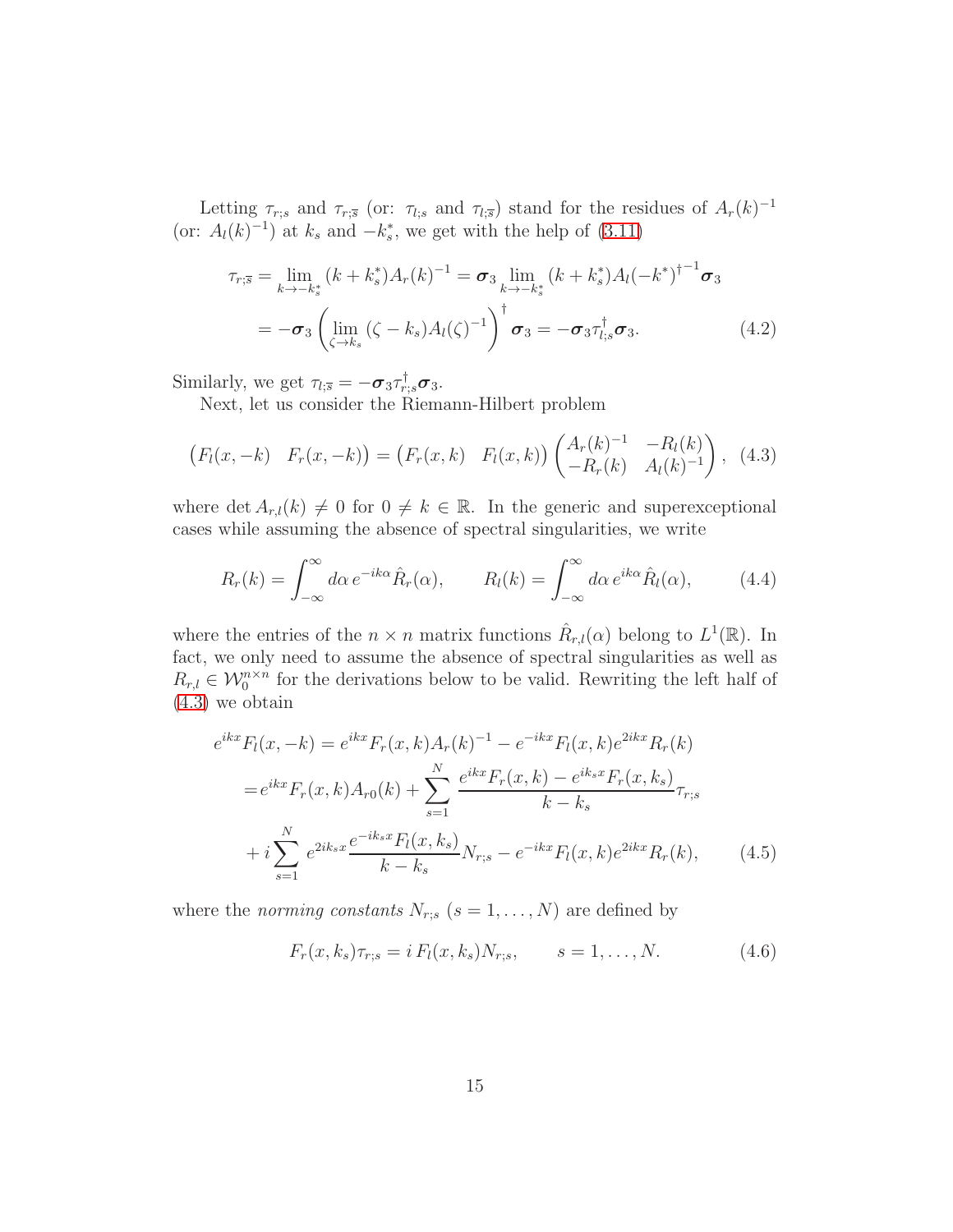By the same token, rewriting the right half of [\(4.3\)](#page-14-0) we get

$$
e^{-ikx}F_r(x, -k) = e^{-ikx}F_l(x, k)A_l(k)^{-1} - e^{ikx}F_r(x, k)e^{-2ikx}R_l(k)
$$
  

$$
= e^{-ikx}F_l(x, k)A_{l0}(k) + \sum_{s=1}^{N} \frac{e^{-ikx}F_l(x, k) - e^{-ik_sx}F_l(x, k_s)}{k - k_s}\tau_{l;s}
$$
  

$$
+ i \sum_{s=1}^{N} e^{-2ik_s} \frac{e^{ik_sx}F_r(x, k_s)}{k - k_s}N_{l;s} - e^{ikx}F_r(x, k)e^{-2ikx}R_l(k), \qquad (4.7)
$$

where the norming constants  $N_{l;s}$   $(s = 1, \ldots, N)$  are defined by

<span id="page-15-3"></span><span id="page-15-0"></span>
$$
F_l(x, k_s)\tau_{l;s} = i F_r(x, k_s)N_{l;s}, \qquad s = 1, ..., N.
$$
 (4.8)

For every  $x \in \mathbb{R}$  the identities [\(4.5\)](#page-14-1) and [\(4.7\)](#page-15-0) are equations in  $\mathcal{W}^{n \times n}$ . Using  $\Pi_{-}$  to project these two equations onto  $\mathcal{W}_{-}^{n \times n}$  along  $\mathcal{W}_{+,0}^{n \times n}$ , we obtain

$$
e^{ikx}F_l(x, -k) = I_n + i \sum_{s=1}^N e^{2ik_sx} \frac{e^{-ik_sx}F_l(x, k_s)}{k - k_s} N_{r;s}
$$

$$
- \Pi_- \left[ e^{-ikx}F_l(x, k) e^{2ikx} R_r(k) \right],
$$

$$
e^{-ikx}F_r(x, -k) = I_n + i \sum_{s=1}^N e^{-2ik_sx} \frac{e^{ik_sx}F_r(x, k_s)}{k - k_s} N_{l;s}
$$

$$
- \Pi_- \left[ e^{ikx}F_r(x, k) e^{-2ikx} R_l(k) \right],
$$

respectively. Using [\(3.16\)](#page-9-0), [\(4.4\)](#page-14-2), and the identity

<span id="page-15-2"></span><span id="page-15-1"></span>
$$
\int_0^\infty dw \, e^{-ikw} e^{ik_s w} = \frac{-i}{k - k_s}, \qquad s = 1, 2, \dots, N,\tag{4.9}
$$

we strip off the Fourier transforms and arrive at the Marchenko integral equations

<span id="page-15-4"></span>
$$
K(x,y) + \Omega_r(x+y) + \int_x^{\infty} dz K(x,z)\Omega_r(z+y) = 0_{n \times n}, \qquad (4.10a)
$$

$$
J(x, y) + \Omega_l(x + y) + \int_{-\infty}^x dz J(x, z)\Omega_l(z + y) = 0_{n \times n},
$$
 (4.10b)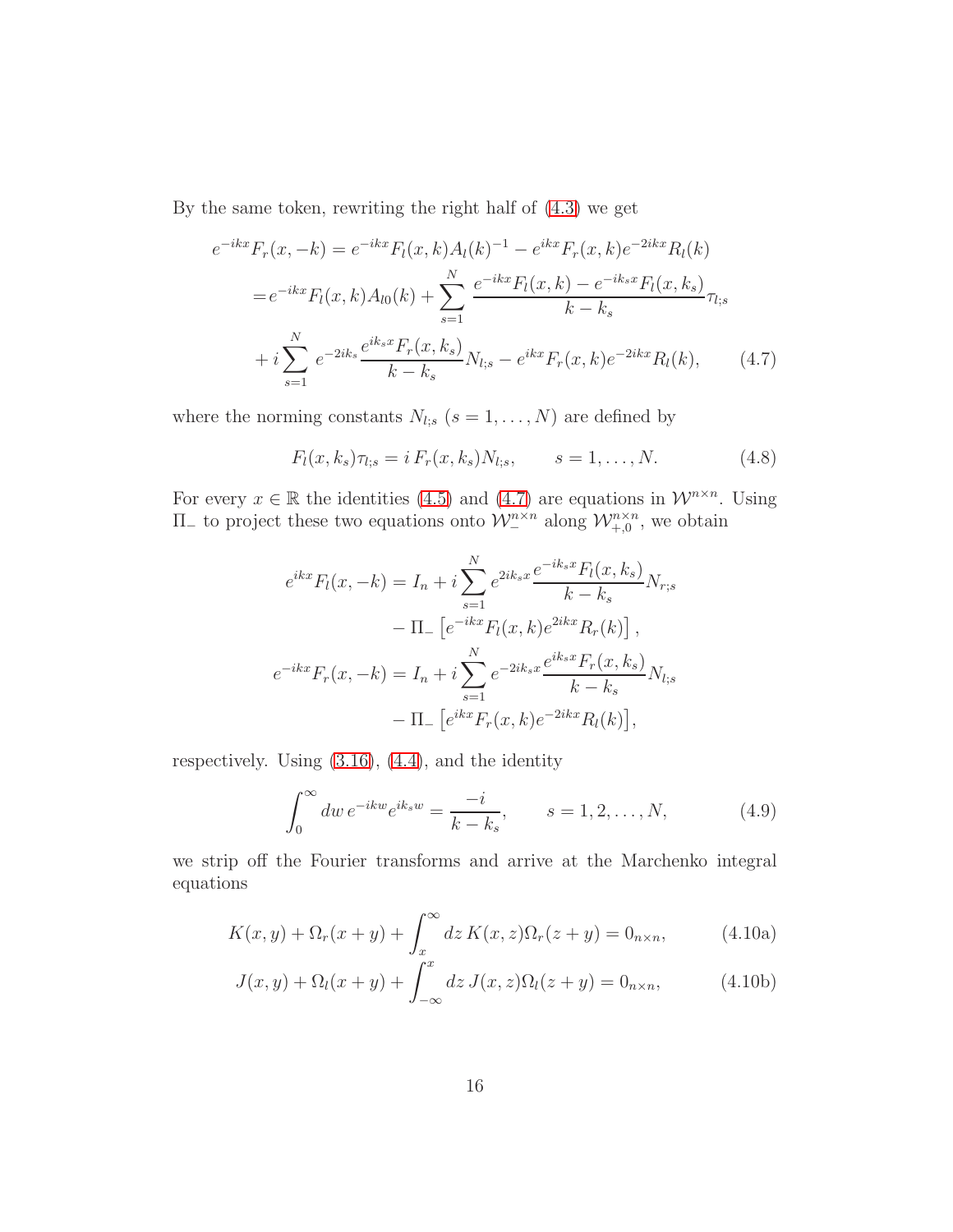where the *Marchenko integral kernels* are given by

<span id="page-16-2"></span><span id="page-16-0"></span>
$$
\Omega_r(w) = \hat{R}_r(w) + \sum_{s=1}^{N} e^{ik_s w} N_{r;s},
$$
\n(4.11a)

<span id="page-16-1"></span>
$$
\Omega_l(w) = \hat{R}_l(w) + \sum_{s=1}^{N} e^{-ik_s w} N_{l;s}.
$$
\n(4.11b)

Indeed, to prove [\(4.10a\)](#page-15-1) and [\(4.11a\)](#page-16-0) we compute

$$
\int_0^\infty d\alpha \, e^{-ik\alpha} K(x, x + \alpha)
$$
\n
$$
= -\int_0^\infty d\alpha \, e^{-ik\alpha} \sum_{s=1}^N \left[ e^{ik_s(\alpha + 2x)} N_{r;s} + \int_0^\infty d\beta \, e^{ik_s(\alpha + \beta + 2x)} K(x, x + \beta) N_{r;s} \right]
$$
\n
$$
- \int_0^\infty d\alpha \, e^{-ik\alpha} \left[ \hat{R}_r(\alpha + 2x) + \int_0^\infty d\beta \, K(x, x + \beta) \hat{R}_r(\alpha + \beta + 2x) \right].
$$

Stripping off the Fourier transform and putting  $y = x + \alpha$  and  $z = x + \beta$ , we get  $(4.10a)$  and  $(4.11a)$ . Analogously, to prove  $(4.10b)$  and  $(4.11b)$  we compute

$$
\int_0^\infty d\alpha \, e^{-ik\alpha} J(x, x - \alpha)
$$
\n
$$
= -\int_0^\infty d\alpha \, e^{-ik\alpha} \sum_{s=1}^N \left[ e^{-ik_s(2x-\alpha)} N_{l;s} + \int_0^\infty d\beta \, e^{-ik_s(2x-\alpha-\beta)} J(x, x - \beta) N_{l;s} \right]
$$
\n
$$
- \int_0^\infty d\alpha \, e^{-ik\alpha} \left[ \hat{R}_l(2x - \alpha) + \int_0^\infty d\beta \, J(x, x - \beta) \hat{R}_l(2x - \alpha - \beta) \right].
$$

Stripping off the Fourier transform and putting  $y = x - \alpha$  and  $z = x - \beta$ , we get [\(4.10b\)](#page-15-2).

As in [\[24\]](#page-40-9), we can prove the adjoint symmetry relations

<span id="page-16-3"></span>
$$
\Omega_{r,l}(w) = \boldsymbol{\sigma}_3 \Omega_{r,l}(w)^\dagger \boldsymbol{\sigma}_3, \qquad (4.12)
$$

thus implying the following symmetry relations for the norming constants:

<span id="page-16-4"></span>
$$
N_{r,s} = \boldsymbol{\sigma}_3 N_{r,s}^{\dagger} \boldsymbol{\sigma}_3, \qquad N_{l,s} = \boldsymbol{\sigma}_3 N_{l,s}^{\dagger} \boldsymbol{\sigma}_3. \qquad (4.13)
$$

For the rather tedious details we refer to Appendix [B.](#page-28-0)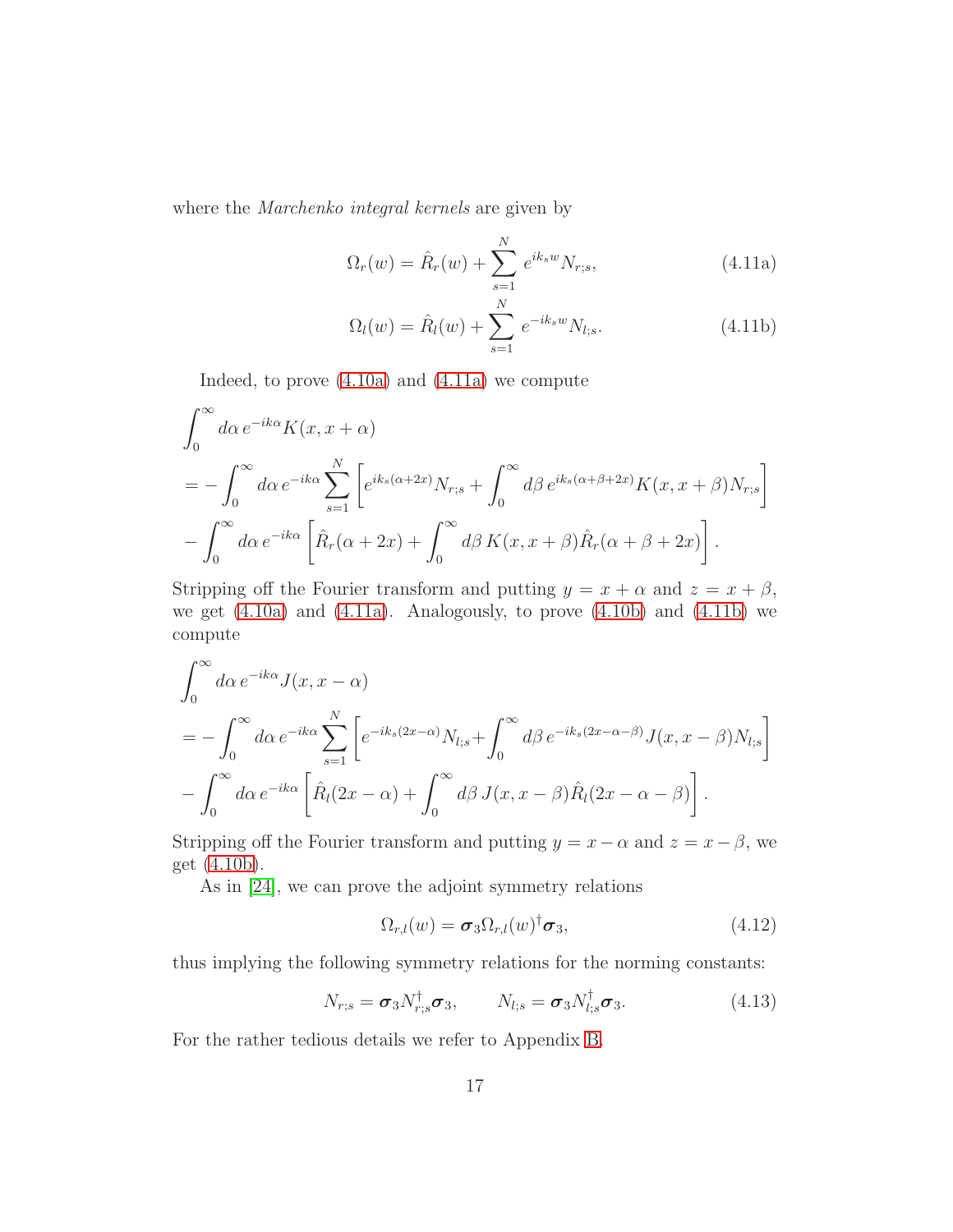### <span id="page-17-0"></span>5 AKNS vs. matrix Schrödinger data

Let us define the Jost solutions of the AKNS system [\(1.3\)](#page-1-0) as those solutions of [\(1.3\)](#page-1-0) that for  $k \in \mathbb{R}$  satisfy the asymptotic relations

$$
\mathbb{F}_l(x,k) = e^{-ikx\sigma_3}[I_n + o(1)], \qquad x \to +\infty,
$$
\n(5.1a)

<span id="page-17-1"></span>
$$
\mathbb{F}_r(x,k) = e^{-ikx\sigma_3}[I_n + o(1)], \qquad x \to -\infty.
$$
 (5.1b)

Since we are dealing with a first order system, there exist nonsingular matrices  $\mathbb{A}_l(k)$  and  $\mathbb{A}_r(k)$  such that

<span id="page-17-2"></span>
$$
\mathbb{F}_r(x,k) = \mathbb{F}_l(x,k)\mathbb{A}_r(k), \qquad \mathbb{F}_l(x,k) = \mathbb{F}_r(x,k)\mathbb{A}_l(k), \tag{5.2}
$$

and hence  $\mathbb{A}_l(k)$  and  $\mathbb{A}_r(k)$  are each other's inverses. Equations [\(5.1\)](#page-17-1) and [\(5.2\)](#page-17-2) imply the asymptotic relations

<span id="page-17-5"></span>
$$
\mathbb{F}_{l}(x,k) = e^{-ikx\sigma_{3}}\mathbb{A}_{l}(k)[I_{n} + o(1)], \qquad x \to -\infty,
$$
 (5.3a)

$$
\mathbb{F}_r(x,k) = e^{-ikx\sigma_3} \mathbb{A}_r(k)[I_n + o(1)], \qquad x \to +\infty.
$$
 (5.3b)

Since the matrix  $-ik\sigma_3+Q$  in [\(1.3\)](#page-1-0) has trace  $-ik(m_1-m_2)$ , the determinants of  $\mathbb{F}_l(x,k)$  and  $\mathbb{F}_r(x,k)$  equal  $e^{-ik(m_1-m_2)x}$ . As a result,  $\det \mathbb{A}_{r,l}(k) = 1$ .

Let us relate the AKNS and matrix Schrödinger Jost solutions. Putting

$$
e_1 = I_{m_1} \oplus 0_{m_2 \times m_2}, \qquad e_2 = 0_{m_1 \times m_1} \oplus I_{m_2},
$$

we obtain from the principal asymptotic relations

<span id="page-17-4"></span>
$$
\mathbb{F}_l(x,k) = F_l(x,-k)\mathbf{e}_1 + F_l(x,k)\mathbf{e}_2,\tag{5.4a}
$$

$$
\mathbb{F}_r(x,k) = F_r(x,k)\mathbf{e}_1 + F_r(x,-k)\mathbf{e}_2,\tag{5.4b}
$$

<span id="page-17-3"></span>as well as

$$
F_l(x,k) = \mathbb{F}_l(x,-k)\mathbf{e}_1 + \mathbb{F}_l(x,k)\mathbf{e}_2,
$$
\n(5.5a)

$$
F_r(x,k) = \mathbb{F}_r(x,k)\mathbf{e}_1 + \mathbb{F}_r(x,-k)\mathbf{e}_2.
$$
 (5.5b)

Using  $e_1e_2 = e_2e_1 = 0_{n \times n}$  and  $e_1^2 + e_2^2 = I_n$  it is easy to derive [\(5.5\)](#page-17-3) from [\(5.4\)](#page-17-4) and vice versa. Using [\(5.4\)](#page-17-4) we obtain the triangular representations for the AKNS system

$$
\mathbb{F}_l(x,k) = e^{-ikx\sigma_3} + \int_x^{\infty} dy \, K(x,y)e^{-iky\sigma_3}, \tag{5.6a}
$$

$$
\mathbb{F}_r(x,k) = e^{-ikx\sigma_3} + \int_{-\infty}^x dy \, J(x,y)e^{-iky\sigma_3},\tag{5.6b}
$$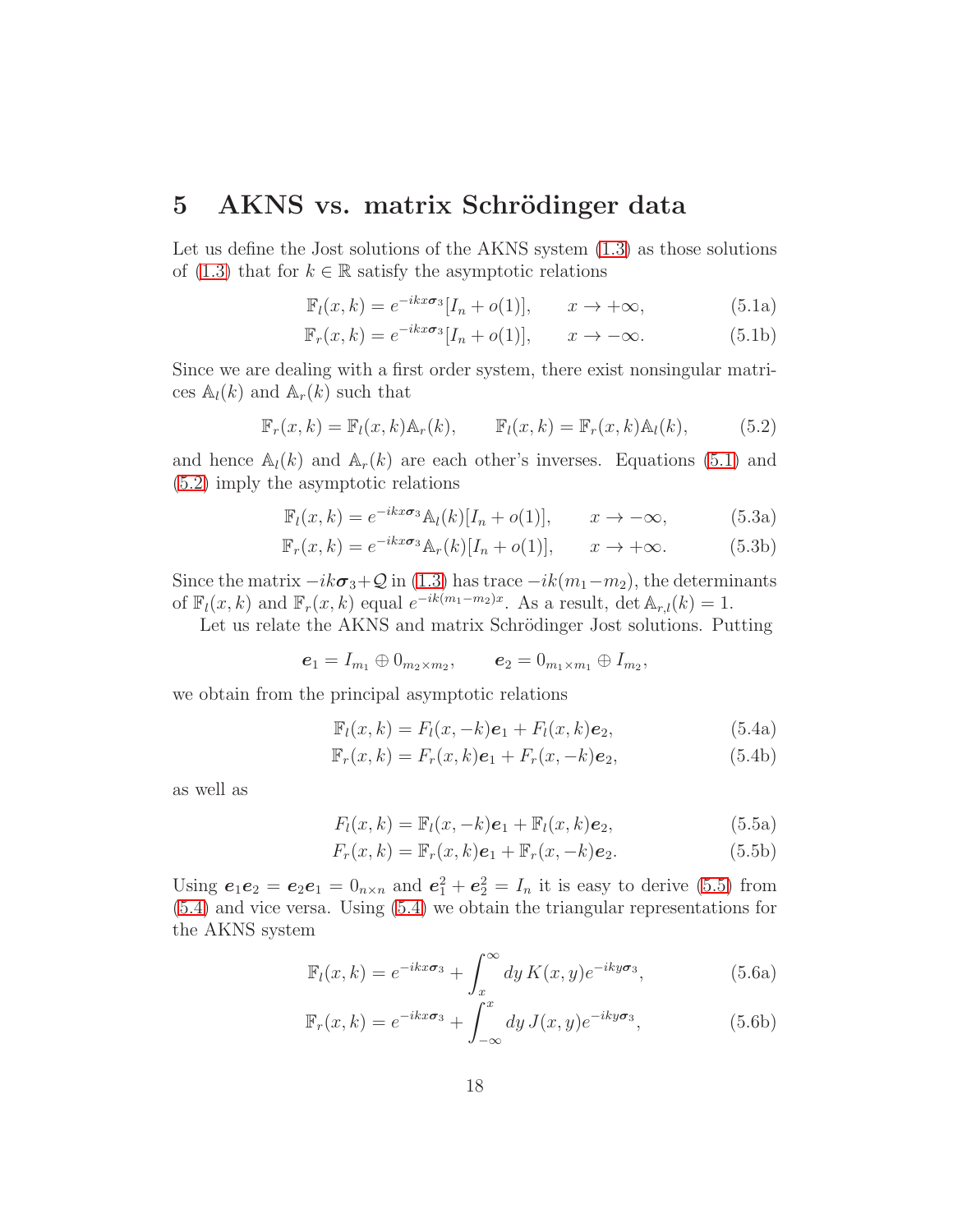where the kernel functions  $K$  and  $J$  coincide with those for the matrix Schrödinger system.

Let us now relate the AKNS and matrix Schrödinger scattering coefficients. Let us introduce the standard partitioning

$$
H = \begin{pmatrix} H_1 & H_2 \\ H_3 & H_4 \end{pmatrix} \tag{5.7}
$$

of an  $n \times n$  matrix H into the  $m_1 \times m_1$  matrix  $H_1$ , the  $m_1 \times m_2$  matrix  $H_2$ , the  $m_2 \times m_1$  matrix  $H_3$ , and the  $m_2 \times m_2$  matrix  $H_4$ . Using the asymptotic relations [\(3.3\)](#page-6-3) and [\(5.3\)](#page-17-5) we obtain for  $k \in \mathbb{R}$ 

$$
e^{ikx}A_l(k) + e^{-ikx}B_l(k) = \begin{pmatrix} e^{ikx}\mathbb{A}_{l1}(-k) & e^{-ikx}\mathbb{A}_{l2}(k) \\ e^{-ikx}\mathbb{A}_{l3}(-k) & e^{ikx}\mathbb{A}_{l4}(k) \end{pmatrix},
$$
  
\n
$$
e^{-ikx}A_r(k) + e^{ikx}B_r(k) = \begin{pmatrix} e^{-ikx}\mathbb{A}_{r1}(k) & e^{ikx}\mathbb{A}_{r2}(-k) \\ e^{ikx}\mathbb{A}_{r3}(k) & e^{-ikx}\mathbb{A}_{r4}(-k) \end{pmatrix}.
$$

Consequently, for  $0 \neq k \in \mathbb{R}$  we have

$$
A_{l}(k) = \begin{pmatrix} \mathbb{A}_{l1}(-k) & 0_{m_{1} \times m_{2}} \\ 0_{m_{2} \times m_{1}} & \mathbb{A}_{l4}(k) \end{pmatrix}, \quad A_{r}(k) = \begin{pmatrix} \mathbb{A}_{r1}(k) & 0_{m_{1} \times m_{2}} \\ 0_{m_{2} \times m_{1}} & \mathbb{A}_{r4}(-k) \end{pmatrix}, \quad (5.8a)
$$

$$
B_{l}(k) = \begin{pmatrix} 0_{m_{1} \times m_{1}} & \mathbb{A}_{l2}(k) \\ \mathbb{A}_{l3}(-k) & 0_{m_{2} \times m_{2}} \end{pmatrix}, \quad B_{r}(k) = \begin{pmatrix} 0_{m_{1} \times m_{1}} & \mathbb{A}_{r2}(-k) \\ \mathbb{A}_{r3}(k) & 0_{m_{2} \times m_{2}} \end{pmatrix}.
$$
 (5.8b)

Conversely, for  $0 \neq k \in \mathbb{R}$  we get in terms of blocks of  $A_{r,l}(k)$  and  $B_{r,l}(k)$ 

<span id="page-18-1"></span><span id="page-18-0"></span>
$$
\mathbb{A}_{l}(k) = \begin{pmatrix} A_{l1}(k) & B_{l2}(k) \\ B_{l3}(-k) & A_{l4}(k) \end{pmatrix},
$$
\n(5.9a)

$$
\mathbb{A}_r(k) = \begin{pmatrix} A_{r1}(k) & B_{r2}(-k) \\ B_{r3}(k) & A_{r4}(-k) \end{pmatrix} . \tag{5.9b}
$$

Since  $\mathbb{A}_l(k)$  and  $\mathbb{A}_r(k)$  are continuous in  $k \in \mathbb{R}$  and tend to  $I_n$  as  $k \to \pm \infty$ , we see that  $A_l(k)$ ,  $B_l(k)$ ,  $A_r(k)$ , and  $B_r(k)$  are continuous in  $k \in \mathbb{R}$  and have finite limits as  $k \to \pm \infty$ . Of course, the block entries of  $\mathbb{A}_{l,r}(k)$  have all the usual continuity and analyticity properties, also at  $k = 0$ . Thus, we are always in the exceptional case. We are in the superexceptional case iff  $k = 0$ is not a spectral singularity of the AKNS system [\(1.3\)](#page-1-0). Further, the matrix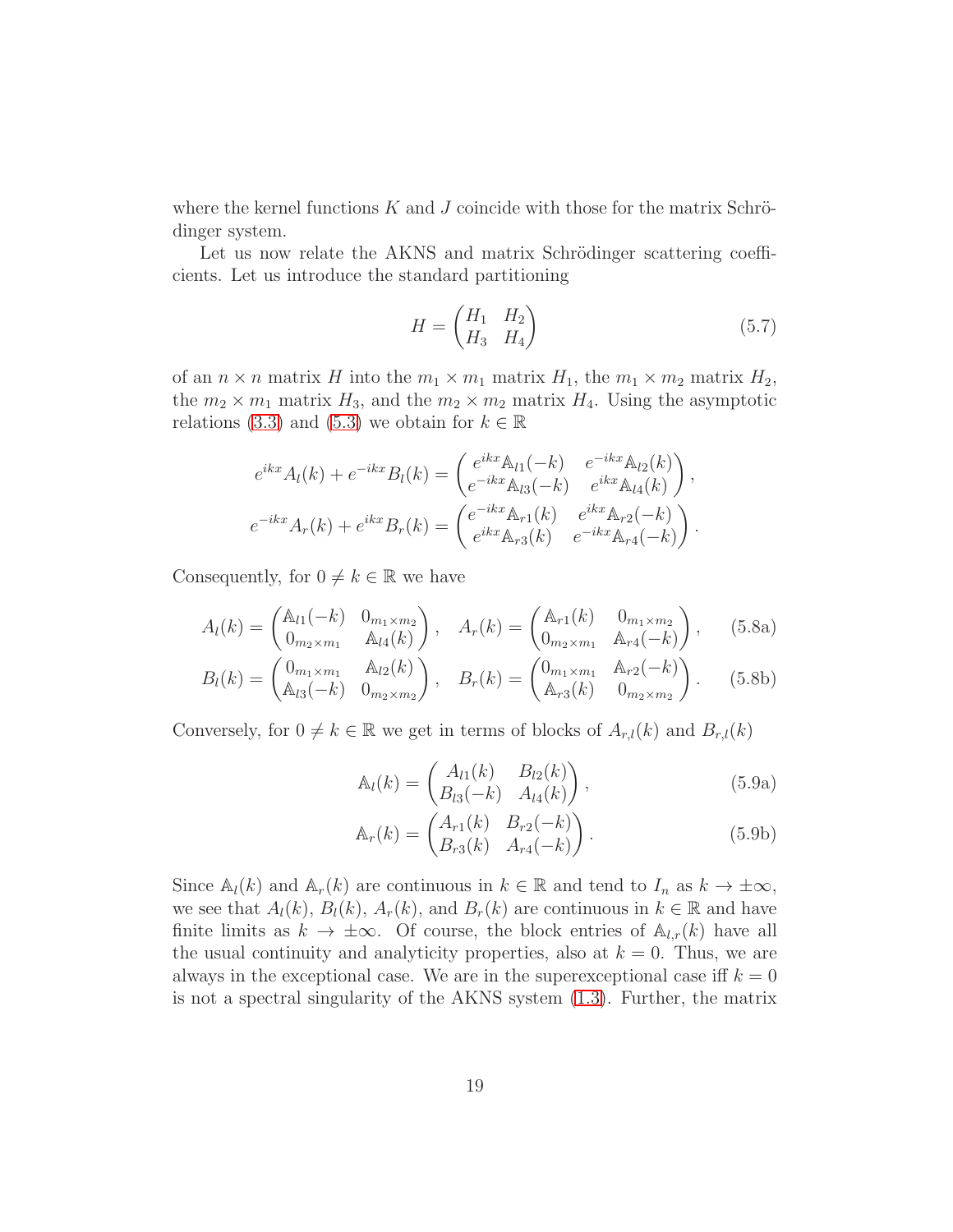Schrödinger reflection coefficients are given by

<span id="page-19-1"></span>
$$
R_l(k) = \begin{pmatrix} 0_{m_1 \times m_1} & \mathbb{R}_{l1}(k) \\ \mathbb{R}_{l4}(k) & 0_{m_2 \times m_2} \end{pmatrix} = \begin{pmatrix} 0_{m_1 \times m_1} & \mathbb{A}_{l2}(k) \mathbb{A}_{l4}(k)^{-1} \\ \mathbb{A}_{l3}(-k) \mathbb{A}_{l1}(-k)^{-1} & 0_{m_2 \times m_2} \end{pmatrix},
$$
\n
$$
R_r(k) = \begin{pmatrix} 0_{m_1 \times m_1} & \mathbb{R}_{r4}(k) \\ \mathbb{R}_{r1}(k) & 0_{m_2 \times m_2} \end{pmatrix} = \begin{pmatrix} 0_{m_1 \times m_1} & \mathbb{A}_{r2}(-k) \mathbb{A}_{r4}(-k)^{-1} \\ \mathbb{A}_{r3}(k) \mathbb{A}_{r1}(k)^{-1} & 0_{m_2 \times m_2} \end{pmatrix}.
$$
\n(5.10b)

Finally, the AKNS system is reflectionless iff the matrix Schrödinger system is reflectionless.

Let  $\tau_{r;s}$  and  $\tau_{l;s}$  be the residues of  $A_r(k)^{-1}$  and  $A_l(k)^{-1}$  at the simple pole  $k_s \in \mathbb{C}^+$ . Now let  $\tau_{l4,s}$  and  $\tau_{r1,s}$  be the residues of  $\mathbb{A}_{l4}(k)^{-1}$  and  $\mathbb{A}_{r1}(k)^{-1}$  at  $k = k_s$  and  $\tau_{l1;s}$  and  $\tau_{r4;s}$  the residues of  $\mathbb{A}_{l1}(k)^{-1}$  and  $\mathbb{A}_{r4}(k)^{-1}$  at the simple pole  $k = -k_s$ . Then [\(5.8a\)](#page-18-0) implies that

$$
\tau_{r;s} = \tau_{r1;s} \oplus (-\tau_{r4;s}), \qquad \tau_{l;s} = (-\tau_{l1;s}) \oplus \tau_{l4;s}.
$$

Let us define the AKNS norming constants as follows:

$$
\mathbb{F}_r(x,k_s)\mathbf{e}_1\tau_{r1;s} = i\,\mathbb{F}_l(x,k_s)\mathbf{e}_2\mathbb{N}_{r1;s},\tag{5.11a}
$$

$$
\mathbb{F}_r(x, -k_s) \mathbf{e}_{2} \tau_{r4;s} = -i \mathbb{F}_l(x, -k_s) \mathbf{e}_{1} \mathbb{N}_{r4;s}, \tag{5.11b}
$$

<span id="page-19-2"></span>
$$
\mathbb{F}_l(x,k_s)\mathbf{e}_2\tau_{l4;s} = i\,\mathbb{F}_r(x,k_s)\mathbf{e}_1\mathbb{N}_{l4;s},\tag{5.11c}
$$

$$
\mathbb{F}_l(x, -k_s)\mathbf{e}_1\tau_{l1;s} = -i\,\mathbb{F}_r(x, -k_s)\mathbf{e}_2\mathbb{N}_{l1;s}.\tag{5.11d}
$$

We then obtain

$$
N_{r;s} = \begin{pmatrix} 0_{m_1 \times m_1} & \mathbb{N}_{r4;s} \\ \mathbb{N}_{r1;s} & 0_{m_2 \times m_2} \end{pmatrix}, \qquad N_{l;s} = \begin{pmatrix} 0_{m_1 \times m_1} & \mathbb{N}_{l1;s} \\ \mathbb{N}_{l4;s} & 0_{m_2 \times m_2} \end{pmatrix}.
$$
 (5.12)

### <span id="page-19-0"></span>6 Time evolution

In this section we establish the time evolution of the scattering data of the matrix Schrödinger equation and the accompanying AKNS system. We then go on to derive, in either case, the Marchenko integral kernels as a function of time. These results allow us, in the next section, to derive the reflectionless solutions of the nonlocal integrable equation [\(2.3\)](#page-5-1) and hence of the focusing matrix NLS equation.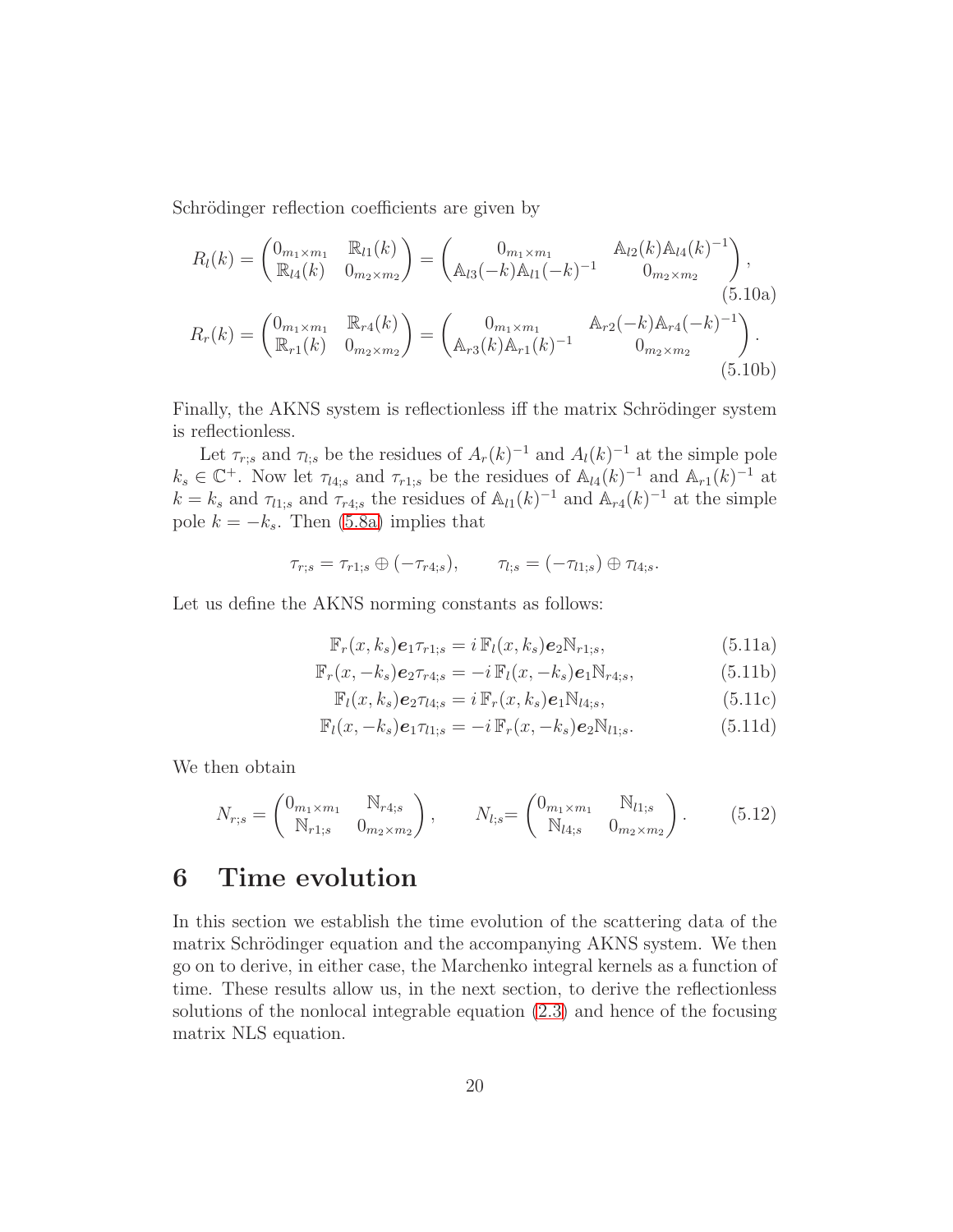#### 6.1 Matrix Schrödinger time evolution

The Lax pair  $\{\mathcal{L}, A\}$  for the matrix Schrödinger equation [\(2.3\)](#page-5-1) is given by [\(2.1\)](#page-4-2), where  $\mathcal{B}_0 = \mathbf{Q}$ . Equation [\(2.3\)](#page-5-1) is compatible with the linear system

$$
\mathcal{L}v = k^2 v, \qquad v_t = Av,
$$

where  $\mathcal{L} = -\partial_x^2 + \mathbf{Q}$ . We may therefore write

$$
v_t = Av = 2i\sigma_3 v_{xx} - 2i\sigma_3 Q v_x - i\sigma_3 Q v
$$
  
=  $2i\sigma_3 (Q - k^2 1) v - 2i\sigma_3 Q v_x - i\sigma_3 Q v$   
=  $i\sigma_3 \{ (Q - 2k^2 1) v - 2Q v_x \},$ 

where 1 stands for the identity operator on a suitable function space. Next, we compute

$$
(v_x)_t = (Av)_x = i\sigma_3 ((\mathbf{Q} - 2k^2 \mathbf{1})v_x + \mathbf{Q}_x v - 2\mathbf{Q}_x v_x - 2\mathbf{Q}(\mathbf{Q} - k^2 \mathbf{1})v)
$$
  
=  $i\sigma_3 (\mathbf{Q}_x - 2\mathbf{Q}\mathbf{Q} + 2k^2 \mathbf{Q}) v + i\sigma_3 (\mathbf{Q} - 2k^2 \mathbf{1} - 2\mathbf{Q}_x)v_x.$ 

Hence, putting  $\boldsymbol{V} = \begin{pmatrix} v \\ v_x \end{pmatrix}$  we get the linear system

$$
\boldsymbol{V}_x = \boldsymbol{X}(x, k; t) \boldsymbol{V}, \qquad \boldsymbol{V}_t = \boldsymbol{T}(x, k; t) \boldsymbol{V}, \tag{6.1}
$$

where

$$
\boldsymbol{X}(x,k;t) = \begin{pmatrix} 0_{n \times n} & I_n \\ \boldsymbol{Q}(x;t) - k^2 I_n & 0_{n \times n} \end{pmatrix},
$$
(6.2a)

$$
\boldsymbol{T}(x,k;t) = \begin{pmatrix} i\boldsymbol{\sigma}_3(\boldsymbol{Q}-2k^2I_n) & -2i\boldsymbol{\sigma}_3\boldsymbol{Q} \\ i\boldsymbol{\sigma}_3(\boldsymbol{Q}_x-2\boldsymbol{Q}\boldsymbol{Q}+2k^2\boldsymbol{Q}) & i\boldsymbol{\sigma}_3(\boldsymbol{Q}-2k^2I_n-2\boldsymbol{Q}_x) \end{pmatrix}.
$$
 (6.2b)

Then we easily compute

$$
i(\boldsymbol{\sigma}_3 \oplus \boldsymbol{\sigma}_3) \left( \boldsymbol{X}_t - \boldsymbol{T}_x + \boldsymbol{X}\boldsymbol{T} - \boldsymbol{T}\boldsymbol{X} \right) = \begin{pmatrix} 0_{n \times n} & 0_{n \times n} \\ \boldsymbol{E}_{21} & 0_{n \times n} \end{pmatrix},
$$

where

$$
E_{21} = i\sigma_3 Q_t + Q_{xx} - 2(QQ)_x + 2k^2 Q_x
$$
  
\n
$$
- \sigma_3(Q - k^2 I_n)\sigma_3(Q - 2k^2 I_n) + (Q - 2k^2 I_n - 2Q_x)(Q - k^2 I_n)
$$
  
\n
$$
= i\sigma_3 Q_t + Q_{xx} + Q^2 - \sigma_3 Q \sigma_3 Q - 2QQ_x - 4Q_x Q
$$
  
\n
$$
+ k^2 (2Q_x + 2\sigma_3 Q \sigma_3 + Q - Q - 2Q + 2Q_x)
$$
  
\n
$$
= i\sigma_3 Q_t + Q_{xx} + Q^2 - \sigma_3 Q \sigma_3 Q - 2QQ_x - 2(Q^2 - \sigma_3 Q \sigma_3 Q)
$$
  
\n
$$
= i\sigma_3 Q_t + Q_{xx} - Q^2 + \sigma_3 Q \sigma_3 Q - 2QQ_x,
$$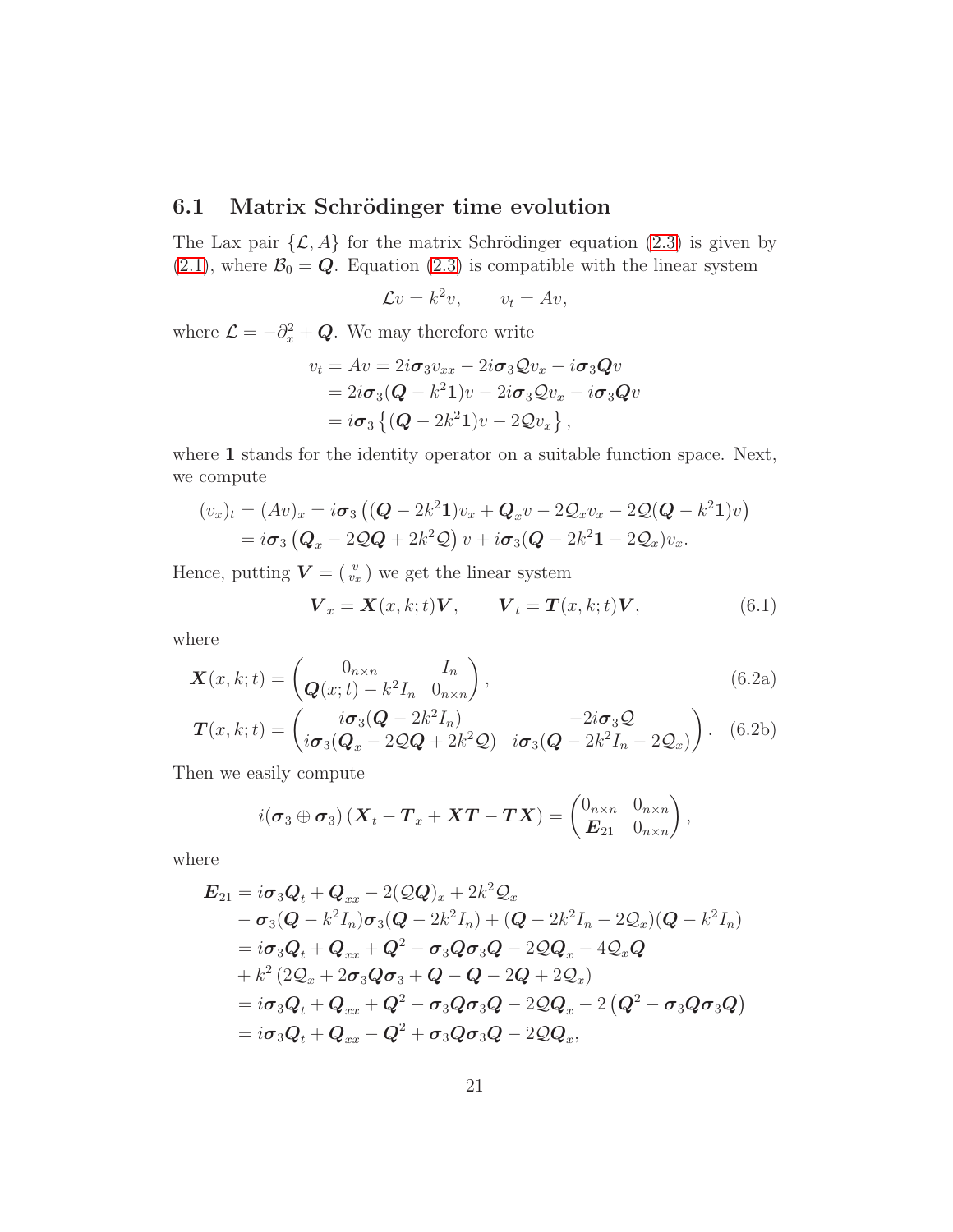as claimed. Thus the zero curvature condition for the AKNS pair  $\{X, T\}$  is equivalent to the nonlinear evolution equation [\(2.3\)](#page-5-1).

There exist nonsingular matrices  $C_{\boldsymbol{F}_l}(k;t)$  and  $C_{\boldsymbol{F}_r}(k;t)$  not depending on  $k\in\mathbb{R}$  such that

$$
\boldsymbol{F}_l(x,k;t) = \boldsymbol{V}(x,k;t)C_{\boldsymbol{F}_l}(k;t)^{-1}, \qquad \boldsymbol{F}_r(x,k;t) = \boldsymbol{V}(x,k;t)C_{\boldsymbol{F}_r}(k;t)^{-1}.
$$

Then a simple differentiation yields

$$
[C_{\boldsymbol{F}_l}(k;t)]_t C_{\boldsymbol{F}_l}(k;t)^{-1} = \boldsymbol{F}_l^{-1} \boldsymbol{T} \boldsymbol{F}_l - \boldsymbol{F}_l^{-1} [\boldsymbol{F}_l]_t,
$$
  

$$
[C_{\boldsymbol{F}_r}(k;t)]_t C_{\boldsymbol{F}_r}(k;t)^{-1} = \boldsymbol{F}_r^{-1} \boldsymbol{T} \boldsymbol{F}_r - \boldsymbol{F}_r^{-1} [\boldsymbol{F}_r]_t,
$$

where the two left-hand sides do not depend on  $x \in \mathbb{R}$ . We may therefore compute the  $x \to \pm \infty$  limits of the two right-hand sides and obtain

$$
[C_{\mathbf{F}_l}(k;t)]_t C_{\mathbf{F}_l}(k;t)^{-1} = [C_{\mathbf{F}_r}(k;t)]_t C_{\mathbf{F}_r}(k;t)^{-1} = -2ik^2(\sigma_3 \oplus \sigma_3).
$$

Consequently,

<span id="page-21-0"></span>
$$
C_{\boldsymbol{F}_l}(k;t) = \left[e^{-2ik^2t\boldsymbol{\sigma}_3} \oplus e^{-2ik^2t\boldsymbol{\sigma}_3}\right] C_{\boldsymbol{F}_l}(k;0),\tag{6.3a}
$$

$$
C_{\boldsymbol{F}_r}(k;t) = \left[e^{-2ik^2t\boldsymbol{\sigma}_3} \oplus e^{-2ik^2t\boldsymbol{\sigma}_3}\right] C_{\boldsymbol{F}_r}(k;0). \tag{6.3b}
$$

Relating  $\mathbf{F}_{r,l}(x, k; t)$  by means of the equalities

$$
\boldsymbol{F}_r(x,k;t) = \boldsymbol{F}_l(x,k;t) \boldsymbol{A}_r(k;t), \qquad \boldsymbol{F}_l(x,k;t) = \boldsymbol{F}_r(x,k;t) \boldsymbol{A}_l(k;t),
$$

where the factors  $A_{r,l}(k;t)$  are given by the matrices [cf. [\(3.5\)](#page-7-2)]

$$
\boldsymbol{A}_r(k;t) = \begin{pmatrix} A_r(k;t) & B_r(-k;t) \\ B_r(k;t) & A_r(-k;t) \end{pmatrix}, \quad \boldsymbol{A}_l(k;t) = \begin{pmatrix} A_l(-k;t) & B_l(k;t) \\ B_l(-k;t) & A_l(k;t) \end{pmatrix},
$$

we compute

$$
[\mathbf{A}_r]_t = -\mathbf{F}_l^{-1} [\mathbf{F}_l]_t \mathbf{F}_l^{-1} \mathbf{F}_r + \mathbf{F}_l^{-1} [\mathbf{F}_r]_t
$$
  
\n
$$
= -\mathbf{F}_l^{-1} (\mathbf{T}\mathbf{F}_l - \mathbf{F}_l [C_{\mathbf{F}_l}(k; t)]_t C_{\mathbf{F}_l}(k; t)^{-1}) \mathbf{A}_r
$$
  
\n
$$
+ \mathbf{F}_l^{-1} (\mathbf{T}\mathbf{F}_r - \mathbf{F}_r [C_{\mathbf{F}_r}(k; t)]_t C_{\mathbf{F}_r}(k; t)^{-1})
$$
  
\n
$$
= [C_{\mathbf{F}_l}(k; t)]_t C_{\mathbf{F}_l}(k; t)^{-1} \mathbf{A}_r - \mathbf{A}_r [C_{\mathbf{F}_l}(k; t)]_t C_{\mathbf{F}_l}(k; t)^{-1}
$$
  
\n
$$
= 2ik^2 (\mathbf{A}_r (\sigma_3 \oplus \sigma_3) - (\sigma_3 \oplus \sigma_3) \mathbf{A}_r).
$$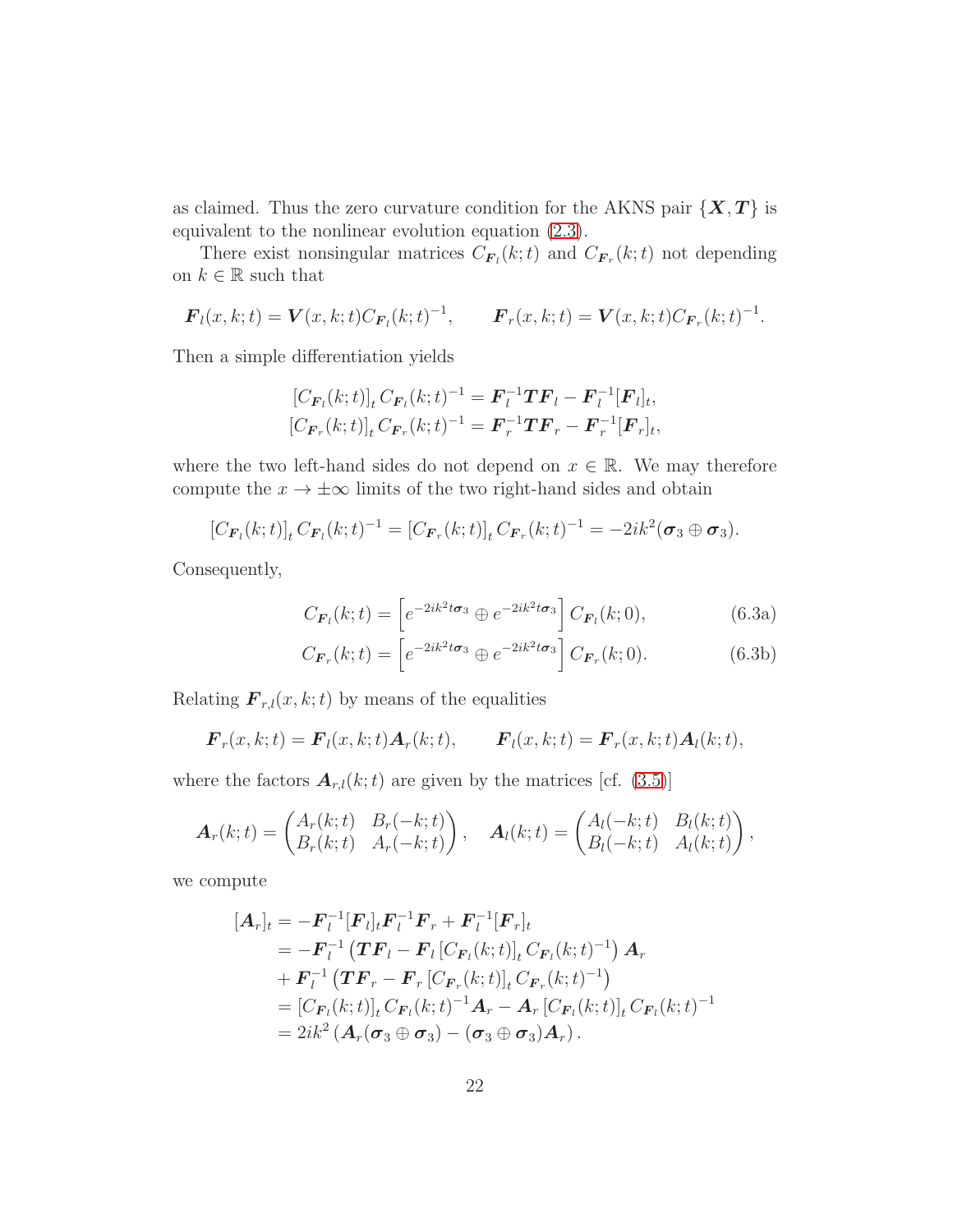Using that  $A_{r,l}(k;t)$  are each other's inverses, we get

$$
\boldsymbol{A}_{r,l}(k;t) = \left[e^{-2ik^2t\boldsymbol{\sigma}_3} \oplus e^{-2ik^2t\boldsymbol{\sigma}_3}\right] \boldsymbol{A}_{r,l}(k;0) \left[e^{2ik^2t\boldsymbol{\sigma}_3} \oplus e^{2ik^2t\boldsymbol{\sigma}_3}\right].
$$

Therefore,

<span id="page-22-0"></span>
$$
A_{r,l}(k;t) = e^{-2ik^2t\sigma_3} A_{r,l}(k;0)e^{2ik^2t\sigma_3},
$$
\n(6.4a)

<span id="page-22-4"></span>
$$
B_{r,l}(k;t) = e^{-2ik^2t\sigma_3} B_{r,l}(k;0)e^{2ik^2t\sigma_3}.
$$
 (6.4b)

For the reflection coefficients we get

<span id="page-22-5"></span>
$$
R_{r,l}(k;t) = e^{-2ik^2t\sigma_3} R_{r,l}(k;0) e^{2ik^2t\sigma_3}.
$$
\n(6.5)

Moreover, if  $k_s$  is a simple pole of  $A_{r,l}(k;t)$  in  $\mathbb{C}^+$ , [\(6.4a\)](#page-22-0) implies that

$$
\tau_{r,s}(t) = e^{-2ik_s^2t\sigma_3}\tau_{r,s}(0)e^{2ik_s^2t\sigma_3}, \qquad \tau_{l,s}(t) = e^{-2ik_s^2t\sigma_3}\tau_{l,s}(0)e^{2ik_s^2t\sigma_3}.
$$

As a result,

<span id="page-22-3"></span>
$$
[\tau_{r;s}]_t = 2ik_s^2(\tau_{r;s}\sigma_3 - \sigma_3\tau_{r;s}), \qquad [\tau_{l;s}]_t = 2ik_s^2(\tau_{l;s}\sigma_3 - \sigma_3\tau_{l;s}). \qquad (6.6)
$$

Let us now study the time evolution of the norming constants corresponding to a simple pole  $k_s$  of  $A_r(k;t)^{-1}$  in  $\mathbb{C}^+$ . Equations [\(6.3\)](#page-21-0) imply

<span id="page-22-1"></span>
$$
[\boldsymbol{F}_{r,l}]_t = \boldsymbol{TF}_{r,l} + 2ik^2 \boldsymbol{F}_{r,l}(\boldsymbol{\sigma}_3 \oplus \boldsymbol{\sigma}_3). \hspace{1cm} (6.7)
$$

Now recall [\(4.6\)](#page-14-3) and [\(4.8\)](#page-15-3) in the form

<span id="page-22-2"></span>
$$
F_r(x, k_s; t)\tau_{r;s} = iF_l(x, k_s; t)N_{r;s}(t),
$$
\n(6.8a)

$$
F_l(x, k_s; t)\tau_{l;s} = iF_r(x, k_s; t)N_{l;s}(t). \tag{6.8b}
$$

Using the right/left upper block of  $(6.7)$  for  $k = k_s$  to differentiate  $(6.8)$  with respect to t for  $k = k_s$  and then substituting [\(6.6\)](#page-22-3) and [\(6.8\)](#page-22-2), we get

$$
F_l(x, k_s; t) \{ [N_{r,s}]_t - 2ik_s^2 (N_{r,s}\sigma_3 - \sigma_3 N_{r,s}) \} = 0_{n \times n},
$$
  

$$
F_r(x, k_s; t) \{ [N_{l,s}]_t - 2ik_s^2 (N_{l,s}\sigma_3 - \sigma_3 N_{l,s}) \} = 0_{n \times n}.
$$

Using  $(3.1)$  we obtain

$$
[N_{r,s}]_t = 2ik_s^2 (N_{r,s}(t)\sigma_3 - \sigma_3 N_{r,s}(t)),
$$
  
\n
$$
[N_{l,s}]_t = 2ik_s^2 (N_{l,s}(t)\sigma_3 - \sigma_3 N_{l,s}(t)).
$$

Consequently,

<span id="page-22-6"></span>
$$
N_{r;s}(t) = e^{-2ik_s^2t\sigma_3} N_{r;s}(0)e^{2ik_s^2t\sigma_3},
$$
\n(6.9a)

$$
N_{l;s}(t) = e^{-2ik_s^2t\sigma_3} N_{l;s}(0)e^{2ik_s^2t\sigma_3}.
$$
\n(6.9b)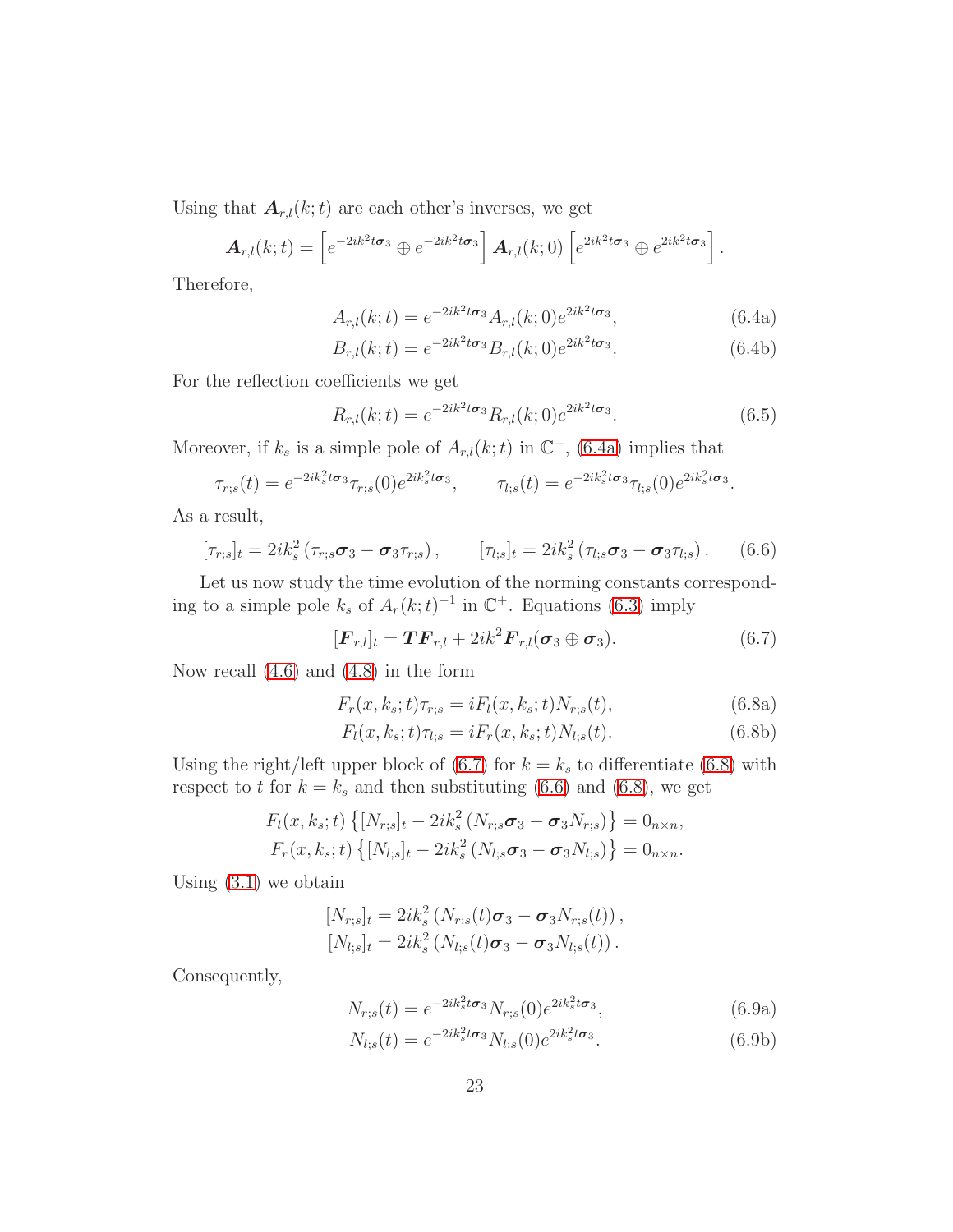#### 6.2 AKNS time evolution

Equations [\(6.4a\)](#page-22-0) and [\(5.8a\)](#page-18-0), applied for  $k \in \mathbb{R}$  and then extended by analytic continuation, imply that  $\mathbb{A}_{l4}(k;t)$  and  $\mathbb{A}_{r1}(k;t)$  for  $k \in \mathbb{C}^+ \cup \mathbb{R}$  and  $\mathbb{A}_{l1}(k;t)$ and  $\mathbb{A}_{r4}(k;t)$  for  $k \in \mathbb{C}^- \cup \mathbb{R}$  are time independent. Equations [\(6.4b\)](#page-22-4) and [\(5.8b\)](#page-18-1) imply

$$
\mathbb{A}_{l2}(k;t) = e^{-4ik^2t} \mathbb{A}_{l2}(k;0), \qquad \mathbb{A}_{l3}(k;t) = e^{4ik^2t} \mathbb{A}_{l3}(k;0), \tag{6.10a}
$$

$$
\mathbb{A}_{r2}(k;t) = e^{-4ik^2t} \mathbb{A}_{r2}(k;0), \qquad \mathbb{A}_{r3}(k;t) = e^{4ik^2t} \mathbb{A}_{r3}(k;0), \tag{6.10b}
$$

where  $k \in \mathbb{R}$ . Equations [\(6.5\)](#page-22-5) and [\(5.10\)](#page-19-1) imply

$$
\mathbb{R}_{l1}(k;t) = e^{-4ik^2t}\mathbb{R}_{l1}(k;0), \qquad \mathbb{R}_{l4}(k;t) = e^{4ik^2t}\mathbb{R}_{l4}(k;0), \tag{6.11a}
$$

$$
\mathbb{R}_{r1}(k;t) = e^{4ik^2t} \mathbb{R}_{r1}(k;0), \qquad \mathbb{R}_{r4}(k;t) = e^{-4ik^2t} \mathbb{R}_{r4}(k;0), \qquad (6.11b)
$$

where  $k \in \mathbb{R}$ . Finally, [\(6.9\)](#page-22-6) and [\(5.12\)](#page-19-2) imply

$$
\mathbb{N}_{l1,s}(t) = e^{-4ik_s^2t} \mathbb{N}_{l1,s}(0), \qquad \mathbb{N}_{l4,s}(t) = e^{4ik_s^2t} \mathbb{N}_{l4,s}(0), \tag{6.12a}
$$

$$
\mathbb{N}_{r1;s}(t) = e^{4ik_s^2t} \mathbb{N}_{r1;s}(0), \qquad \mathbb{N}_{r4;s}(t) = e^{-4ik_s^2t} \mathbb{N}_{r4;s}(0), \tag{6.12b}
$$

where  $k_s$  is a simple pole of  $A_{r,l}(k;t)^{-1}$  in  $\mathbb{C}^+$ .

### 6.3 Marchenko kernels and time evolution

The Marchenko integral kernels of the matrix Schrödinger system can be expressed in terms of those of the AKNS system as follows:

<span id="page-23-0"></span>
$$
\Omega_r(w;t) = \begin{pmatrix} 0_{m_1 \times m_1} & \Omega_{r4}(w;t) \\ \Omega_{r1}(w;t) & 0_{m_2 \times m_2} \end{pmatrix}, \quad \Omega_l(w;t) = \begin{pmatrix} 0_{m_1 \times m_1} & \Omega_{l1}(w;t) \\ \Omega_{l4}(w;t) & 0_{m_2 \times m_2} \end{pmatrix},
$$
\n(6.13)

where in the case of simple poles

$$
\Omega_{r1}(w;t) = \hat{R}_{r1}(w;t) + \sum_{s=1}^{N} e^{ik_s w} e^{4ik_s^2 t} N_{r1;s}(0), \tag{6.14a}
$$

$$
\Omega_{r4}(w;t) = \hat{R}_{r4}(w;t) + \sum_{s=1}^{N} e^{ik_s w} e^{-4ik_s^2 t} N_{r4;s}(0), \tag{6.14b}
$$

$$
\Omega_{l1}(w;t) = \hat{R}_{l1}(w;t) + \sum_{s=1}^{N} e^{-ik_s w} e^{-4ik_s^2 t} N_{l1;s}(0), \qquad (6.14c)
$$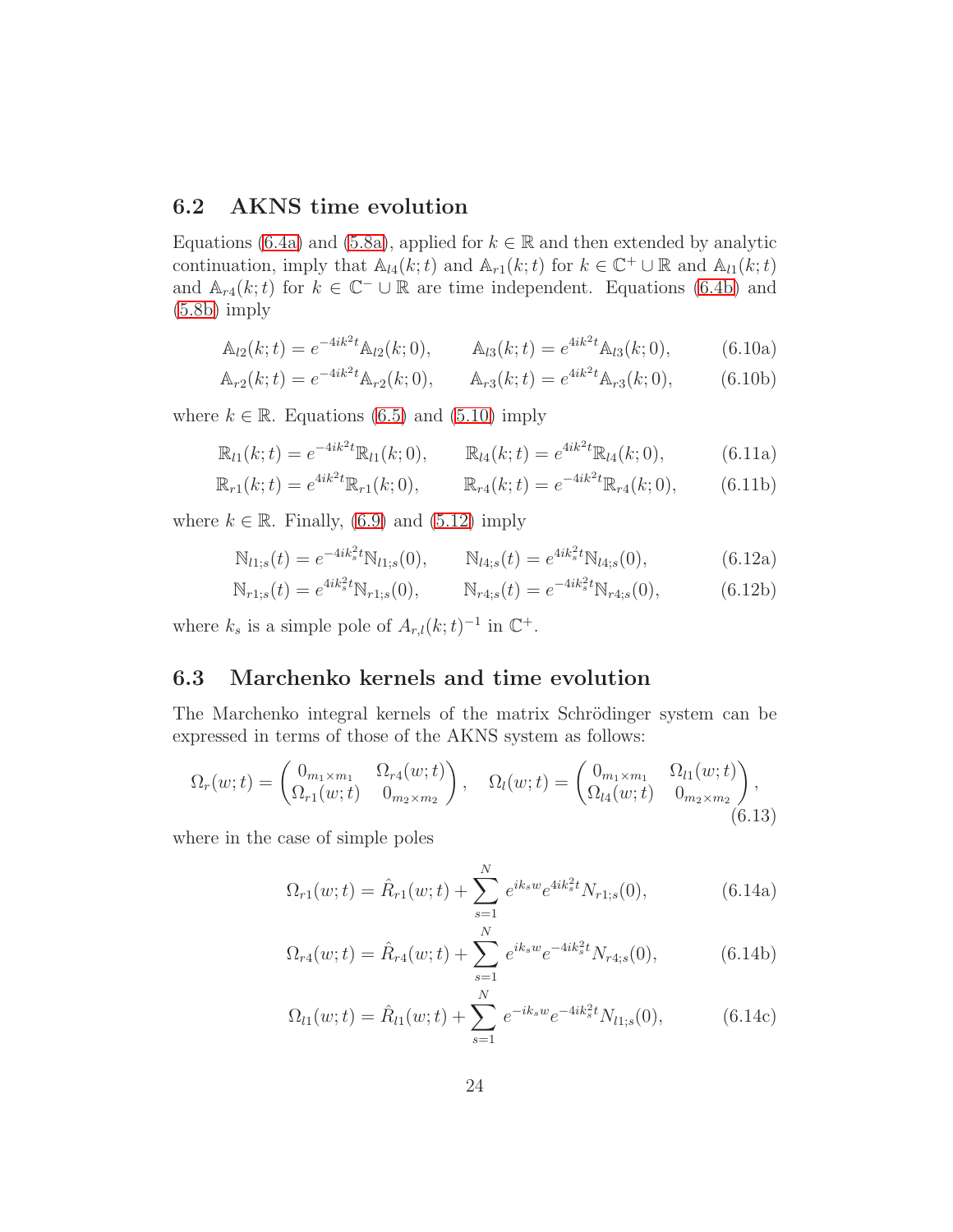$$
\Omega_{l4}(w;t) = \hat{R}_{l4}(w;t) + \sum_{s=1}^{N} e^{-ik_s w} e^{4ik_s^2 t} N_{l4;s}(0).
$$
 (6.14d)

Consequently, for simple poles we obtain

$$
\Omega_r(w;t) = \hat{R}_r(w;t) + \sum_{s=1}^N e^{ik_s w} e^{-4ik_s^2 t \sigma_3} N_{r;s}(0), \tag{6.15a}
$$

$$
\Omega_l(w;t) = \hat{R}_l(w;t) + \sum_{s=1}^N e^{-ik_s w} e^{-4ik_s^2 t \sigma_3} N_{l;s}(0), \qquad (6.15b)
$$

which we could also have obtained directly from  $(4.11)$  and  $(6.13)$ . As a result, we have arrived at the linear PDEs

$$
[\Omega_r]_t = 4i\sigma_3[\Omega_r]_{\alpha\alpha}, \qquad [\Omega_l]_t = 4i\sigma_3[\Omega_l]_{\alpha\alpha}, \qquad (6.16)
$$

in accordance with [\(6.6\)](#page-22-3).

Let us discuss the adjoint symmetry relations of the Marchenko integral kernels. According to Corollary [B.4,](#page-33-1) those of the matrix Schrödinger equation read

$$
\Omega_r(w;t)^{\dagger} = \boldsymbol{\sigma}_3 \Omega_r(w;t) \boldsymbol{\sigma}_3, \qquad \Omega_l(w;t)^{\dagger} = \boldsymbol{\sigma}_3 \Omega_l(w;t) \boldsymbol{\sigma}_3.
$$

<span id="page-24-1"></span>Using [\(6.13\)](#page-23-0) this yields the adjoint symmetry relations for the AKNS system

$$
\Omega_{r1}(w;t)^{\dagger} = -\Omega_{r4}(w;t), \qquad \Omega_{r4}(w;t)^{\dagger} = -\Omega_{r1}(w;t), \tag{6.17a}
$$

$$
\Omega_{l1}(w;t)^{\dagger} = -\Omega_{l4}(w;t), \qquad \Omega_{l4}(w;t)^{\dagger} = -\Omega_{l1}(w;t). \tag{6.17b}
$$

## <span id="page-24-0"></span>7 Multisoliton solutions

In this section we apply the matrix triplet method to write the Marchenko integral kernels in separated form and solve them by separation of variables. This method has been successfully applied to the Korteweg-de Vries (KdV) equation  $[6, 11]$  $[6, 11]$ , the NLS equation  $[8, 25]$  $[8, 25]$ , the sine-Gordon equation  $[53, 9]$  $[53, 9]$ , the modified Korteweg-de Vries (mKdV) equation [\[23\]](#page-40-11), and the Toda lattice equation [\[52\]](#page-42-12). An introduction to this method can be found in [\[55\]](#page-42-9).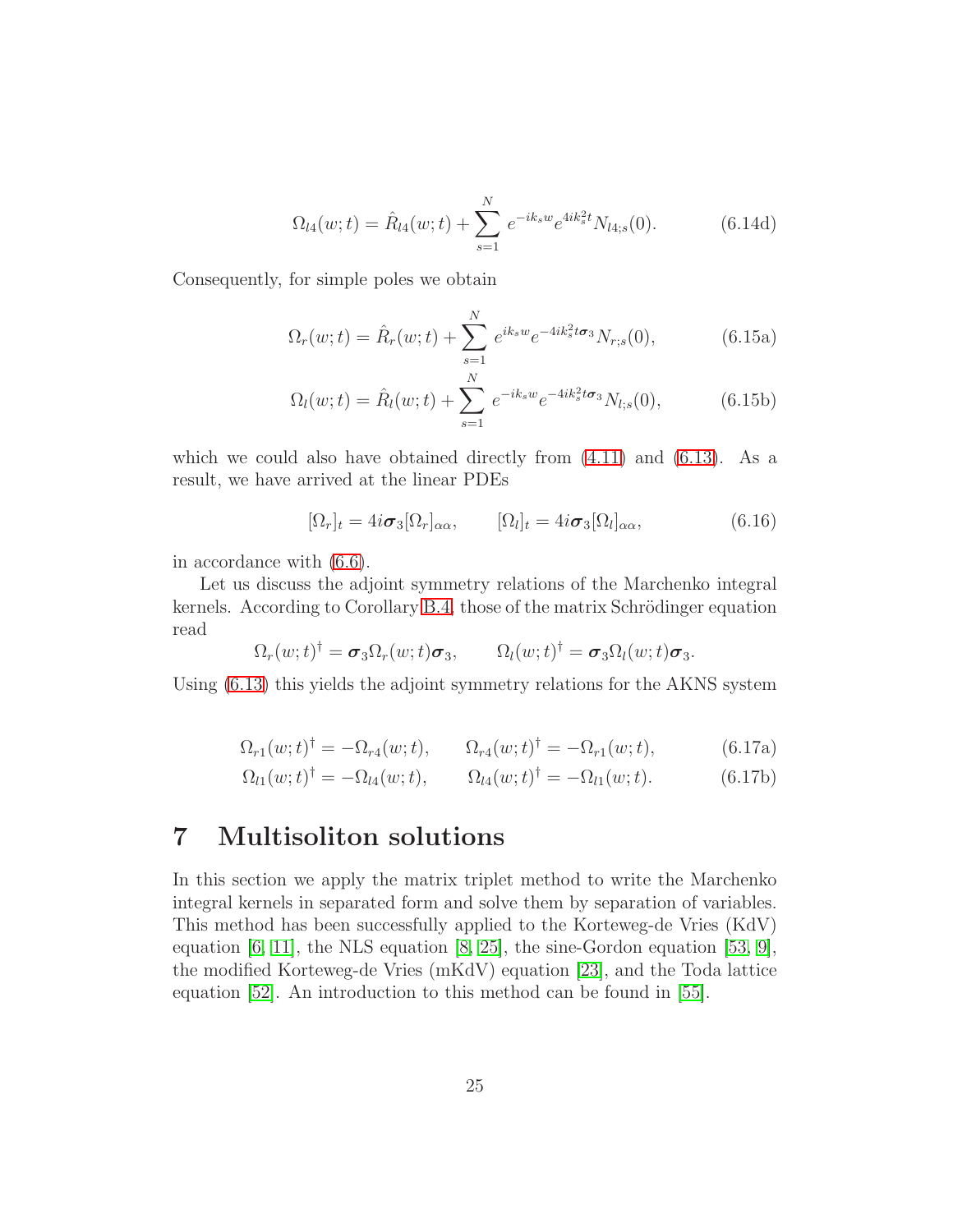In the reflectionless case we can write the Marchenko integral kernels of the AKNS system as follows:

$$
\Omega_{r1}(w;t) = \mathcal{C}_r e^{-w\mathcal{A}_r} e^{-4it\mathcal{A}_r^2} \mathcal{B}_r, \qquad \Omega_{r4}(w;t) = -\mathcal{B}_r^{\dagger} e^{-w\mathcal{A}_r^{\dagger}} e^{4it\mathcal{A}_r^{\dagger^2}} \mathcal{C}_r^{\dagger}, \qquad (7.1a)
$$

$$
\Omega_{l1}(w;t) = \mathcal{C}_{l}e^{w\mathcal{A}_{l}}e^{4it\mathcal{A}_{l}^{2}}\mathcal{B}_{l}, \qquad \Omega_{l4}(w;t) = -\mathcal{B}_{l}^{\dagger}e^{w\mathcal{A}_{l}^{\dagger}}e^{-4it\mathcal{A}_{l}^{\dagger^{2}}}\mathcal{C}_{l}^{\dagger}, \quad (7.1b)
$$

where we have taken into account the adjoint symmetry relations  $(6.17)$ . Here  $(\mathcal{A}_r, \mathcal{B}_r, \mathcal{C}_r)$  and  $(\mathcal{A}_l, \mathcal{B}_l, \mathcal{C}_l)$  are matrix triplets, where all of the eigenvalues of  $\mathcal{A}_r$  and  $\mathcal{A}_l$  have a positive real part. Let us now define

$$
\mathbf{A}_{r} = \begin{pmatrix} \mathcal{A}_{r}^{\dagger} & 0_{p\times p} \\ 0_{p\times p} & \mathcal{A}_{r} \end{pmatrix}, \quad \mathbf{B}_{r} = \begin{pmatrix} 0_{p\times m_{1}} & -\mathcal{C}_{r}^{\dagger} \\ \mathcal{B}_{r} & 0_{p\times m_{2}} \end{pmatrix}, \quad \mathbf{C}_{r} = \begin{pmatrix} \mathcal{B}_{r}^{\dagger} & 0_{m_{1}\times p} \\ 0_{m_{2}\times p} & \mathcal{C}_{r} \end{pmatrix}, \mathbf{A}_{l} = \begin{pmatrix} \mathcal{A}_{l} & 0_{p\times p} \\ 0_{p\times p} & \mathcal{A}_{l}^{\dagger} \end{pmatrix}, \quad \mathbf{B}_{l} = \begin{pmatrix} 0_{p\times m_{1}} & \mathcal{B}_{l} \\ -\mathcal{C}_{l}^{\dagger} & 0_{p\times m_{2}} \end{pmatrix}, \quad \mathbf{C}_{l} = \begin{pmatrix} \mathcal{C}_{l} & 0_{m_{1}\times p} \\ 0_{m_{2}\times p} & \mathcal{B}_{l}^{\dagger} \end{pmatrix},
$$

where  $A_r$  and  $A_l$  are both matrices of order p whose eigenvalues have a positive real part. Putting  $\tilde{\sigma}_3 = \sigma_3 \otimes I_p = I_p \oplus (-I_p)$ , we obtain

$$
\Omega_r(w;t) = \mathbf{C}_r e^{-w\mathbf{A}_r} e^{4it\tilde{\sigma}_3 \mathbf{A}_r^2} \mathbf{B}_r,\tag{7.2a}
$$

<span id="page-25-0"></span>
$$
\Omega_l(w;t) = \mathbf{C}_l e^{w\mathbf{A}_l} e^{4it\tilde{\sigma}_3 \mathbf{A}_l^2} \mathbf{B}_l,
$$
\n(7.2b)

where

<span id="page-25-1"></span>
$$
\tilde{\sigma}_3 \mathbf{A}_{r,l} = \mathbf{A}_{r,l} \tilde{\sigma}_3, \quad \mathbf{B}_{r,l} \boldsymbol{\sigma}_3 = -\tilde{\sigma}_3 \mathbf{B}_{r,l}, \quad \boldsymbol{\sigma}_3 \mathbf{C}_{r,l} = \mathbf{C}_{r,l} \tilde{\sigma}_3. \tag{7.3}
$$

Solving the Marchenko integral equations we get

$$
K(x, y, t) = -\boldsymbol{W}_r(x; t)e^{-y\boldsymbol{A}_r}e^{4it\tilde{\sigma}_3\boldsymbol{A}_r^2}\boldsymbol{B}_r,
$$
\n(7.4a)

$$
J(x, y, t) = -\mathbf{W}_l(x; t)e^{y\mathbf{A}_l}e^{4it\tilde{\sigma}_3\mathbf{A}_l^2}\mathbf{B}_l,
$$
\n(7.4b)

where

$$
\mathbf{W}_r(x;t) = \mathbf{C}_r e^{-x\mathbf{A}_r} + \int_x^{\infty} dz \, K(x,z,t) \mathbf{C}_r e^{-z\mathbf{A}_r},
$$
  

$$
\mathbf{W}_l(x;t) = \mathbf{C}_l e^{x\mathbf{A}_l} + \int_{-\infty}^x dz \, J(x,z,t) \mathbf{C}_l e^{z\mathbf{A}_l}.
$$

Substituting [\(7.4\)](#page-25-0) into [\(4.10\)](#page-15-4) and solving (4.10) for  $\mathbf{W}_{r,l}(x;t)$  we get

$$
\mathbf{W}_r(x;t) = \mathbf{C}_r e^{-x\mathbf{A}_r} \left[ I_{2p} + e^{-x\mathbf{A}_r} e^{4it\tilde{\sigma}_3 \mathbf{A}_r^2} \mathbf{P}_r e^{-x\mathbf{A}_r} \right]^{-1},
$$
  

$$
\mathbf{W}_l(x;t) = \mathbf{C}_l e^{x\mathbf{A}_l} \left[ I_{2p} + e^{x\mathbf{A}_l} e^{4it\tilde{\sigma}_3 \mathbf{A}_l^2} \mathbf{P}_l e^{x\mathbf{A}_l} \right]^{-1},
$$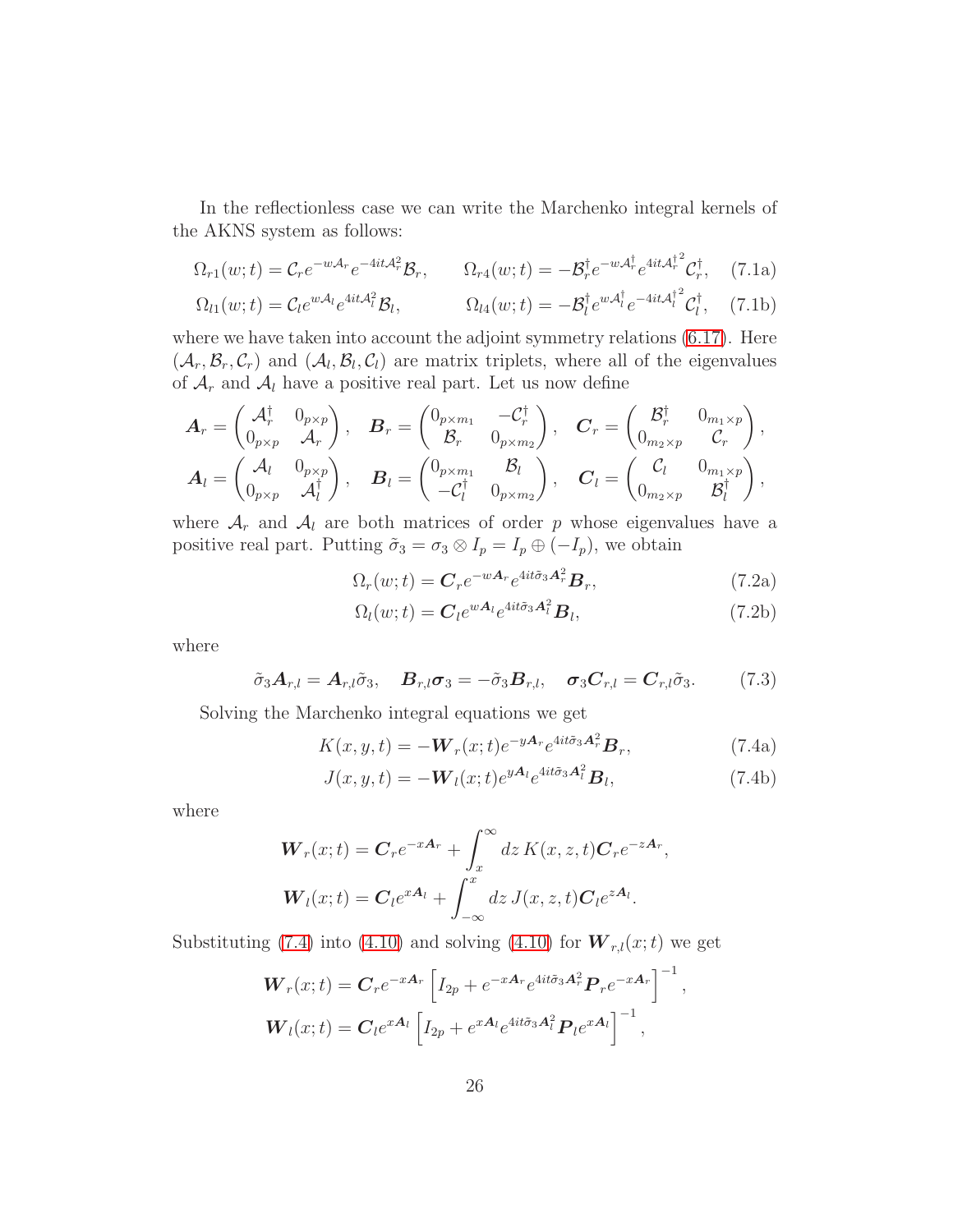provided the inverse matrices exist. Here

$$
\boldsymbol{P}_r = \int_0^\infty dz \, e^{-z\boldsymbol{A}_r} \boldsymbol{B}_r \boldsymbol{C}_r e^{-z\boldsymbol{A}_r} = \begin{pmatrix} 0_{p\times p} & \mathcal{Q}_{r,\Sigma} \\ \mathcal{N}_{r,\Xi} & 0_{p\times p} \end{pmatrix},
$$
\n
$$
\boldsymbol{P}_l = \int_0^\infty dz \, e^{-z\boldsymbol{A}_l} \boldsymbol{B}_l \boldsymbol{C}_l e^{-z\boldsymbol{A}_l} = \begin{pmatrix} 0_{p\times p} & \mathcal{N}_{l,\Xi} \\ \mathcal{Q}_{l,\Sigma} & 0_{p\times p} \end{pmatrix},
$$

are the unique solutions of the Sylvester equations

<span id="page-26-2"></span>
$$
\boldsymbol{A}_r \boldsymbol{P}_r + \boldsymbol{P}_r \boldsymbol{A}_r = \boldsymbol{B}_r \boldsymbol{C}_r, \qquad \boldsymbol{A}_l \boldsymbol{P}_l + \boldsymbol{P}_l \boldsymbol{A}_l = \boldsymbol{B}_l \boldsymbol{C}_l. \tag{7.5}
$$

More precisely, given  $(x, t) \in \mathbb{R}^2$ , the Marchenko integral equations [\(4.10\)](#page-15-4) are uniquely solvable (in an  $L^1$ -setting) iff the algebraic equations for  $\mathbf{W}_{r,l}(x;t)$ are uniquely solvable. Consequently,

$$
K(x, y, t) = -C_r e^{-xA_r} \left[ I_{2p} + e^{-xA_r} e^{4it\tilde{\sigma}_3 A_r^2} \mathbf{P}_r e^{-xA_r} \right]^{-1} e^{-yA_r} e^{4it\tilde{\sigma}_3 A_r^2} \mathbf{B}_r
$$
  
\n
$$
= -C_r \left[ I_{2p} + e^{-2xA_r} e^{4it\tilde{\sigma}_3 A_r^2} \mathbf{P}_r \right]^{-1} e^{-(x+y)A_r} e^{4it\tilde{\sigma}_3 A_r^2} \mathbf{B}_r
$$
  
\n
$$
= -C_r \Pi_r(x; t)^{-1} e^{-(y-x)A_r} \mathbf{B}_r,
$$
  
\n
$$
J(x, y, t) = -C_l e^{xA_l} \left[ I_{2p} + e^{xA_l} e^{4it\tilde{\sigma}_3 A_l^2} \mathbf{P}_l e^{xA_l} \right]^{-1} e^{yA_l} e^{4it\tilde{\sigma}_3 A_l^2} \mathbf{B}_l
$$
  
\n
$$
= -C_l \left[ I_{2p} + e^{2xA_l} e^{4it\tilde{\sigma}_3 A_l^2} \mathbf{P}_l \right]^{-1} e^{(x+y)A_l} e^{4it\tilde{\sigma}_3 A_l^2} \mathbf{B}_l
$$
  
\n
$$
= -C_l \Pi_l(x; t)^{-1} e^{-(x-y)A_l} \mathbf{B}_l,
$$
  
\n(7.6b)

where

<span id="page-26-0"></span>
$$
\Pi_r(x;t) = e^{2x\mathbf{A}_r}e^{-4it\tilde{\sigma}_3\mathbf{A}_r^2} + \mathbf{P}_r, \qquad \Pi_l(x;t) = e^{-2x\mathbf{A}_l}e^{-4it\tilde{\sigma}_3\mathbf{A}_l^2} + \mathbf{P}_l. \tag{7.7}
$$

Observe that, for  $(x,t) \in \mathbb{R}^2$ , the matrices  $\mathbf{\Pi}_{r,l}(x;t)$  are invertible iff the Marchenko integral equations [\(4.10\)](#page-15-4) are uniquely solvable. Using [\(3.5\)](#page-7-2) [with  $\mathbf{Q} = \mathcal{Q}^2 + \mathcal{Q}_x$  instead of  $\mathcal{Q}$  and [\(3.19\)](#page-10-1), we get

<span id="page-26-1"></span>
$$
-\mathcal{Q}(x;t) + \int_x^{\infty} dy \mathcal{Q}(y;t)^2 = 2K(x,x;t) = -2\mathbf{C}_r \mathbf{\Pi}_r(x;t)^{-1} \mathbf{B}_r, \qquad (7.8a)
$$

$$
\mathcal{Q}(x;t) + \int_{-\infty}^x dy \mathcal{Q}(y;t)^2 = 2J(x,x;t) = -2\mathbf{C}_l \mathbf{\Pi}_l(x;t)^{-1} \mathbf{B}_l, \qquad (7.8b)
$$

where  $\Pi_r(x;t)$  and  $\Pi_l(x;t)$  are defined by [\(7.7\)](#page-26-0). The matrix NLS solution then equals the  $\mp$  block off-diagonal parts of [\(7.8\)](#page-26-1), where we recover the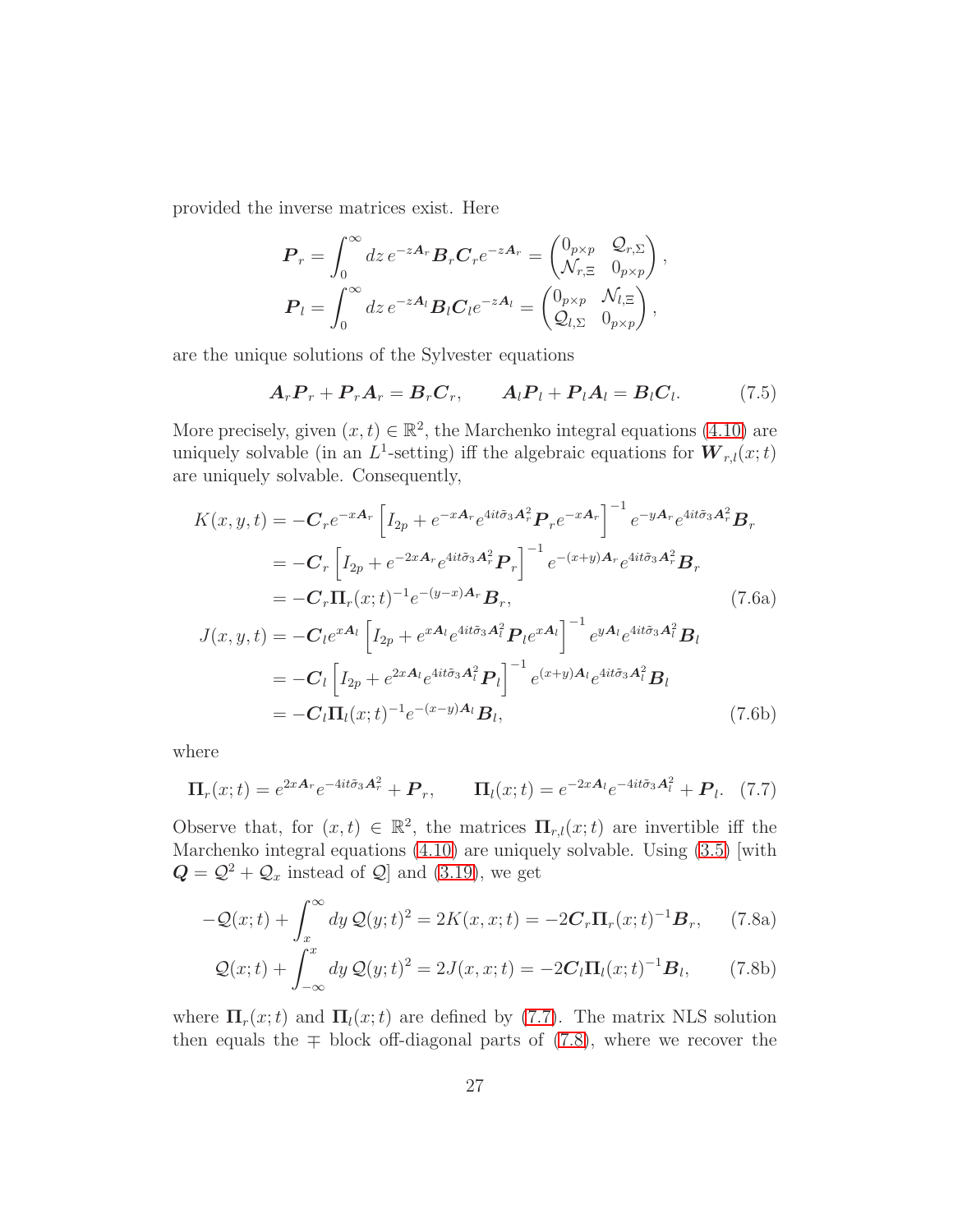explicit (matrix) NLS solutions obtained before by the matrix triplet method [\[8,](#page-38-9) [25,](#page-40-10) [55\]](#page-42-9). Differentiating  $(7.8)$  with respect to x and using  $(1.4)$  we obtain the following solutions of the nonlocal integrable equation [\(2.2\)](#page-4-1):

$$
\mathbf{Q}(x;t) = -\frac{d}{dx} \left( -2\mathbf{C}_r \mathbf{\Pi}_r(x;t)^{-1} \mathbf{B}_r \right)
$$
  
= -4\mathbf{C}\_r \mathbf{\Pi}\_r(x;t)^{-1} \mathbf{A}\_r e^{2x\mathbf{A}\_r} e^{-4it\tilde{\sigma}\_3 \mathbf{A}\_r^2} \mathbf{\Pi}\_r(x;t)^{-1} \mathbf{B}\_r, (7.9a)

<span id="page-27-1"></span>
$$
Q(x;t) = +\frac{d}{dx} \left( -2C_l \Pi_l(x;t)^{-1} B_l \right)
$$
  
= -4C\_l \Pi\_l(x;t)^{-1} A\_l e^{-2x A\_l} e^{-4it\tilde{\sigma}\_3 A\_r^2} \Pi\_l(x;t)^{-1} B\_l. (7.9b)

### Acknowledgments

The authors have been partially supported by the Regione Autonoma della Sardegna research project Algorithms and Models for Imaging Science [AMIS] (RASSR57257, intervento finanziato con risorse FSC 2014-2020 – Patto per lo Sviluppo della Regione Sardegna), and by INdAM-GNFM.

### <span id="page-27-0"></span>A Deriving the nonlocal integrable equation

In this appendix we present an alternative proof of [\(2.3\)](#page-5-1). Indeed, let us start from the matrix NLS equation

$$
i\sigma_3\mathcal{Q}_t+\mathcal{Q}_{xx}-2\mathcal{Q}^3=0_{n\times n},
$$

where we seek solutions  $Q$  that anticommute with  $\sigma_3$ . Putting

$$
\pmb Q = \mathcal Q^2 + \mathcal Q_x,
$$

so that

$$
Q_x = Q_x Q + QQ_x + Q_{xx},
$$
  
\n
$$
Q_{xx} = Q_{xx}Q + 2Q_x^2 + QQ_{xx} + Q_{xxx},
$$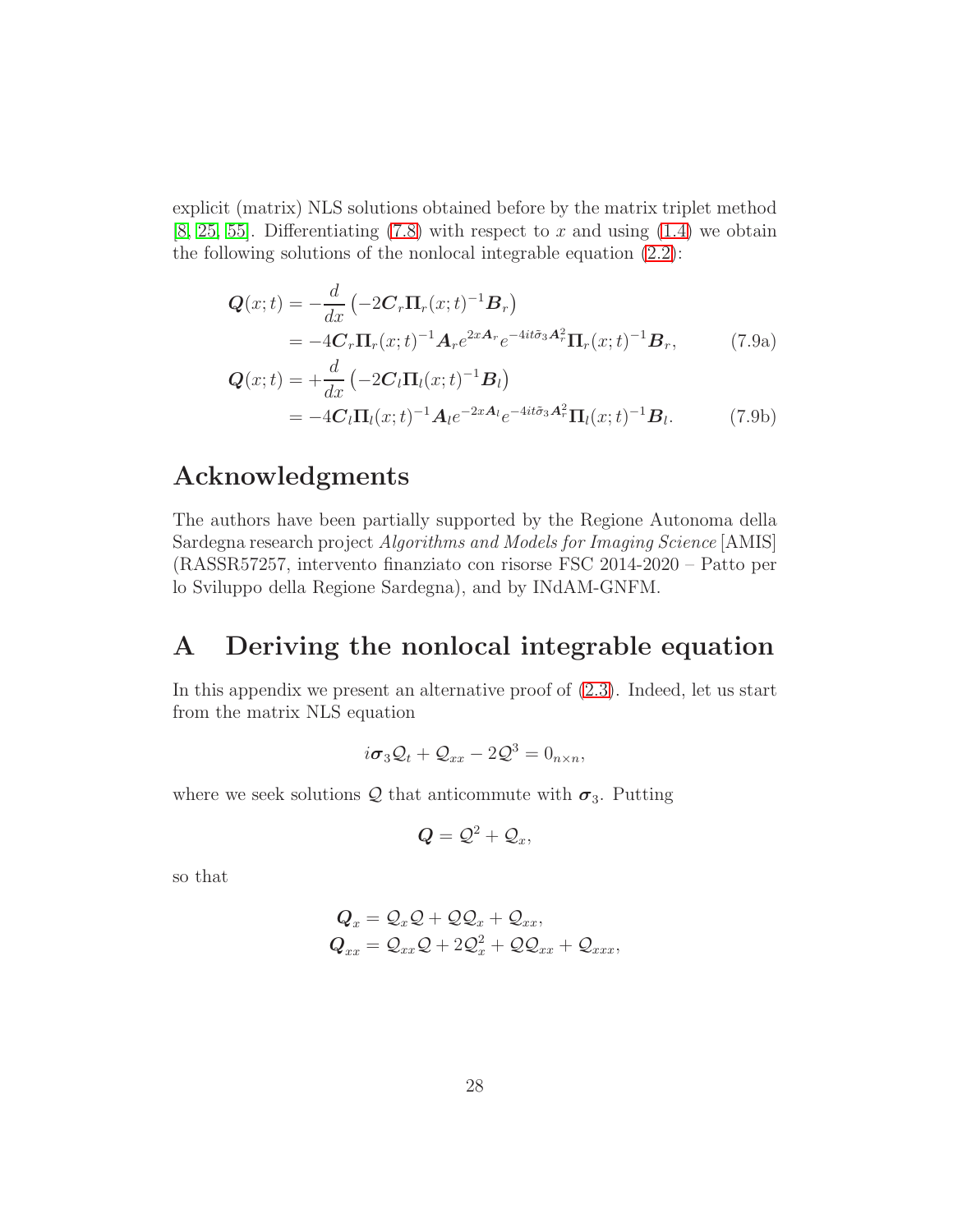we obtain

$$
-i\sigma_3 Q_t = -(i\sigma_3 Q_t)Q + Q(i\sigma_3 Q_t) - (i\sigma_3 Q_t)_x
$$
  
\n
$$
= (Q_{xx} - 2Q^3)Q - Q(Q_{xx} - 2Q^3) + Q_{xxx} - 2(Q^3)_x
$$
  
\n
$$
= Q_{xx}Q - QQ_{xx} + Q_{xxx} - 2Q_xQ^2 - 2QQ_xQ - 2Q^2Q_x
$$
  
\n
$$
= (Q_x - Q_xQ - QQ_x)Q - Q(Q_x - Q_xQ - QQ_x)
$$
  
\n
$$
+ (Q_{xx} - Q_{xx}Q - 2Q_x^2 - QQ_{xx}) - 2Q_xQ^2 - 2QQ_xQ - 2Q^2Q_x
$$
  
\n
$$
= Q_xQ - QQ_x + Q_{xx}
$$
  
\n
$$
-3Q_xQ^2 - 2QQ_xQ - Q^2Q_x - Q_{xx}Q - 2Q_x^2 - QQ_{xx}
$$
  
\n
$$
= Q_xQ - QQ_x + Q_{xx} - Q_xQ - QQ_x - 2Q_xQ^2 - 2Q_x^2
$$
  
\n
$$
= Q_{xx} - 2QQ_x - 2Q_xQ^2 - 2Q_x^2
$$
  
\n
$$
= Q_{xx} - 2QQ_x - 2Q_xQ^2,
$$
  
\n
$$
= Q_{xx} - 2QQ_x - 2Q_xQ,
$$

where  $\mathcal{Q}_x = \frac{1}{2}$  $\frac{1}{2}(\boldsymbol{Q}-\boldsymbol{\sigma}_3 \boldsymbol{Q} \boldsymbol{\sigma}_3)$  and hence

$$
Q(x;t) = -\int_x^\infty dy \frac{1}{2} (Q - \sigma_3 Q \sigma_3) = \int_{-\infty}^x dy \frac{1}{2} (Q - \sigma_3 Q \sigma_3).
$$

Here the integrand depends on  $(y, t) \in \mathbb{R}^2$ . We have thus reproduced  $(2.3)$ by a more direct method.

### <span id="page-28-0"></span>B Adjoint symmetry of Marchenko kernels

In this appendix we prove the adjoint symmetry relations [\(4.12\)](#page-16-3) for the Marchenko integral kernels and [\(4.13\)](#page-16-4) for the norming constants. Even though these relations are easily established for scalar Schrödinger equations  $[28, 22, 19, 20]$  $[28, 22, 19, 20]$  $[28, 22, 19, 20]$  $[28, 22, 19, 20]$  or for matrix Schrödinger equations without discrete eigenvalues (where they are immediate from [\(3.14\)](#page-9-2)), they require considerably more effort in the general matrix Schrödinger case.

Let  $G_l(x, k)$  and  $G_r(x, k)$  be the  $n \times n$  matrix solutions of the dual matrix Schrödinger equation

<span id="page-28-2"></span><span id="page-28-1"></span>
$$
-\phi''(x,k) + \phi(x,k)Q(x) = k^2\phi(x,k)
$$
\n(B.1)

under the asymptotic conditions

$$
G_l(x,k) = e^{ikx} [I_n + o(1)], \qquad x \to +\infty,
$$
 (B.2a)

$$
G_r(x,k) = e^{-ikx} [I_n + o(1)], \qquad x \to -\infty.
$$
 (B.2b)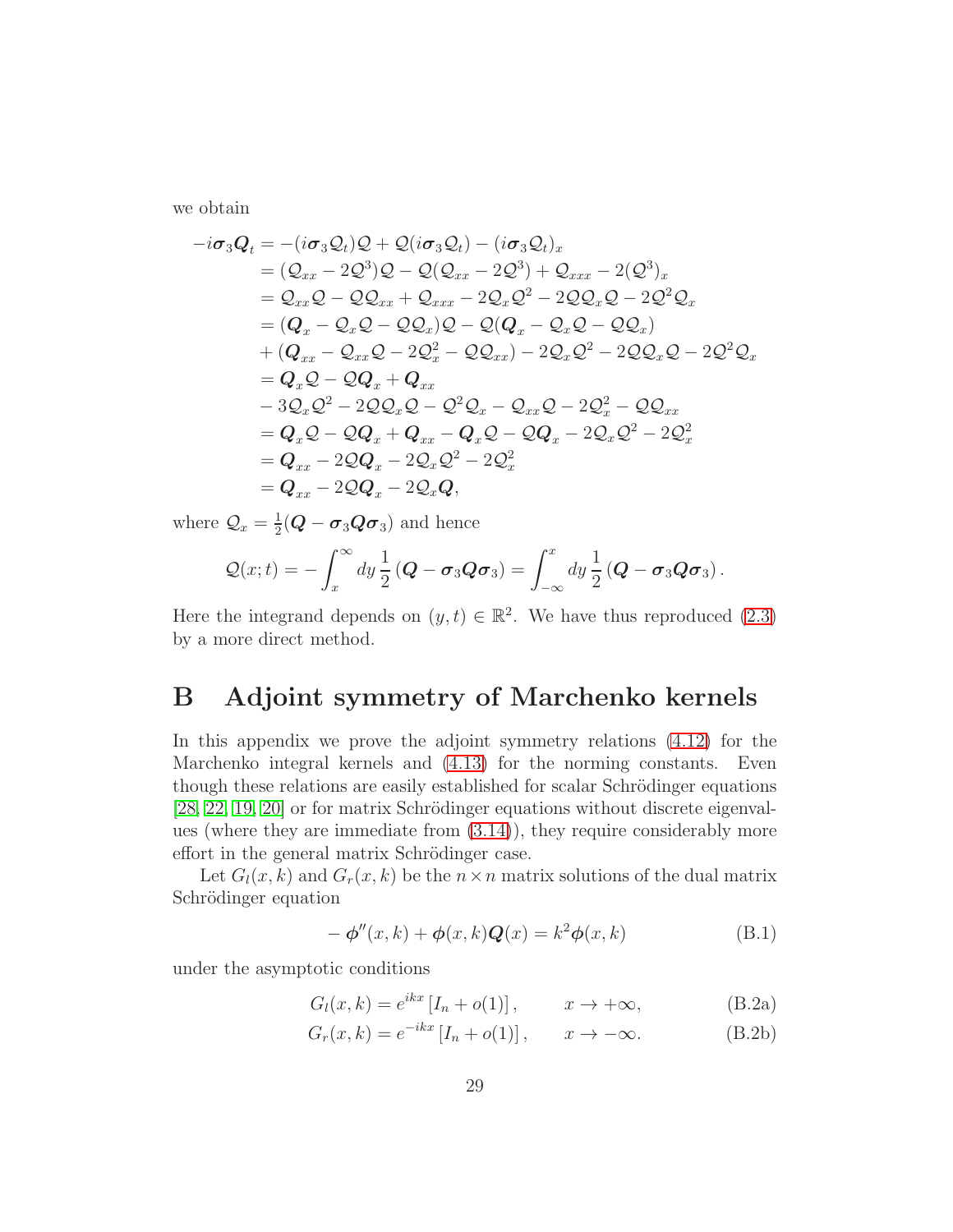Then the dual Faddeev functions satisfy the Volterra integral equations

$$
e^{-ikx}G_l(x,k) = I_n + \int_x^{\infty} dy \frac{e^{2ik(y-x)} - 1}{2ik} e^{-iky}G_l(y,k)Q(y),
$$
 (B.3a)

<span id="page-29-0"></span>
$$
e^{ikx}G_r(x,k) = I_n + \int_{-\infty}^x dy \, \frac{e^{2ik(x-y)} - 1}{2ik} e^{iky} G_r(y,k) \mathbf{Q}(y).
$$
 (B.3b)

In analogy with Proposition [3.1](#page-7-1) we prove

**Proposition B.1** The dual Faddeev functions  $e^{-ikx}G_l(x, k)$  and  $e^{ikx}G_r(x, k)$ are continuous in  $k \in \mathbb{C}^+ \cup \mathbb{R}$ , are analytic in  $k \in \mathbb{C}^+$ , and tend to  $I_n$  as  $k \to \infty$  from within  $\mathbb{C}^+ \cup \mathbb{R}$ , irrespective of the choice of  $x \in \mathbb{R}$ .

Using the symmetry relation  $(1.2)$  in the matrix Schrödinger equation [\(1.5\)](#page-2-1) with k replaced by  $-k^*$ , we see that  $\sigma_3 \Psi(x, -k^*)^{\dagger} \sigma_3$  satisfies the dual matrix Schrödinger equation [\(B.1\)](#page-28-1) whenever  $\Psi(x, k)$  satisfies the original matrix Schrödinger equation  $(1.5)$ . Equations  $(3.1)$  and  $(B.2)$  then imply the following adjoint symmetry relations:

<span id="page-29-1"></span>
$$
G_{r,l}(x,k) = \boldsymbol{\sigma}_3 F_{r,l}(x,-k^*)^{\dagger} \boldsymbol{\sigma}_3. \tag{B.4}
$$

These relations can also be derived directly from the Volterra integral equations  $(3.2)$  and  $(B.3)$ . With the help of  $(3.3)$ ,  $(3.10)$ , and  $(B.4)$  we obtain for  $0 \neq k \in \mathbb{R}$  the asymptotic relations

$$
G_l(x, k) = e^{ikx} A_r(k) - e^{-ikx} B_r(-k) + o(1), \qquad x \to -\infty,
$$
  
\n
$$
G_r(x, k) = e^{-ikx} A_l(k) - e^{ikx} B_l(-k) + o(1), \qquad x \to +\infty.
$$

Putting

$$
G_r(x,k) = \begin{pmatrix} G'_r(x,-k) & -G_r(x,-k) \\ -G'_r(x,k) & G_r(x,k) \end{pmatrix} = (\sigma_2 \otimes \sigma_3) \mathbf{F}_r(x,-k)^{\dagger} (\sigma_2 \otimes \sigma_3),
$$
  

$$
G_l(x,k) = \begin{pmatrix} G'_l(x,k) & -G_l(x,k) \\ -G'_l(x,-k) & G_l(x,-k) \end{pmatrix} = (\sigma_2 \otimes \sigma_3) \mathbf{F}_l(x,-k)^{\dagger} (\sigma_2 \otimes \sigma_3),
$$

where  $\sigma_2 \otimes \sigma_3 = \begin{bmatrix} 0_{n \times n} & -i\sigma_3 \\ i\sigma_3 & 0_{n \times n} \end{bmatrix}$  $\left[\begin{smallmatrix}0_{n\times n} & -i\sigma_3 \\ i\sigma_3 & 0_{n\times n}\end{smallmatrix}\right]$ , we get for  $0\neq k\in\mathbb{R}$ 

<span id="page-29-2"></span>
$$
\boldsymbol{G}_r(x,k) = \begin{pmatrix} A_l(-k) & B_l(k) \\ B_l(-k) & A_l(k) \end{pmatrix} \boldsymbol{G}_l(x,k),\tag{B.5a}
$$

$$
\boldsymbol{G}_{l}(x,k) = \begin{pmatrix} A_{r}(k) & B_{r}(-k) \\ B_{r}(k) & A_{r}(-k) \end{pmatrix} \boldsymbol{G}_{r}(x,k), \qquad (B.5b)
$$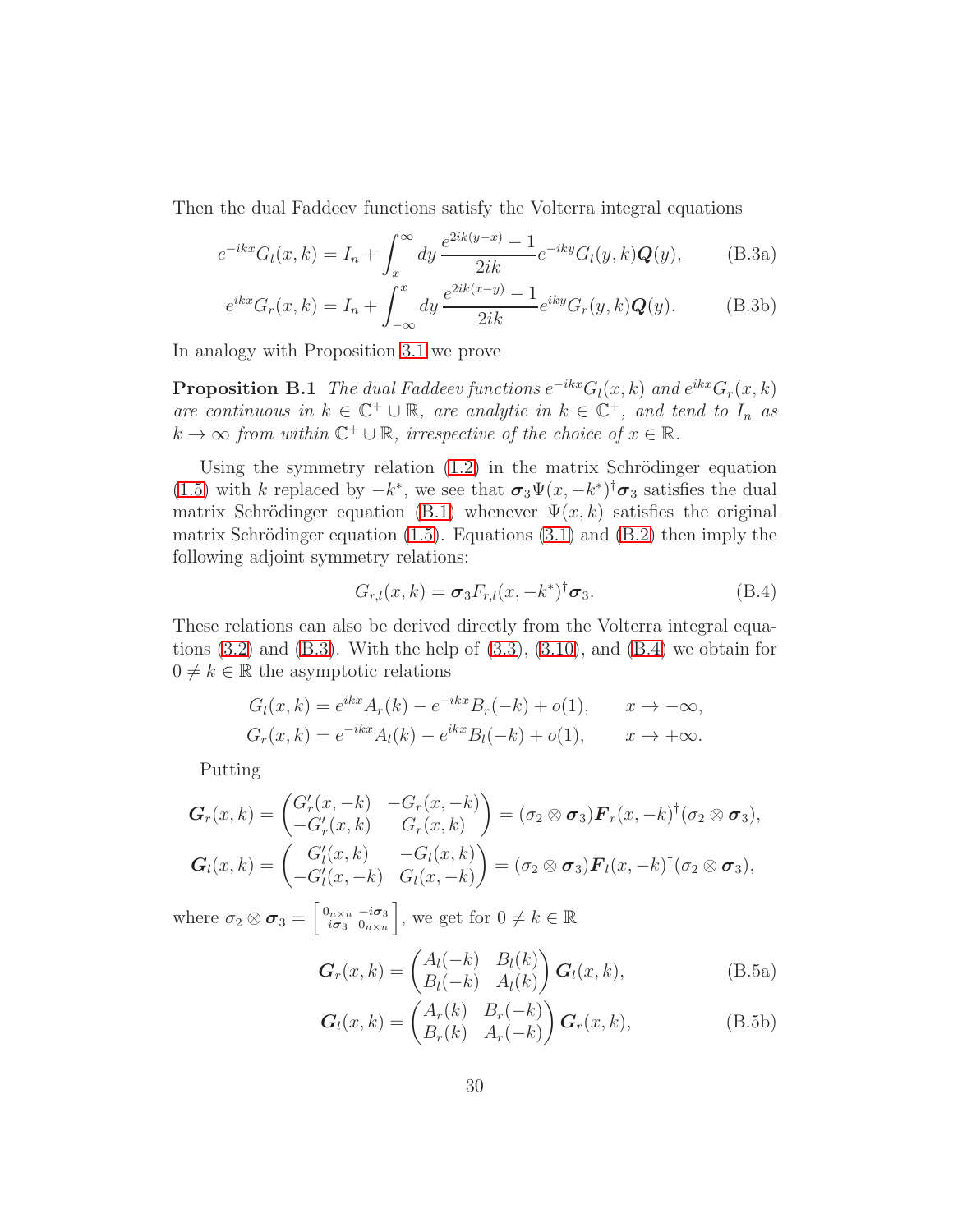where the matrices containing the  $A$  and  $B$  quantities are each other's inverses. By analytic continuation we obtain for  $k \in \mathbb{C}^+ \cup \mathbb{R}$ 

$$
\boldsymbol{G}_{r,l}(x,k)=(\sigma_2\otimes\boldsymbol{\sigma}_3)\boldsymbol{F}_{r,l}(x,-k^*)^\dagger(\sigma_2\otimes\boldsymbol{\sigma}_3).
$$

Using [\(B.5\)](#page-29-2) and [\(3.12\)](#page-8-2) we easily derive the Riemann-Hilbert problem

<span id="page-30-0"></span>
$$
\begin{pmatrix} G_r(x,-k) \\ G_l(x,-k) \end{pmatrix} = \begin{pmatrix} A_r(k)^{-1} & -R_l(k) \\ -R_r(k) & A_l(k)^{-1} \end{pmatrix} \begin{pmatrix} G_l(x,k) \\ G_r(x,k) \end{pmatrix}, \quad (B.6)
$$

where we are either in the generic case or in the superexceptional case and there are no spectral singularities.

Assume that the poles  $k_s$  of  $A_r(k)^{-1}$  are simple and hence [\(4.1\)](#page-13-1) is true. Rewriting the bottom half of [\(B.6\)](#page-30-0) we get

$$
e^{ikx}G_l(x, -k) = A_{l0}(k)^{-1}e^{ikx}G_r(x, k) - e^{2ikx}R_r(k)e^{-ikx}G_l(x, k)
$$
  

$$
= A_{l0}(k)e^{ikx}G_r(x, k) + \sum_{s=1}^N \tau_{l,s} \frac{e^{ikx}G_r(x, k) - e^{iksx}G_r(x, k_s)}{k - k_s}
$$
  

$$
+ i \sum_{s=1}^N \frac{e^{2ik_sx}N_{r,s}}{k - k_s}e^{-ikx}G_l(x, k) - e^{2ikx}R_r(k)e^{-ikx}G_l(x, k), \qquad (B.7)
$$

where

<span id="page-30-3"></span><span id="page-30-1"></span>
$$
\tau_{l;s} G_r(x,k_s) = i \mathbb{N}_{r;s} G_l(x,k_s)
$$
\n(B.8)

for the "dual" norming constants  $\mathbb{N}_{r;s}$ . By the same token,

$$
e^{-ikx}G_r(x, -k) = A_r(k)^{-1}e^{-ikx}G_l(x, k) - e^{-2ikx}R_l(k)e^{ikx}G_r(x, k)
$$
  

$$
= A_{r0}(k)e^{-ikx}G_l(x, k) + \sum_{s=1}^N \tau_{r,s} \frac{e^{-ikx}G_l(x, k) - e^{-ik_sx}G_l(x, k_s)}{k - k_s}
$$
  

$$
+ i \sum_{s=1}^N \frac{e^{-2ik_sx}N_{l;s}}{k - k_s}e^{ikx}G_r(x, k) - e^{-2ikx}R_l(k)e^{ikx}G_r(x, k), \qquad (B.9)
$$

where

<span id="page-30-4"></span><span id="page-30-2"></span>
$$
\tau_{r,s} G_l(x, k_s) = i \mathbb{N}_{l,s} G_r(x, k_s)
$$
\n(B.10)

for another set of "dual" norming constants  $\mathbb{N}_{l;s}$ . For every  $x \in \mathbb{R}$  the identities [\(B.7\)](#page-30-1) and [\(B.9\)](#page-30-2) are equations in  $\mathcal{W}^{n \times n}$ . Using  $\Pi_{-}$  to project these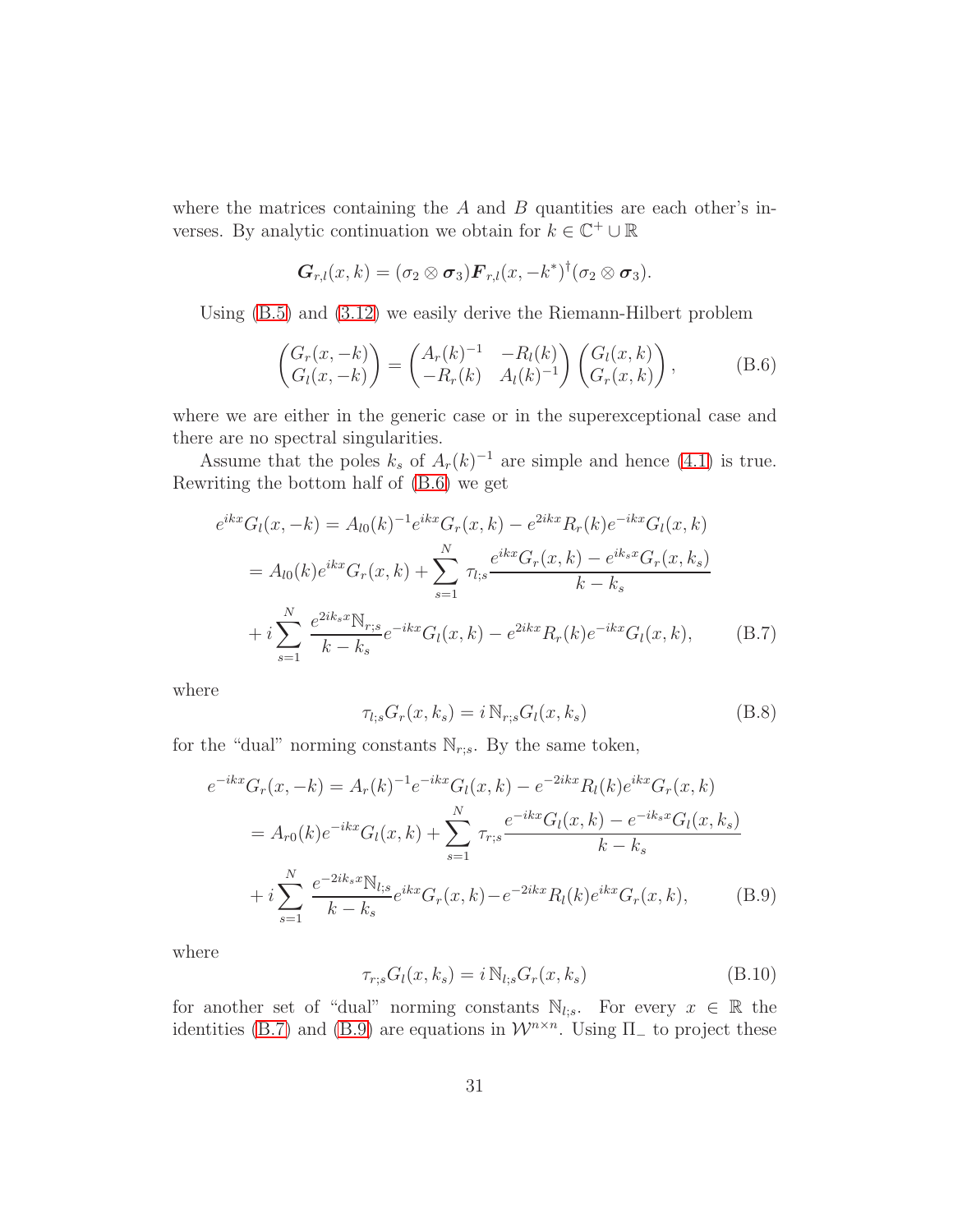two equations onto  $\mathcal{W}^{n \times n}_{-}$  along  $\mathcal{W}^{n \times n}_{+,0}$ , we obtain

<span id="page-31-0"></span>
$$
e^{ikx}G_l(x, -k) = I_n + i \sum_{s=1}^{N} \frac{e^{2ik_sx}N_{r;s}}{k - k_s} e^{-ikx}G_l(x, k)
$$

$$
- \Pi_- \left[e^{2ikx}R_r(k)e^{-ikx}G_l(x, k)\right], \qquad (B.11a)
$$

$$
e^{-ikx}G_r(x, -k) = I_n + i \sum_{s=1}^{N} \frac{e^{-2ik_sx}N_{l;s}}{k - k_s} e^{ikx}G_r(x, k)
$$

$$
- \Pi_- \left[ e^{-2ikx}R_l(k)e^{ikx}G_r(x, k) \right].
$$
(B.11b)

Using the triangular representations

<span id="page-31-5"></span>
$$
e^{-ikx}G_l(x,k) = I_n + \int_x^{\infty} dy \, e^{ik(y-x)} \mathbb{K}(y,x), \tag{B.12a}
$$

$$
e^{ikx}G_r(x,k) = I_n + \int_{-\infty}^x dy \, e^{ik(x-y)} \mathbb{J}(y,x),\tag{B.12b}
$$

in [\(B.11\)](#page-31-0) and stripping off the Fourier transforms we get the dual Marchenko equations

<span id="page-31-1"></span>
$$
\mathbb{K}(y,x) + \omega_r(y+x) + \int_x^{\infty} dz \,\omega_r(y+z)\mathbb{K}(z,x) = 0_{n \times n},
$$
 (B.13a)

$$
\mathbb{J}(y,x) + \omega_l(y+x) + \int_{-\infty}^x dz \,\omega_l(y+z)\mathbb{J}(z,x) = 0_{n \times n},
$$
 (B.13b)

where the dual Marchenko kernels are given by

<span id="page-31-3"></span><span id="page-31-2"></span>
$$
\omega_r(w) = \hat{R}_r(w) + \sum_{s=1}^N e^{ik_s w} N_{r;s},
$$

$$
\omega_l(w) = \hat{R}_l(w) + \sum_{s=1}^N e^{-ik_s w} N_{l;s}.
$$

Theorem B.2 Let the generic case or the superexceptional case be satisfied and assume there do not exist any spectral singularities. Then the dual Marchenko kernels are related to the Marchenko kernels as follows:

<span id="page-31-4"></span>
$$
\omega_r(w) = \boldsymbol{\sigma}_3 \Omega_r(w)^\dagger \boldsymbol{\sigma}_3, \qquad \omega_l(w) = \boldsymbol{\sigma}_3 \Omega_l(w)^\dagger \boldsymbol{\sigma}_3. \tag{B.14}
$$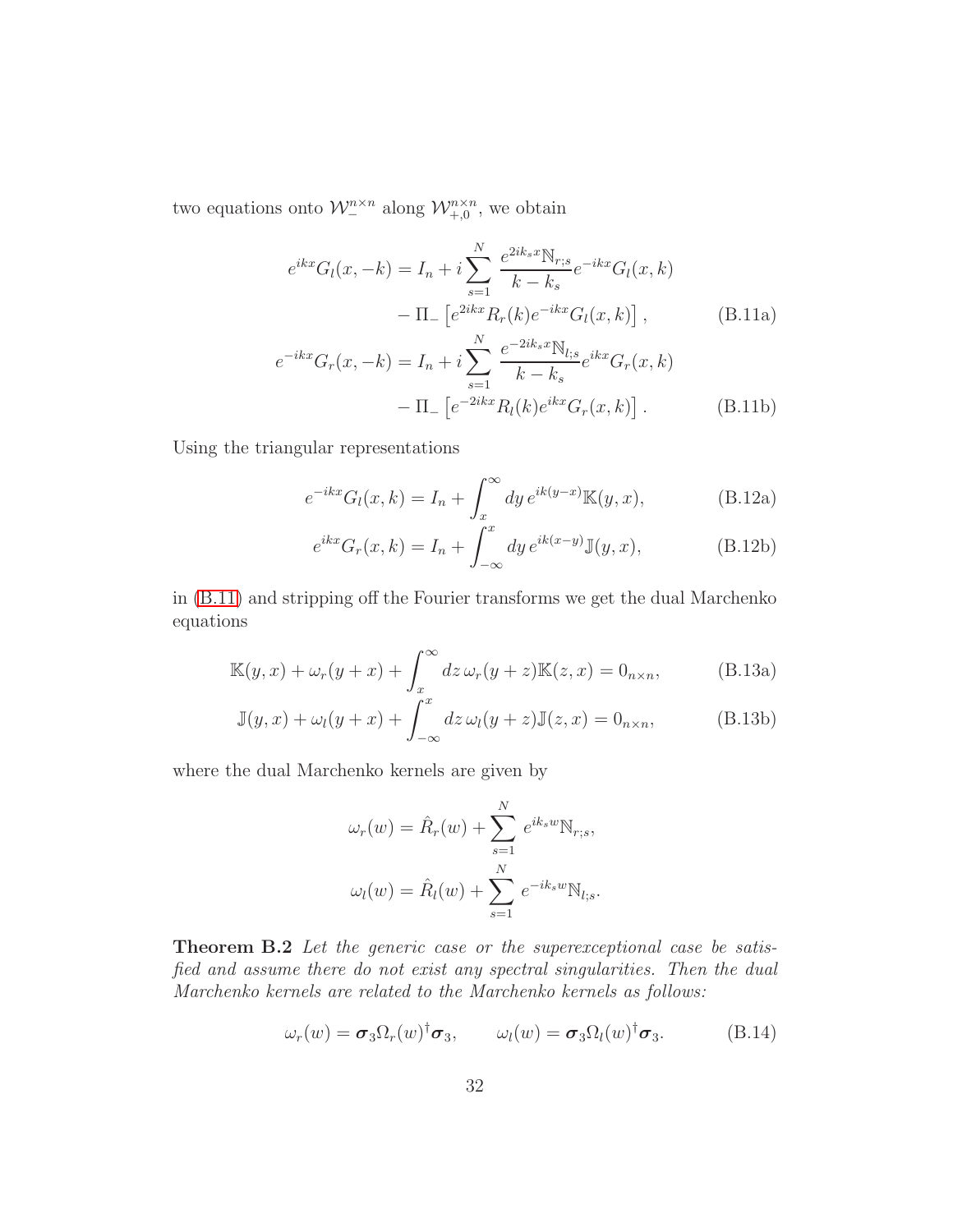**Proof.** Taking the adjoint in [\(4.10a\)](#page-15-1), we see that the matrix functions  $\sigma_3 \Omega_{l,r}(w)^\dagger \sigma_3$  satisfy the dual Marchenko equations [\(B.13\)](#page-31-1), where

$$
\mathbb{K}(y,x) = \boldsymbol{\sigma}_3 K(x,y)^\dagger \boldsymbol{\sigma}_3, \qquad \mathbb{J}(y,x) = \boldsymbol{\sigma}_3 J(x,y)^\dagger \boldsymbol{\sigma}_3.
$$

Since the Marchenko equation [\(B.13a\)](#page-31-2) is uniquely solvable in  $L^1(x, +\infty)^{n \times n}$ for large enough x and [\(B.13b\)](#page-31-3) is uniquely solvable in  $L^1(-\infty, x)^{n \times n}$  for large enough  $-x$ , we obtain the symmetry relations

<span id="page-32-0"></span>
$$
\omega_r(w) = \boldsymbol{\sigma}_3 \Omega_r(w)^\dagger \boldsymbol{\sigma}_3, \qquad \omega_l(w) = \boldsymbol{\sigma}_3 \Omega_l(w)^\dagger \boldsymbol{\sigma}_3, \tag{B.15}
$$

where  $w \geq x_0 > -\infty$  in the first identity and  $w \leq x_0 < +\infty$  in the second identity. Since the Fourier transformed reflection coefficients satisfy

$$
\hat{R}_r(\alpha)^\dagger = \boldsymbol{\sigma}_3 \hat{R}_r(\alpha) \boldsymbol{\sigma}_3, \qquad \hat{R}_l(\alpha)^\dagger = \boldsymbol{\sigma}_3 \hat{R}_l(\alpha) \boldsymbol{\sigma}_3,
$$

we see that  $\Omega_r(w) - \hat{R}_r(w)$  is an entire analytic matrix function of w that satisfies [\(B.15\)](#page-32-0) for  $w \ge x_0 > -\infty$ . Similarly,  $\Omega_l(w) - \hat{R}_l(w)$  is an entire analytic matrix function that satisfies [\(B.15\)](#page-32-0) for  $w \leq x_0 < +\infty$ . By analytic continuation, [\(B.14\)](#page-31-4) holds true. г

We immediately have the symmetry relations for the norming constants

$$
N_{r;s} = \boldsymbol{\sigma}_3 \mathbb{N}_{r;s}^{\dagger} \boldsymbol{\sigma}_3, \qquad N_{l;s} = \boldsymbol{\sigma}_3 \mathbb{N}_{l;s}^{\dagger} \boldsymbol{\sigma}_3,
$$

<span id="page-32-1"></span>provided  $k_s$  is a simple pole of  $A_r(k)^{-1}$ .

**Theorem B.3** Let the generic case or the superexceptional case be satisfied and assume there do not exist any spectral singularities. Then the dual Marchenko kernels satisfy

$$
\omega_r(w) = \Omega_r(w), \qquad \omega_l(w) = \Omega_l(w).
$$

**Proof.** Using [\(3.16\)](#page-9-0) and [\(B.12\)](#page-31-5) we easily verify that for  $0 \neq k \in \mathbb{R}$ 

$$
F_r(x,k)G_r(x,-k) - F_r(x,-k)G_r(x,k)
$$
  
=  $F_r(x,k)$   $[A_r(k)^{-1}G_l(x,k) - R_l(k)G_r(x,k)]$   
 $- [-F_r(x,k)R_l(k) + F_l(x,k)A_l(k)^{-1}] G_r(x,k)$   
=  $F_r(x,k)A_r(k)^{-1}G_l(x,k) - F_l(x,k)A_l(k)^{-1}G_r(x,k),$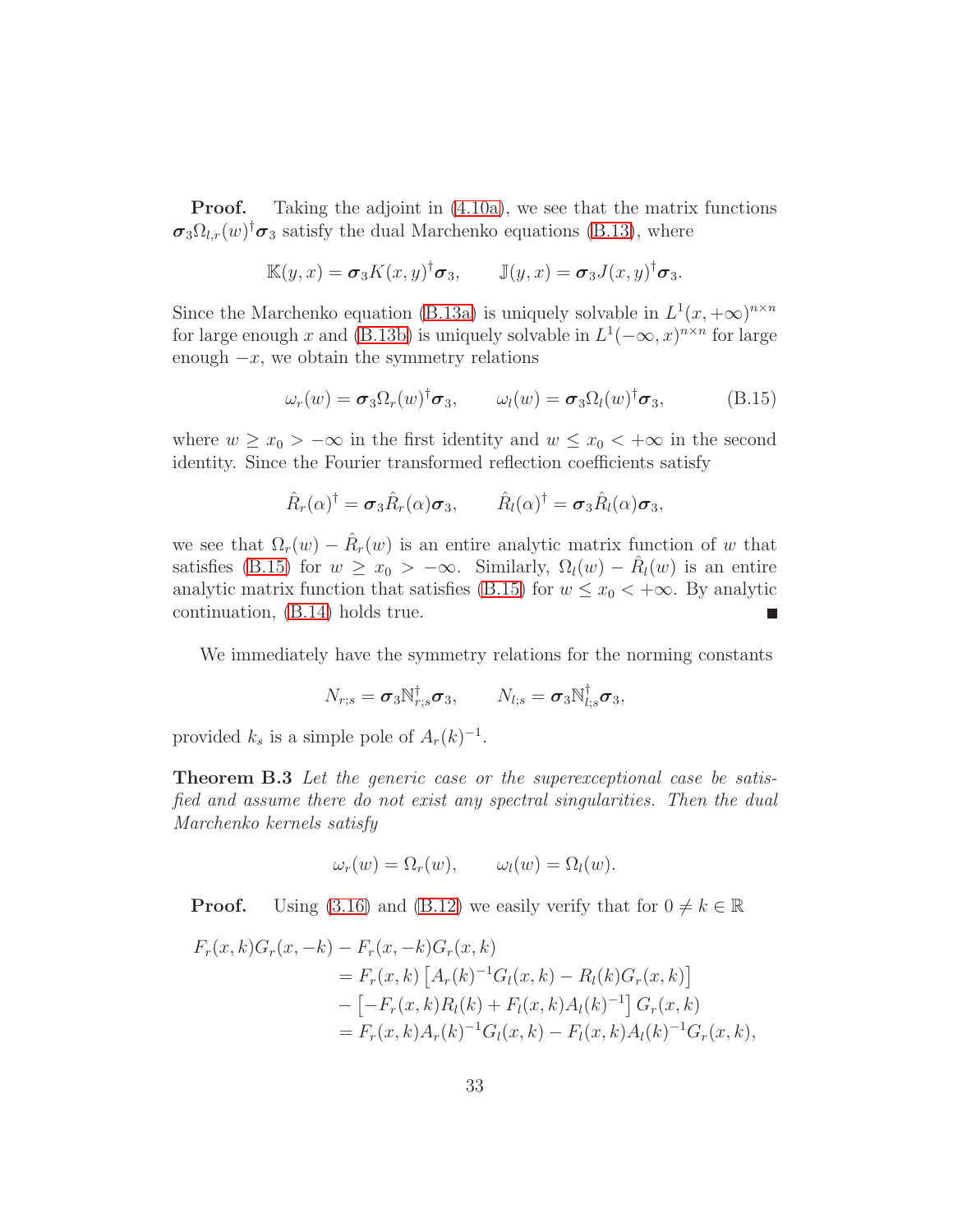which can be meromorphically extended to the upper half-plane. In the same way we get

$$
F_l(x,k)G_l(x,-k) - F_l(x,-k)G_l(x,k)
$$
  
=  $F_l(x,k)$  [- $R_r(k)G_l(x,k)$  +  $A_l(k)^{-1}G_r(x,k)$ ]  
-  $[F_r(x,k)A_r(k)^{-1} - F_l(x,k)R_r(k)] G_l(x,k)$   
=  $F_l(x,k)A_l(k)^{-1}G_r(x,k) - F_r(x,k)A_r(k)^{-1}G_l(x,k),$ 

which can be meromorphically extended to the upper half-plane. If  $k_s$  is a simple pole of  $A_r(k)^{-1}$  and hence of  $A_l(k)^{-1}$ , we get by taking the residues

<span id="page-33-2"></span>
$$
F_r(x, k_s) \tau_{r,s} G_l(x, k_s) - F_l(x, k_s) \tau_{l,s} G_r(x, k_s)
$$
 (B.16)

as well as the negative of this expression. Note that either term in the expression [\(B.16\)](#page-33-2) is exponentially decaying as  $x \to \pm \infty$ . Using [\(4.6\)](#page-14-3), [\(4.8\)](#page-15-3), [\(B.8\)](#page-30-3), and [\(B.10\)](#page-30-4), we can write the latter expression in the two equivalent forms

$$
iF_l(x, k_s) [N_{r;s} - N_{r;s}] G_l(x, k_s) = iF_r(x, k_s) [N_{l;s} - N_{l;s}] G_r(x, k_s).
$$

Utilizing the asymptotic behavior of the Jost and dual Jost matrices as  $x \rightarrow$  $\pm \infty$ , we obtain  $e^{2ik_sx}[N_{r;s} - N_{r;s}]$  as  $x \to +\infty$  and  $e^{-2ik_sx}[N_{l;s} - N_{l;s}]$  as  $x \rightarrow -\infty$ . Therefore,

$$
\mathbb{N}_{r;s}=N_{r;s},\qquad \mathbb{N}_{l;s}=N_{l;s}.
$$

<span id="page-33-1"></span>Consequently, Theorem [B.3](#page-32-1) is true if the poles of  $A_{r,l}(k)^{-1}$  are simple.

Corollary B.4 Let the generic case or the superexceptional case be satisfied and assume there do not exist any spectral singularities. Then the Marchenko kernels satisfy

$$
\Omega_r(w) = \sigma_3 \Omega_r(w)^\dagger \sigma_3, \qquad \Omega_l(w) = \sigma_3 \Omega_l(w)^\dagger \sigma_3.
$$

<span id="page-33-0"></span>In other words, the Marchenko kernels are  $\sigma_3$ -hermitian.

### C Direct substitution

In this appendix we derive the multisoliton solution  $Q(x;t)$  of the nonlocal nonlinear evolution equation [\(2.3\)](#page-5-1) in the reflectionless case by substituting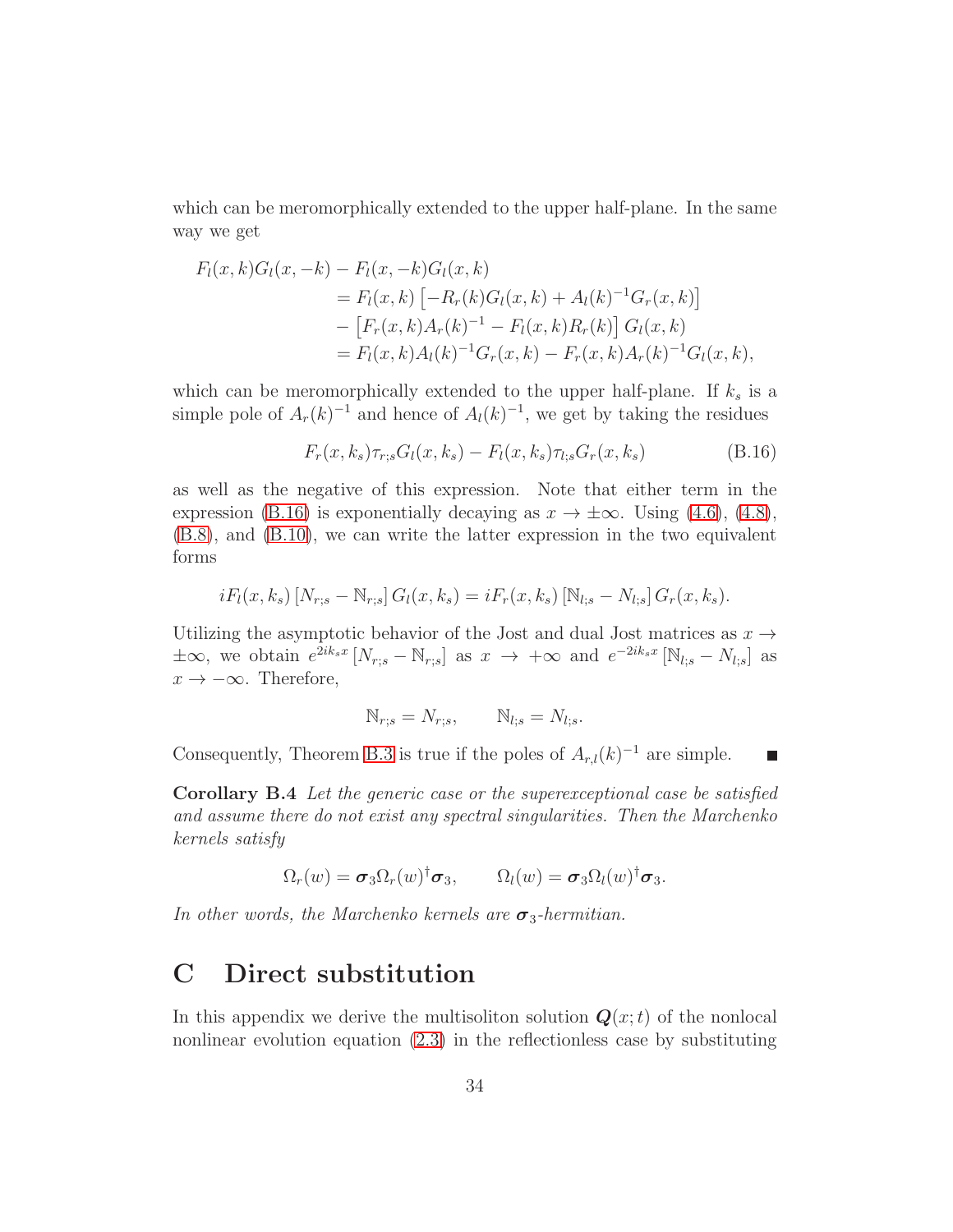the derivatives of the expressions

<span id="page-34-0"></span>
$$
\int_{x}^{\infty} dy \, \mathbf{Q}(y;t) = 2K(x,x;t) = -2\mathbf{C}_r \mathbf{\Pi}_r(x;t)^{-1} \mathbf{B}_r, \tag{C.1a}
$$

$$
\int_{-\infty}^{x} dy \, \mathbf{Q}(y; t) = 2J(x, x; t) = -2\mathbf{C}_l \mathbf{\Pi}_l(x; t)^{-1} \mathbf{B}_l,
$$
\n(C.1b)

with respect to  $x \in \mathbb{R}$  directly into [\(2.3\)](#page-5-1), where  $\Pi_{r,l}(x;t)$  are defined by [\(7.7\)](#page-26-0).

Recall that  $\sigma_3 = I_{m_1} \oplus (-I_{m_2})$  and  $\tilde{\sigma}_3 = I_p \oplus (-I_p)$ , where p is the order of the matrices  $A_{r,l}$  in [\(C.1\)](#page-34-0) and [\(7.3\)](#page-25-1) is satisfied. Then (7.3) implies the intertwining relations

$$
\tilde{\sigma}_3 \boldsymbol{P}_{r,l} = -\boldsymbol{P}_{r,l} \tilde{\sigma}_3,\tag{C.2a}
$$

$$
\tilde{\sigma}_3 \Pi_{r,l}(x;t) = \tilde{\Pi}_{r,l}(x;t)\tilde{\sigma}_3,\tag{C.2b}
$$

where

$$
\tilde{\mathbf{\Pi}}_r(x;t) = e^{2x\mathbf{A}_r}e^{-4it\tilde{\sigma}_3\mathbf{A}_r^2} - \mathbf{P}_r, \qquad \tilde{\mathbf{\Pi}}_l(x;t) = e^{-2x\mathbf{A}_l}e^{-4it\tilde{\sigma}_3\mathbf{A}_l^2} - \mathbf{P}_l.
$$

<span id="page-34-1"></span>**Theorem C.1** Let  $(A_r, B_r, C_r)$  be a matrix triplet satisfying [\(7.3\)](#page-25-1) for which the Sylvester equation [\(7.5\)](#page-26-2) has a unique solution  $P_r$ . Then the matrix function  $\mathbf{Q}(x;t)$  defined by

$$
\mathbf{Q}(x;t) = -4\mathbf{C}_r \mathbf{\Pi}_r(x;t)^{-1} \mathbf{A}_r e^{2x\mathbf{A}_r} e^{-4it\tilde{\sigma}_3 \mathbf{A}_r^2} \mathbf{\Pi}_r(x;t)^{-1} \mathbf{B}_r
$$

satisfies the nonlinear evolution equation [\(2.3\)](#page-5-1) in those  $(x, t) \in \mathbb{R}^2$  for which the matrix  $\Pi_r(x;t)$  is nonsingular.

Proof. Let us introduce the abbreviations

$$
\mathbf{E}=e^{2x\mathbf{A}_r}e^{-4it\tilde{\sigma}_3\mathbf{A}_r^2}, \qquad [\ldots]=\mathbf{\Pi}(x;t)=\mathbf{E}+\mathbf{P}_r=e^{2x\mathbf{A}_r}e^{-4it\tilde{\sigma}_3\mathbf{A}_r^2}+\mathbf{P}_r,
$$

so that

$$
[\bullet] = \tilde{\mathbf{\Pi}}(x;t) = \tilde{\sigma}_3\left[\dots\right]\tilde{\sigma}_3 = \boldsymbol{E} - \boldsymbol{P}_r = e^{2x\boldsymbol{A}_r}e^{-4it\tilde{\sigma}_3\boldsymbol{A}_r^2} - \boldsymbol{P}_r.
$$

Then  $\mathbf{E}_x = 2\mathbf{A}_r \mathbf{E} = 2\mathbf{E}\mathbf{A}_r$ . In terms of these abbreviations we now define the product

$$
\Gamma_{,j_{1},j_{2},...,j_{r},}=\left[\ldots\right]^{-1}\boldsymbol{A}_{r}^{j_{1}}\boldsymbol{E}\left[\ldots\right]^{-1}\boldsymbol{A}_{r}^{j_{2}}\boldsymbol{E}\left[\ldots\right]^{-1}\ldots\left[\ldots\right]^{-1}\boldsymbol{A}_{r}^{j_{r}}\boldsymbol{E}\left[\ldots\right]^{-1}
$$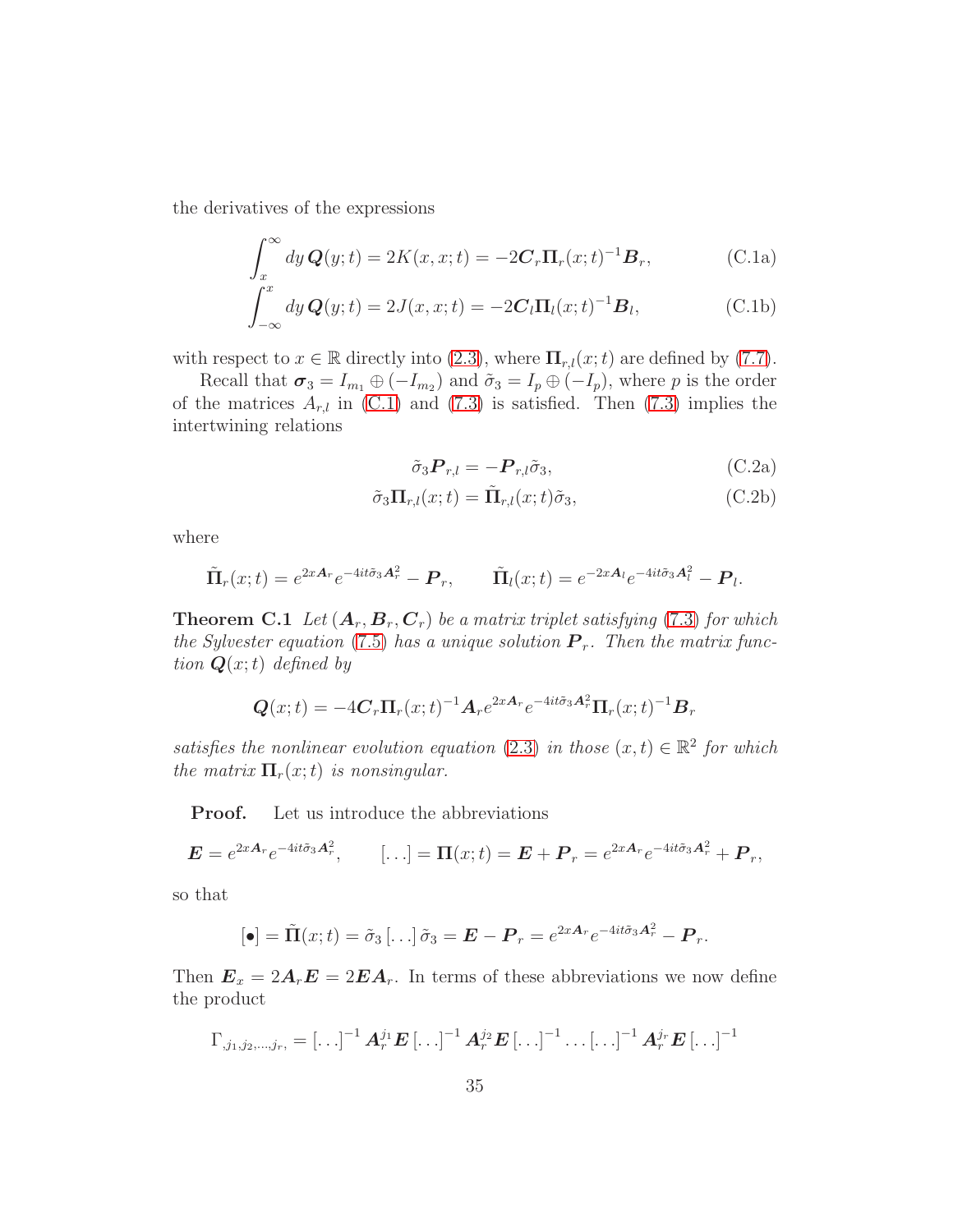consisting of  $r+1$  factors  $\left[ \ldots \right]^{-1}$  interrupted by the consecutive factors  $A_r^{j_s}E$ , where  $j_s$  is a nonnegative integer  $(s = 1, 2, \ldots, r)$ . Then [\(7.9a\)](#page-27-1) implies that

<span id="page-35-0"></span>
$$
\mathbf{Q}(x;t) = -4\mathbf{C}_r[\ldots]^{-1}\mathbf{A}_r\mathbf{E}[\ldots]^{-1}\mathbf{B}_r = -4\mathbf{C}_r\Gamma_{,1,}\mathbf{B}_r. \tag{C.3}
$$

In the subscript string  $, j_1, \ldots, j_r$ , we replace a comma by a semicolon if the factor  $\lbrack \bullet \rbrack^{-1}$  takes the place of  $\lbrack \dots \rbrack^{-1}$ . Using [\(7.3\)](#page-25-1) we get from [\(C.3\)](#page-35-0)

<span id="page-35-1"></span>
$$
\sigma_3 \mathbf{Q}(x;t)\sigma_3 = 4\mathbf{C}_r[\bullet]^{-1}\mathbf{A}_r \mathbf{E}[\bullet]^{-1}\mathbf{B}_r = 4\mathbf{C}_r \Gamma_{;1;}\mathbf{B}_r. \tag{C.4}
$$

Using [\(C.3\)](#page-35-0), we easily derive the identity

$$
\begin{aligned} \left[\Gamma_{,j_1,j_2,...,j_r}\right]_x &= -2\Gamma_{,1,j_1,...,j_r} - 2\Gamma_{,j_1,1,j_2,...,j_r} - \ldots - 2\Gamma_{,j_1,...,j_r,1} \\ &+ 2\Gamma_{,j_1+1,j_2,...,j_r} + 2\Gamma_{,j_1,j_2+1,j_3,...,j_r} + \ldots + 2\Gamma_{,j_1,...,j_{r-1},j_r+1,1} \end{aligned}
$$

where we have first differentiated the  $r+1$  factors  $\left[ \ldots \right]^{-1}$  and then the factors  $A_r^{j_s}$   $\boldsymbol{E}$   $(s = 1, 2, \ldots, r)$ . A similar differentiation rule holds if some (or all) of the subscripted commas are replaced by semicolons.

Using the above  $x$ -differentiation rule we get

<span id="page-35-2"></span>
$$
\mathbf{Q}_x = 8\mathbf{C}_r \left(2\Gamma_{,1,1,} - \Gamma_{,2,}\right) \mathbf{B}_r. \tag{C.5}
$$

Using the above  $x$ -differentiation rule again we get

<span id="page-35-4"></span>
$$
\mathbf{Q}_{xx} = 16\mathbf{C}_r \left( -6\Gamma_{,1,1,1,} + 3\Gamma_{,1,2,} + 3\Gamma_{,2,1,} - \Gamma_{,3,} \right) \mathbf{B}_r. \tag{C.6}
$$

Next, using  $(C.3)$  and  $(C.4)$  we compute

$$
Q_x = \frac{1}{2}(\boldsymbol{Q} - \boldsymbol{\sigma}_3 \boldsymbol{Q} \boldsymbol{\sigma}_3) = -2\boldsymbol{C}_r \Gamma_{,1,} \boldsymbol{B}_r - 2\boldsymbol{C}_r \Gamma_{,1,} \boldsymbol{B}_r
$$
  
=  $\frac{\partial}{\partial x} \boldsymbol{C}_r \left( \left[ e^{2x\boldsymbol{A}_r} e^{-4it\tilde{\sigma}_3 \boldsymbol{A}_r^2} + \boldsymbol{P}_r \right]^{-1} + \left[ e^{2x\boldsymbol{A}_r} e^{-4it\tilde{\sigma}_3 \boldsymbol{A}_r^2} - \boldsymbol{P}_r \right]^{-1} \right) \boldsymbol{B}_r,$ 

implying that

<span id="page-35-3"></span>
$$
\mathcal{Q}(x;t) = 2\mathbf{C}_r \left[ e^{2x\mathbf{A}_r} e^{-4it\tilde{\sigma}_3 \mathbf{A}_r^2} \pm \mathbf{P}_r \right]^{-1} \times
$$
  
 
$$
\times e^{2x\mathbf{A}_r} e^{-4it\tilde{\sigma}_3 \mathbf{A}_r^2} \left[ e^{2x\mathbf{A}_r} e^{-4it\tilde{\sigma}_3 \mathbf{A}_r^2} \mp \mathbf{P}_r \right]^{-1} \mathbf{B}_r
$$
  
= 
$$
2\mathbf{C}_r \Gamma_{,0;} \mathbf{B}_r = 2\mathbf{C}_r \Gamma_{,0;} \mathbf{B}_r,
$$
 (C.7)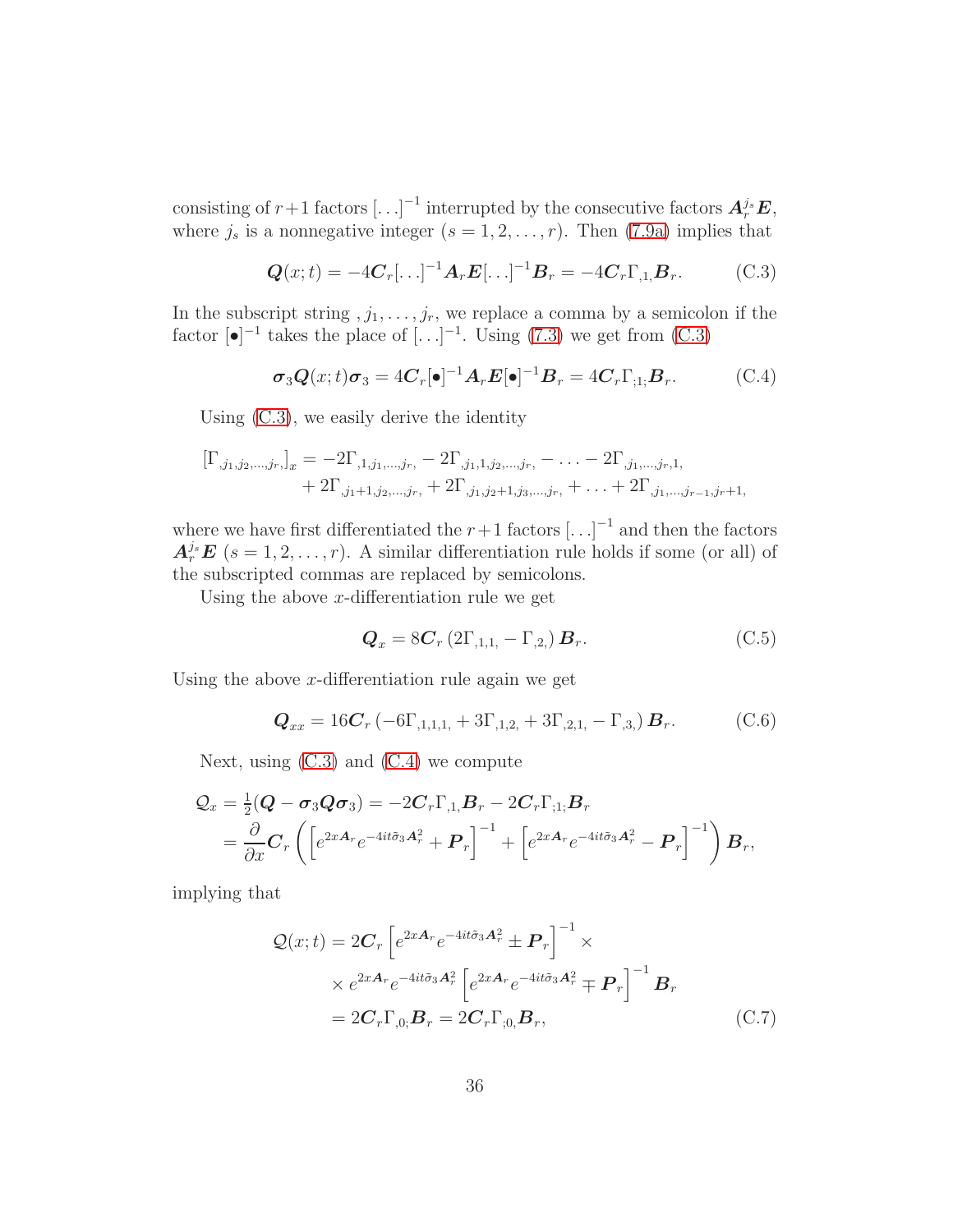where we have used the identity

<span id="page-36-6"></span>
$$
[\ldots]^{-1} \mathbf{E}[\bullet]^{-1} = [\bullet]^{-1} \mathbf{E}[\ldots]^{-1} = \frac{1}{2} ([\ldots]^{-1} + [\bullet]^{-1}). \tag{C.8}
$$

Using  $(7.5)$  we get

<span id="page-36-0"></span>
$$
\boldsymbol{B}_r \boldsymbol{C}_r = \boldsymbol{A}_r[\ldots] + [\ldots] \boldsymbol{A}_r - 2 \boldsymbol{A}_r \boldsymbol{E}, \tag{C.9a}
$$

<span id="page-36-4"></span><span id="page-36-1"></span>
$$
\boldsymbol{B}_r \boldsymbol{C}_r = \boldsymbol{A}_r[\ldots] - [\bullet] \boldsymbol{A}_r. \tag{C.9b}
$$

Equations [\(C.3\)](#page-35-0) and [\(C.9a\)](#page-36-0) imply the identity

<span id="page-36-3"></span>
$$
\mathbf{Q}(x;t)^2 = 16\mathbf{C}_r (\Gamma_{,1,2,1} + \Gamma_{,2,1,1} - 2\Gamma_{,1,1,1,1}) \mathbf{B}_r.
$$
 (C.10)

Equations [\(C.9b\)](#page-36-1) and [\(7.3\)](#page-25-1) imply the identity

$$
\sigma_3 Q \sigma_3 Q = -16C_r \Gamma_{;1;} B_r C_r \Gamma_{,1,} B_r \n= -16C_r \Gamma_{;1;} (A_r[...] - [\bullet] A_r) \Gamma_{,1,} B_r \n= -16C_r [\bullet]^{-1} A_r E[\bullet]^{-1} (A_r[...] - [\bullet] A_r) [...]^{-1} A_r E[...]^{-1} B_r \n= -16C_r [\bullet]^{-1} (A_r E[\bullet]^{-1} A_r^2 E - A_r^2 E[...]^{-1} A_r E) [...]^{-1} B_r \n= -16C_r \Gamma_{;1;2,} B_r + 16C_r \Gamma_{;2,1,} B_r.
$$
\n(C.11)

Equations [\(C.5\)](#page-35-2), [\(C.7\)](#page-35-3), and [\(C.9b\)](#page-36-1) imply the identity

$$
QQ_x = 16C_r[\ldots]^{-1} E[\bullet]^{-1} B_r C_r (2\Gamma_{,1,1} - \Gamma_{,2}) B_r
$$
  
\n
$$
= 32C_r[\ldots]^{-1} E[\bullet]^{-1} (A_r[\ldots] - [\bullet] A_r)[\ldots]^{-1} A_r E[\ldots]^{-1} A_r E[\ldots]^{-1} B_r
$$
  
\n
$$
- 16C_r[\ldots]^{-1} E[\bullet]^{-1} (A_r[\ldots] - [\bullet] A_r)[\ldots]^{-1} A_r^2 E[\ldots]^{-1} B_r
$$
  
\n
$$
= 32C_r \Gamma_{,0;2,1} B_r - 32C_r \Gamma_{,1,1,1} B_r - 16C_r \Gamma_{,0;3} B_r + 16C_r \Gamma_{,1,2} B_r.
$$
  
\n(C.12)

Finally, using  $\tilde{\sigma}_3[\ldots]\tilde{\sigma} = [\bullet]$  as well as

$$
\mathbf{E}_t = -4i\tilde{\sigma}_3 \mathbf{A}_r^2 \mathbf{E},
$$
  

$$
([\ldots]^{-1})_t = -[\ldots]^{-1}(-4i\tilde{\sigma}_3 \mathbf{A}_r^2 \mathbf{E})[\ldots]^{-1} = 4i\tilde{\sigma}_3[\bullet]^{-1} \mathbf{A}_r^2 \mathbf{E}[\ldots]^{-1} = 4i\tilde{\sigma}_3 \Gamma_{;2},
$$
  

$$
([\bullet]^{-1})_t = -[\bullet]^{-1}(-4i\tilde{\sigma}_3 \mathbf{A}_r^2 \mathbf{E})[\bullet]^{-1} = 4i\tilde{\sigma}_3[\ldots]^{-1} \mathbf{A}_r^2 \mathbf{E}[\bullet]^{-1} = 4i\tilde{\sigma}_3 \Gamma_{,2};
$$

we compute with the help of [\(7.3\)](#page-25-1) and [\(C.3\)](#page-35-0)

<span id="page-36-5"></span><span id="page-36-2"></span>
$$
i\sigma_3 Q_t = -4i\sigma_3 C_r(\Gamma_{,1,})_t B_r = -4iC_r \tilde{\sigma}_3(\Gamma_{,1,})_t B_r
$$
  
\n
$$
= -4iC_r \tilde{\sigma}_3 ([\ldots]^{-1} A_r E[\ldots]^{-1})_t B_r
$$
  
\n
$$
= 16C_r \tilde{\sigma}_3 (\tilde{\sigma}_3 \Gamma_{,2,} A_r E[\ldots]^{-1} - [\ldots]^{-1} \tilde{\sigma}_3 A_r^3 E[\ldots]^{-1}
$$
  
\n
$$
+ [\ldots]^{-1} A_r E \tilde{\sigma}_3 \Gamma_{,2,} B_r
$$
  
\n
$$
= 16C_r \Gamma_{,2,1,} B_r - 16C_r \Gamma_{,3,} B_r + 16C_r \Gamma_{,1,2,} B_r. \qquad (C.13)
$$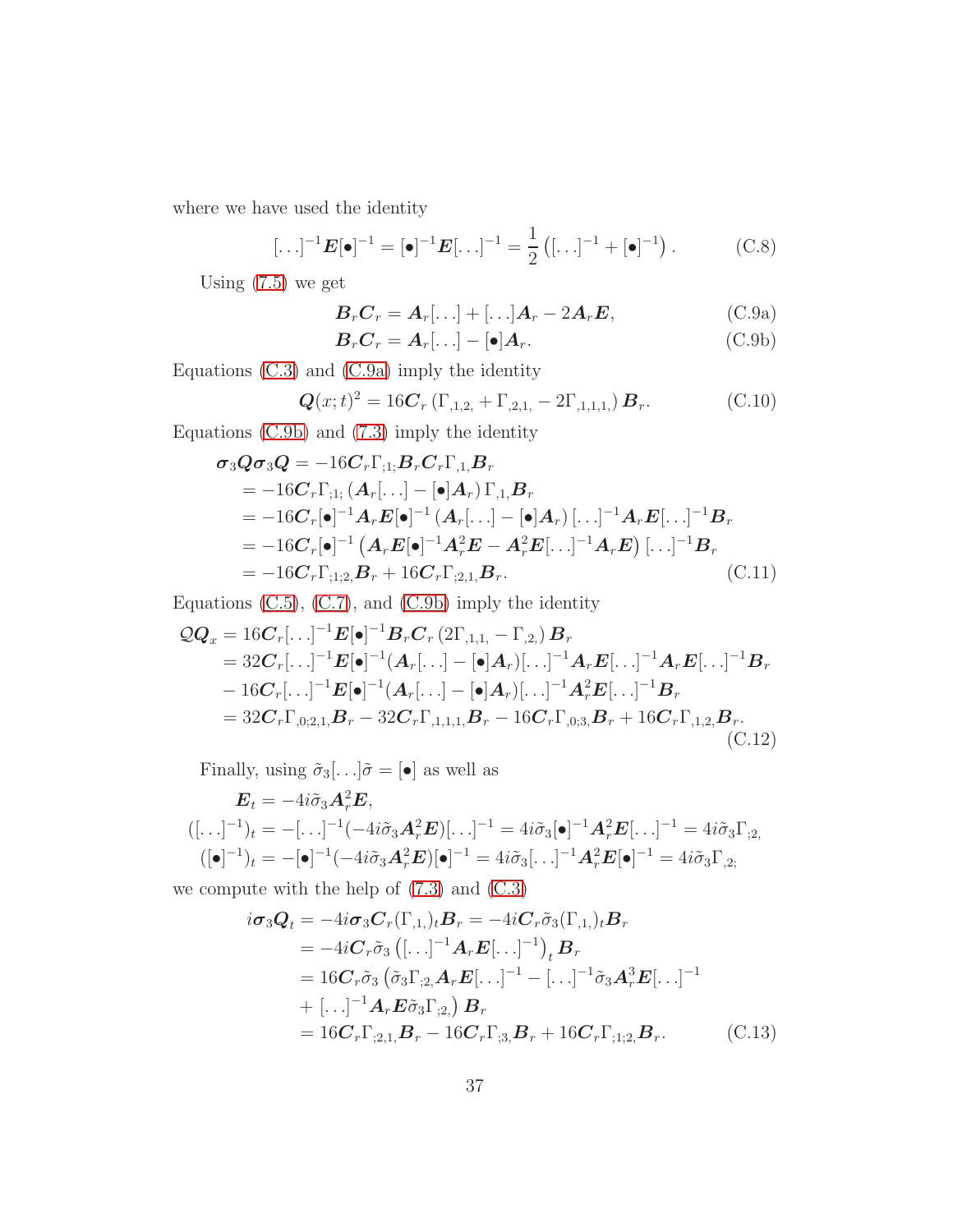To prove  $(2.3)$  we now employ  $(C.13)$ ,  $(C.6)$ ,  $(C.10)$ ,  $(C.11)$ , and  $(C.12)$ to compute

$$
i\sigma_3 Q_t + Q_{xx} - Q^2 + \sigma_3 Q \sigma_3 Q - 2Q Q_x
$$
  
\n
$$
= 16C_r \Gamma_{,2,1} B_r - 16C_r \Gamma_{,3} B_r + 16C_r \Gamma_{,1,2} B_r
$$
  
\n
$$
- 96C_r \Gamma_{,1,1,1} B_r + 48C_r \Gamma_{,1,2} B_r + 48C_r \Gamma_{,2,1} B_r - 16C_r \Gamma_{,3} B_r
$$
  
\n
$$
- 16C_r \Gamma_{,1,2} B_r - 16C_r \Gamma_{,2,1} B_r + 32C_r \Gamma_{,1,1,1} B_r
$$
  
\n
$$
- 16C_r \Gamma_{,1,2} B_r + 16C_r \Gamma_{,2,1} B_r
$$
  
\n
$$
- 64C_r \Gamma_{,0,2,1} B_r + 64C_r \Gamma_{,1,1,1} B_r + 32C_r \Gamma_{,0,3} B_r - 32C_r \Gamma_{,1,2} B_r
$$
  
\n
$$
= 32C_r \Gamma_{,2,1} B_r - 16C_r \Gamma_{,3} B_r + 32C_r \Gamma_{,2,1} B_r - 16C_r \Gamma_{,3} B_r
$$
  
\n
$$
- 64C_r \Gamma_{,0,2,1} B_r + 32C_r \Gamma_{,0,3} B_r.
$$
 (C.14)

We now regroup the terms in the last member of  $(C.14)$  as follows:

<span id="page-37-1"></span><span id="page-37-0"></span>
$$
i\sigma_3 Q_t + Q_{xx} - Q^2 + \sigma_3 Q \sigma_3 Q - 2Q Q_x
$$
  
= 32C<sub>r</sub>Gamma<sub>3,1</sub>, B<sub>r</sub> + 32C<sub>r</sub>Gamma<sub>2,1</sub>, B<sub>r</sub> - 64C<sub>r</sub>Gamma<sub>0,2,1</sub>, B<sub>r</sub>  
- 16C<sub>r</sub>Gamma<sub>3,3</sub>, B<sub>r</sub> - 16C<sub>r</sub>Gamma<sub>3,3</sub>, B<sub>r</sub> + 32C<sub>r</sub>Gamma<sub>0,3</sub>, B<sub>r</sub>. (C.15)

Using [\(C.8\)](#page-36-6) to derive the identities

$$
\Gamma_{;2,1,} + \Gamma_{,2,1,} - 2\Gamma_{,0;2,1,} = 0_{2p \times 2p}, \qquad \Gamma_{;3,} + \Gamma_{,3,} - 2\Gamma_{,0;3,} = 0_{2p \times 2p},
$$

it appears that the right-hand side of [\(C.15\)](#page-37-1) equals the zero matrix. Thus the expression for  $Q(x;t)$  in the statement of Theorem [C.1](#page-34-1) satisfies [\(2.3\)](#page-5-1), as claimed.

By applying Theorem [C.1](#page-34-1) to the matrix triplet  $(-A_l, B_l, -C_l)$  we prove

**Theorem C.2** Let  $(A_l, B_l, C_l)$  be a matrix triplet satisfying [\(7.3\)](#page-25-1) for which the Sylvester equation [\(7.5\)](#page-26-2) has a unique solution  $P_l$ . Then the matrix function  $\mathbf{Q}(x;t)$  defined by

$$
\mathbf{Q}(x;t) = -4\mathbf{C}_l \mathbf{\Pi}_l(x;t)^{-1} \mathbf{A}_l e^{-2x\mathbf{A}_l} e^{-4it\tilde{\sigma}_3 \mathbf{A}_r^2} \mathbf{\Pi}_l(x;t)^{-1} \mathbf{B}_l
$$

satisfies the nonlinear evolution equation [\(2.3\)](#page-5-1) in those  $(x, t) \in \mathbb{R}^2$  for which the matrix  $\Pi_l(x;t)$  is nonsingular.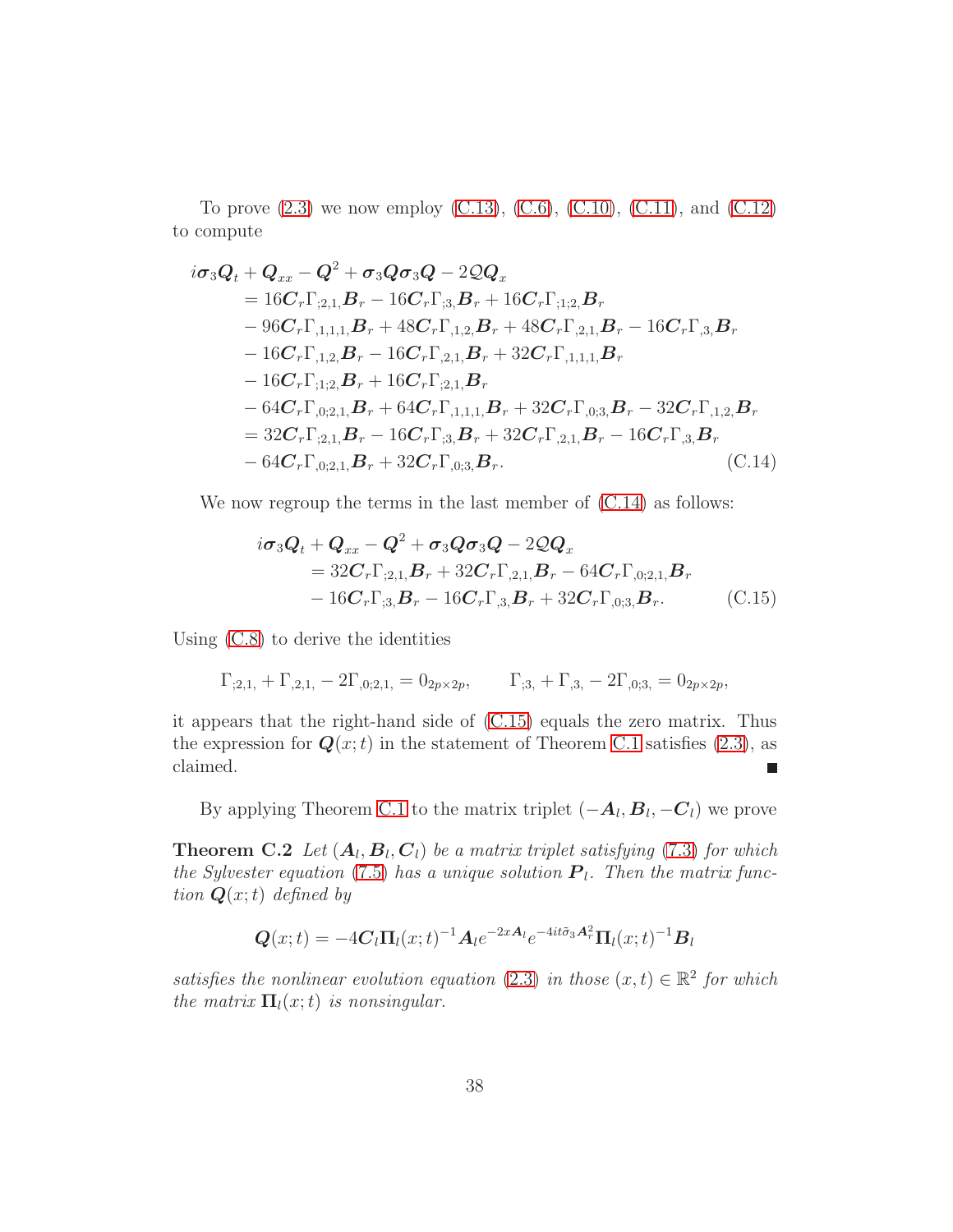### <span id="page-38-0"></span>References

- [1] M.J. Ablowitz, Nonlinear Dispersive Waves. Asymptotic Analysis and Solitons, Cambridge Texts in Applied Mathematics 47, Cambridge University Press, Cambridge, 2011.
- <span id="page-38-4"></span>[2] M.J. Ablowitz and P.A. Clarkson, Solitons, Nonlinear Evolution Equations and Inverse Scattering, Cambridge University Press, Cambridge, 1991.
- <span id="page-38-2"></span>[3] M.J. Ablowitz, D.J. Kaup, A.C. Newell, and H. Segur, The inverse scattering transform – Fourier analysis for nonlinear problems, Stud. Appl. Math. 53, 249–315 (1974).
- <span id="page-38-3"></span>[4] M.J. Ablowitz, B. Prinari, and A.D. Trubatch, Discrete and Continuous Nonlinear Schrödinger Systems, Cambridge University Press, Cambridge, 2003.
- <span id="page-38-7"></span><span id="page-38-1"></span>[5] M.J. Ablowitz and H. Segur, Solitons and the Inverse Scattering Transform, SIAM, Philadelphia, 1981.
- [6] H. Aden and B. Carl, On realizations of solutions of the KdV equation by determinants on operator ideals, J. Math. Phys. 37, 1833–1857 (1996).
- <span id="page-38-9"></span><span id="page-38-5"></span>[7] Z.S. Agranovich and V.A. Marchenko, The Inverse Problem of Scattering Theory, Gordon and Breach, New York, 1963.
- [8] T. Aktosun, F. Demontis, and C. van der Mee, Exact solutions to the *focusing nonlinear Schrödinger equation*, Inverse Problems  $23$ ,  $2171-$ 2195 (2007).
- <span id="page-38-10"></span>[9] T. Aktosun, F. Demontis, and C. van der Mee, Exact solutions to the sine-Gordon equation, J. Math. Phys.  $51$  (2010), 123521, 27 pp.
- <span id="page-38-6"></span>[10] T. Aktosun, M. Klaus, and C. van der Mee, Small-energy asymptotics of the scattering matrix for the self-adjoint matrix Schrödinger operator on the line, J. Math. Phys. 42, 4627–4652 (2001).
- <span id="page-38-8"></span>[11] T. Aktosun and C. van der Mee, Explicit solutions to the Kortewegde Vries equation on the half-line, Inverse Problems 22, 2165–2174 (2006).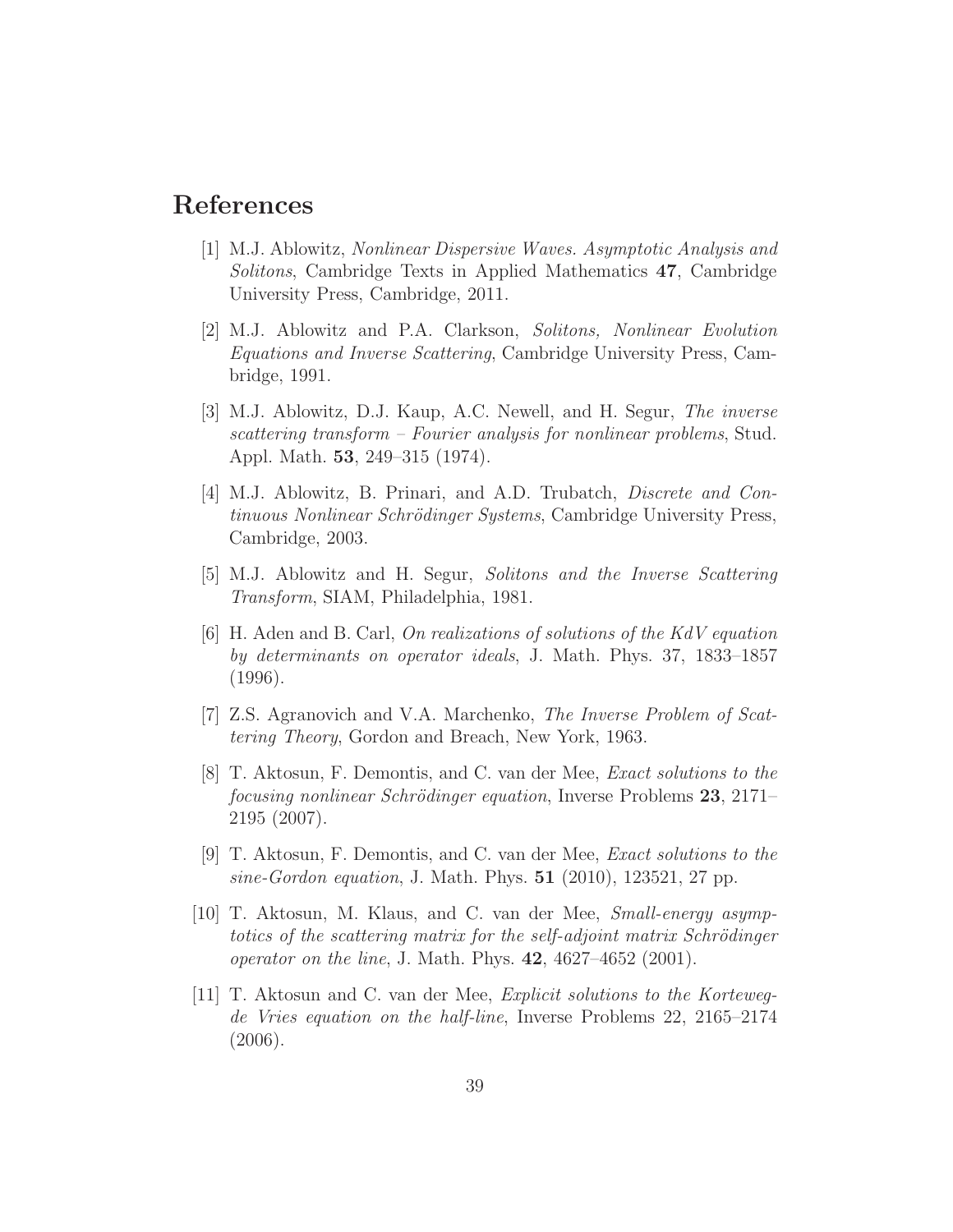- <span id="page-39-9"></span>[12] T. Aktosun and R. Weder, Inverse scattering on the half line for the matrix Schrödinger equation, Journal of Mathematical Physics, Analysis, Geometry 14, 237–269 (2018).
- <span id="page-39-10"></span>[13] T. Aktosun and R. Weder, Direct and Inverse Scattering for the Matrix Schrödinger Equation, Applied Mathematical Sciences 203, Springer, New York, 2020.
- <span id="page-39-2"></span>[14] G. Berkolaiko, An elementary introduction to quantum graphs. In: Geometric and Computational Spectral Theory, Contemporary Mathematics 700, Amer. Math. Soc., Providence RI, 2017, pp. 41–72; also: [arXiv:1603.07356v](http://arxiv.org/abs/1603.07356)2 (2016).
- <span id="page-39-3"></span>[15] G. Berkolaiko, R. Carlson, S.A. Fulling, and P. Kuchment (eds.), Quantum Graphs and their Applications, Contemporary Mathematics 415, Amer. Math. Soc., Providence RI, 2006.
- <span id="page-39-4"></span>[16] G. Berkolaiko and P. Kuchment, Introduction to Quantum Graphs, Mathematical Surveys and Monographs 186, Amer. Math. Soc., Providence RI, 2013.
- <span id="page-39-5"></span>[17] G. Berkolaiko and W. Liu, Simplicity of eigenvalues and nonvanishing of eigenfunctions of a quantum graph, J. Math. Anal. Appl. 445, 803–818 (2017).
- <span id="page-39-6"></span><span id="page-39-1"></span>[18] J. Boman and P. Kurasov, Symmetries of quantum graphs and the inverse scattering problem, Adv. Appl. Math. 35, 58–70 (2005).
- [19] F. Calogero and A. Degasperis, Spectral Transform and Solitons, I, Studies in Mathematics and its Applications 13, Elsevier, Amsterdam and New York, 1982.
- <span id="page-39-8"></span>[20] K. Chadan and P. Sabatier, Inverse Problems in Quantum Scattering Theory, 2nd ed., Springer, New York, 1989.
- <span id="page-39-0"></span>[21] M. Chen, M.A. Tsankov, J.M. Nash, and C.E. Patton, Backwardvolume-water microwave-envelope solitons in yttrium iron garnet films, Phys. Rev. B 49, 12773–12790 (1994).
- <span id="page-39-7"></span>[22] P. Deift and E. Trubowitz, Inverse scattering on the line, Commun. Pure Appl. Math. 32, 121–251 (1979).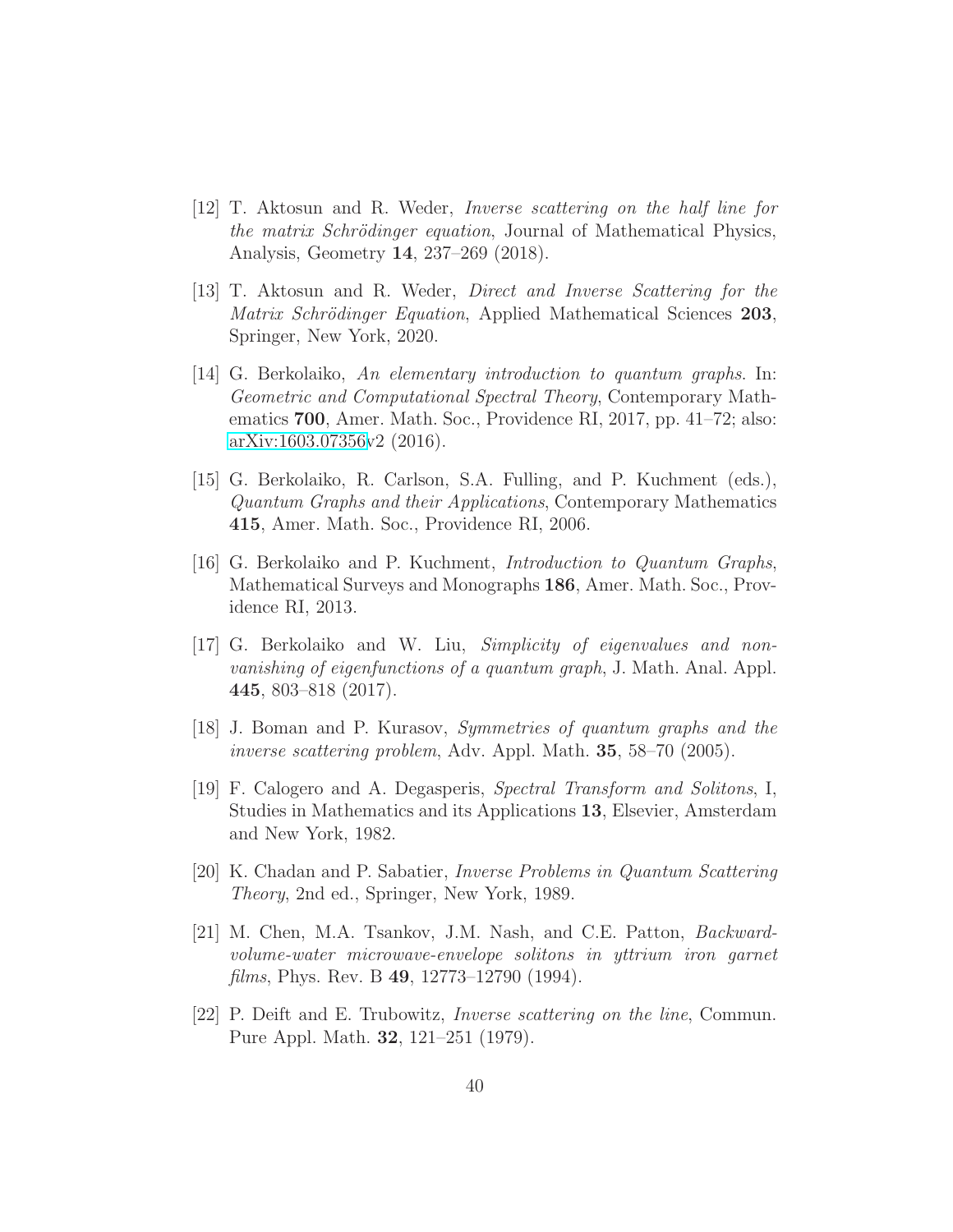- <span id="page-40-11"></span><span id="page-40-9"></span>[23] F. Demontis, Exact solutions to the modified Korteweg-de Vries equation, Theor. Math. Phys. 168, 886–897 (2011).
- [24] F. Demontis and C. van der Mee, Marchenko equations and norming constants of the matrix Zakharov-Shabat system, Operators and Matrices 2, 79–113 (2008).
- <span id="page-40-10"></span>[25] F. Demontis and C. van der Mee, Explicit solutions of the cubic matrix nonlinear Schrödinger equation, Inverse Problems 24, 02520 (2008), 16 pp.
- <span id="page-40-7"></span><span id="page-40-1"></span>[26] W. Eckhaus and A. van Harten, The Inverse Scattering Transformation and the Theory of Solitons, North-Holland, Amsterdam, 1981.
- [27] P. Exner, J.P. Keating, P. Kuchment, T. Sunada, and A. Teplyaev (eds.), Analysis on Graphs and its Applications, Proceedings of Symposia in Pure Mathematics 77, Amer. Math. Soc., Providence RI, 2008.
- <span id="page-40-6"></span>[28] L.D. Faddeev, Properties of the S-matrix of the one-dimensional Schrödinger equation, Amer. Math. Soc. Transl. Series 2, 65, 139– 166 (1964).
- <span id="page-40-8"></span><span id="page-40-0"></span>[29] L.D. Faddeev and L.A. Takhtajan, Hamiltonian Methods in the Theory of Solitons, Classics in Mathematics, Springer, New York, 1987.
- <span id="page-40-2"></span>[30] I.M. Gelfand, D.A. Raikov, and G.E. Shilov, Commutative Normed Rings, Chelsea Publ., New York, 1964.
- [31] N.I. Gerasimenko, The inverse scattering problem on a noncompact graph, Theor. Math. Phys. 75, 460–470 (1988).
- <span id="page-40-3"></span>[32] I. Gerasimenko and B.S. Pavlov, A scattering problem on a noncompact graphs, Theor. Math. Phys. 74, 230–240 (1988).
- <span id="page-40-4"></span>[33] B. Gutkin and U. Smilansky, Can one hear the shape of a graph?, J. Phys. A: Math. Gen. 34, 6061–6068 (2001).
- <span id="page-40-5"></span>[34] M.S. Harmer, *Inverse scattering for the matrix Schrödinger operator* and Schrödinger operator on graphs with general self-adjoint boundary conditions, ANZIAM J. 44, 161–168 (2002).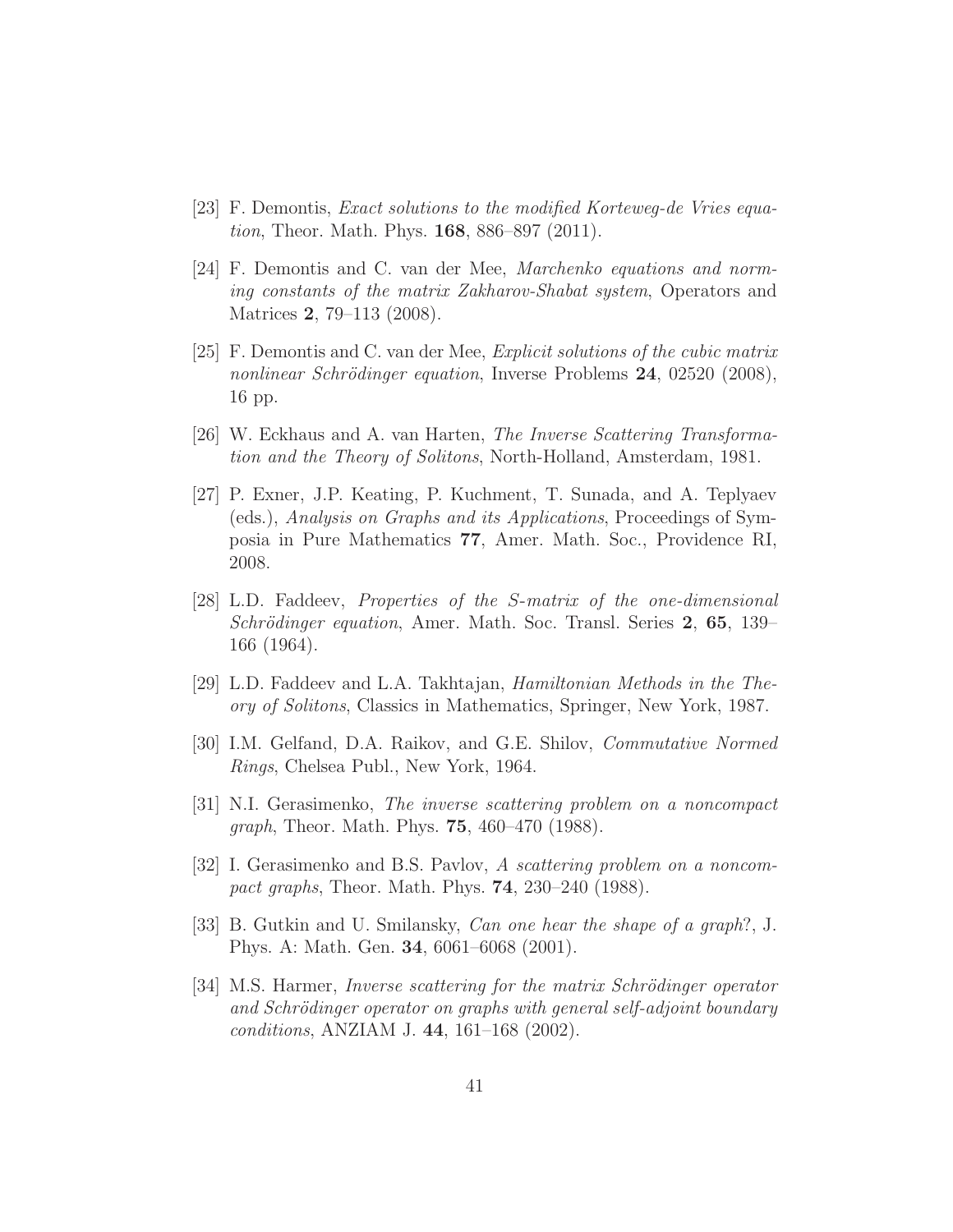- <span id="page-41-3"></span>[35] M.S. Harmer, The matrix Schrödinger operator and Schrödinger operator on graphs, Ph.D. thesis, University of Auckland, New Zealand, 2004.
- <span id="page-41-4"></span><span id="page-41-1"></span>[36] M.S. Harmer, Inverse scattering on matrices with boundary conditions, J. Phys. A: Math. Gen. 38, 4875–4885 (2005).
- <span id="page-41-0"></span>[37] A. Hasegawa, Optical Solitons in Fibers, Springer Series in Photonics 9, Springer, New York, 2002.
- [38] A. Hasegawa and F. Tappert, Transmission of stationary nonlinear optical pulses in dispersive dielectric fibers. I. Anomalous dispersion, Appl. Phys. Lett. **23**(3), 142–144 (1973); II. Normal dispersion, Appl. Phys. Lett. 23(4), 171–172 (1973).
- <span id="page-41-11"></span><span id="page-41-2"></span>[39] R.A. Horn and C.J. Johnson, Topics in Matrix Analysis, Cambridge University Press, Cambridge, 1994.
- [40] P.G. Kevrekidis, D.J. Frantzeskakis, R. Carretero-González, *Emer*gent Non-linear Phenomena in Bose-Einstein Condensates, Springer, Berlin, 2008.
- <span id="page-41-10"></span> $[41]$  M. Klaus, Low-energy behaviour of the scattering matrix for the Schrödinger equation on the line, Inverse Problems 4, 505–512 (1988).
- <span id="page-41-6"></span><span id="page-41-5"></span>[42] V. Kostrykin and R. Schrader, Kirchhoff 's rule for quantum wires, J. Phys. A: Math. Gen. 32, 595–630 (1999).
- [43] V. Kostrykin and R. Schrader, Kirchhoff 's rule for quantum wires. II. The inverse problem with possible applications to quantum computers, Fortschr. Phys. 48, 703–716 (2000).
- <span id="page-41-7"></span>[44] P. Kuchment, Quantum graphs. I. Some basic structures, Waves Random Media 14, S107–S128 (2004).
- <span id="page-41-8"></span>[45] P. Kuchment, Quantum graphs. II. Some spectral properties of quantum and combinatorial graphs, J. Phys. A: Math. Gen. 38, 4887–4900  $(2005).$
- <span id="page-41-9"></span>[46] P. Kurasov and M. Nowaczyk, Geometric properties of quantum graphs and vertex scattering matrices, Opusc. Math. 30, 295–309 (2010).